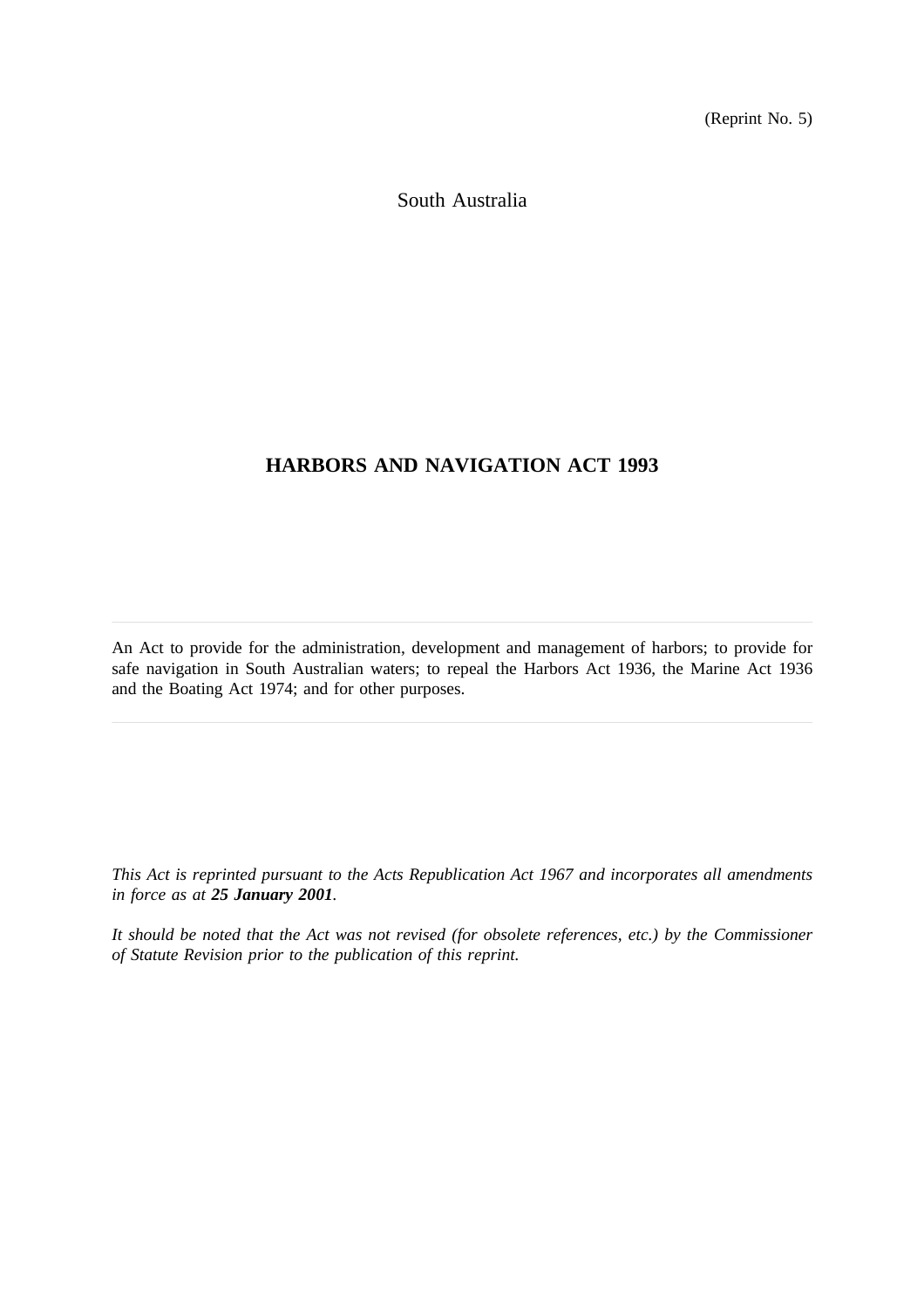# **HARBORS AND NAVIGATION ACT 1993**

being

Harbors and Navigation Act 1993 No. 41 of 1993 [Assented to 20 May 1993]<sup>1</sup>

as amended by

Harbors and Navigation (Ports Corporation and Miscellaneous) Amendment Act 1994 No. 45 of 1994 [Assented to 2 June 1994]

Statutes Amendment (Drink Driving) Act 1995 No. 95 of 1995 [Assented to 7 December 1995]<sup>2</sup>

Statutes Amendment and Repeal (Common Expiation Scheme) Act 1996 No. 34 of 1996 [Assented to 2 May 1996]<sup>3</sup>

Harbors and Navigation (Miscellaneous) Amendment Act 2000 No. 79 of 2000 [Assented to 14 December 2000]<sup>4</sup>

**Harbors and Navigation (Control of Harbors) Amendment Act 2000 No. 81 of 2000 [Assented to 14 December 2000]5**

- <sup>1</sup> Came into operation 24 October 1994: *Gaz.* 20 October 1994, p. 1220
- <sup>2</sup> Part 2 (ss. 4-10) came into operation 7 December 1997 (by virtue of the Acts Interpretation Act 1915, s. 7(5)).
- <sup>3</sup> Came into operation 3 February 1997: *Gaz*. 19 December 1996, p. 1923.
- <sup>4</sup> Came into operation (except ss. 6, 7 and 13) 2 January 2001: *Gaz*. 21 December 2000, p. 3688; ss. 6, 7 and 13 had not been brought into operation at the date of, and the amendments effected by those provisions have not been included in, this reprint.
- **<sup>5</sup> Came into operation (except ss. 3(a), 4(a), 5(b), 8, 9(a), 11, 12(a) and 20) 25 January 2001:** *Gaz***. 25 January 2001, p. 300; ss. 3(a), 4(a), 5(b), 8, 9(a), 11, 12(a) and 20 had not been brought into operation at the date of, and the amendments effected by those provisions have not been included in, this reprint.**

#### *NOTE:*

- *Asterisks indicate repeal or deletion of text.*
- *Entries appearing in bold type indicate the amendments incorporated since the last reprint.*
- *For the legislative history of the Act see Appendix 1.*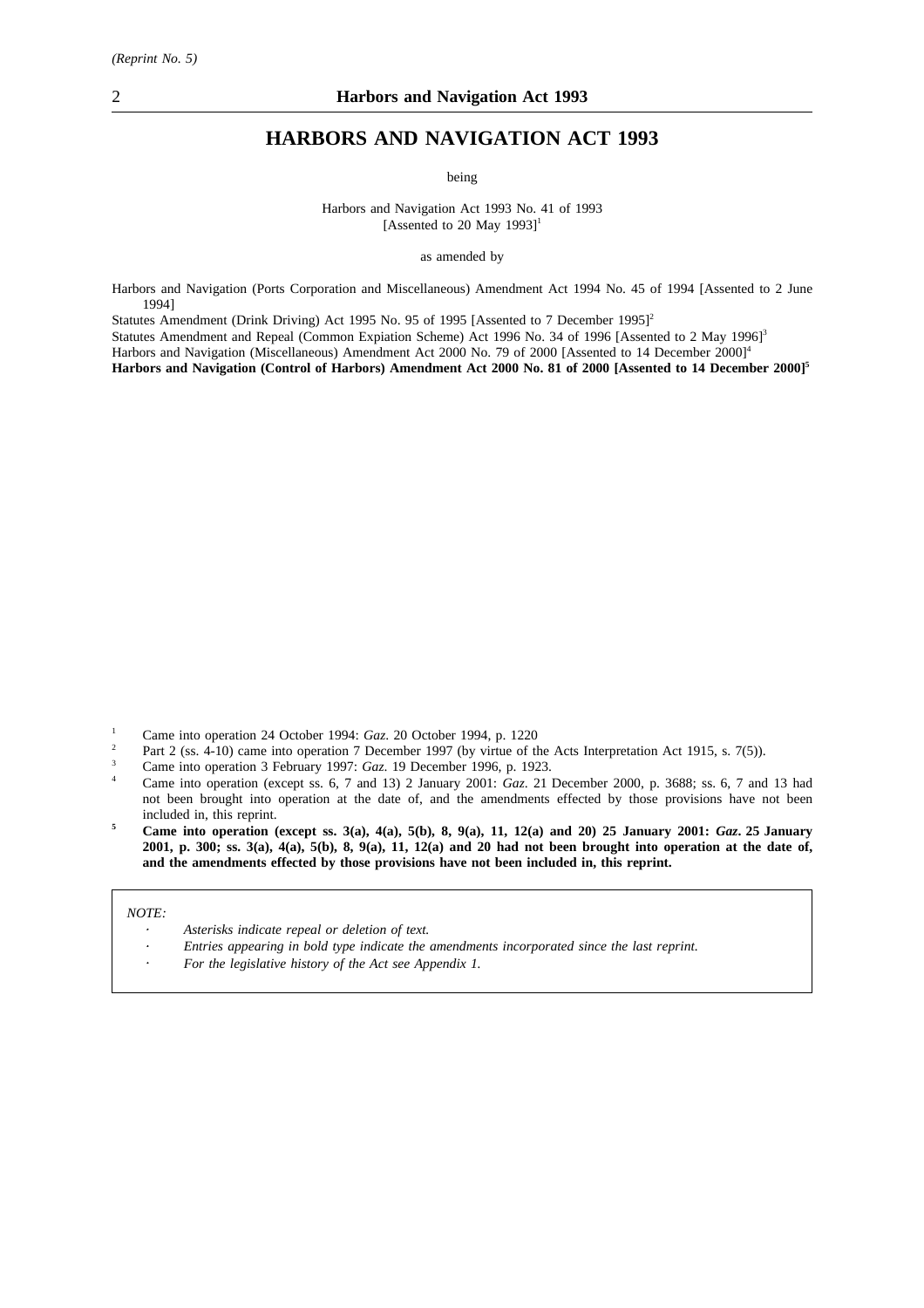# **SUMMARY OF PROVISIONS**

### **PART 1 PRELIMINARY**

- 1. Short title
- 2. Commencement<br>3. Objects of this A
- Objects of this Act
- 4. Interpretation
- 5. Crown bound
- 6. Application of Act

#### **PART 2 ADMINISTRATION**

#### **DIVISION 1—MINISTER**

- 7. Responsibility for administration
- 8. Minister to be corporation sole

### **DIVISION 2—CHIEF EXECUTIVE OFFICER**

- 9. Responsibility of CEO<br>10. Annual report
- Annual report

#### **DIVISION 3—DELEGATION**

11. Delegation

#### **DIVISION 4—AUTHORISED PERSONS**

- 12. Appointment of authorised persons<br>13. Production of identity card
- Production of identity card
- 14. Powers of an authorised person

#### **PART 3 PROPERTY**

#### **DIVISION 1—VESTING OF PROPERTY**

15. Property of Crown

#### **DIVISION 2—ACQUISITION OF LAND**

16. Acquisition of land

#### **DIVISION 3—RESUMPTION OF LAND**

17. Resumption

#### **DIVISION 4—CARE, CONTROL AND MANAGEMENT OF PROPERTY**

- 18. Care, control and management of property
- 18A. By-laws

#### **DIVISION 5—DEALINGS WITH PROPERTY**

19. Power to grant leases and licences over land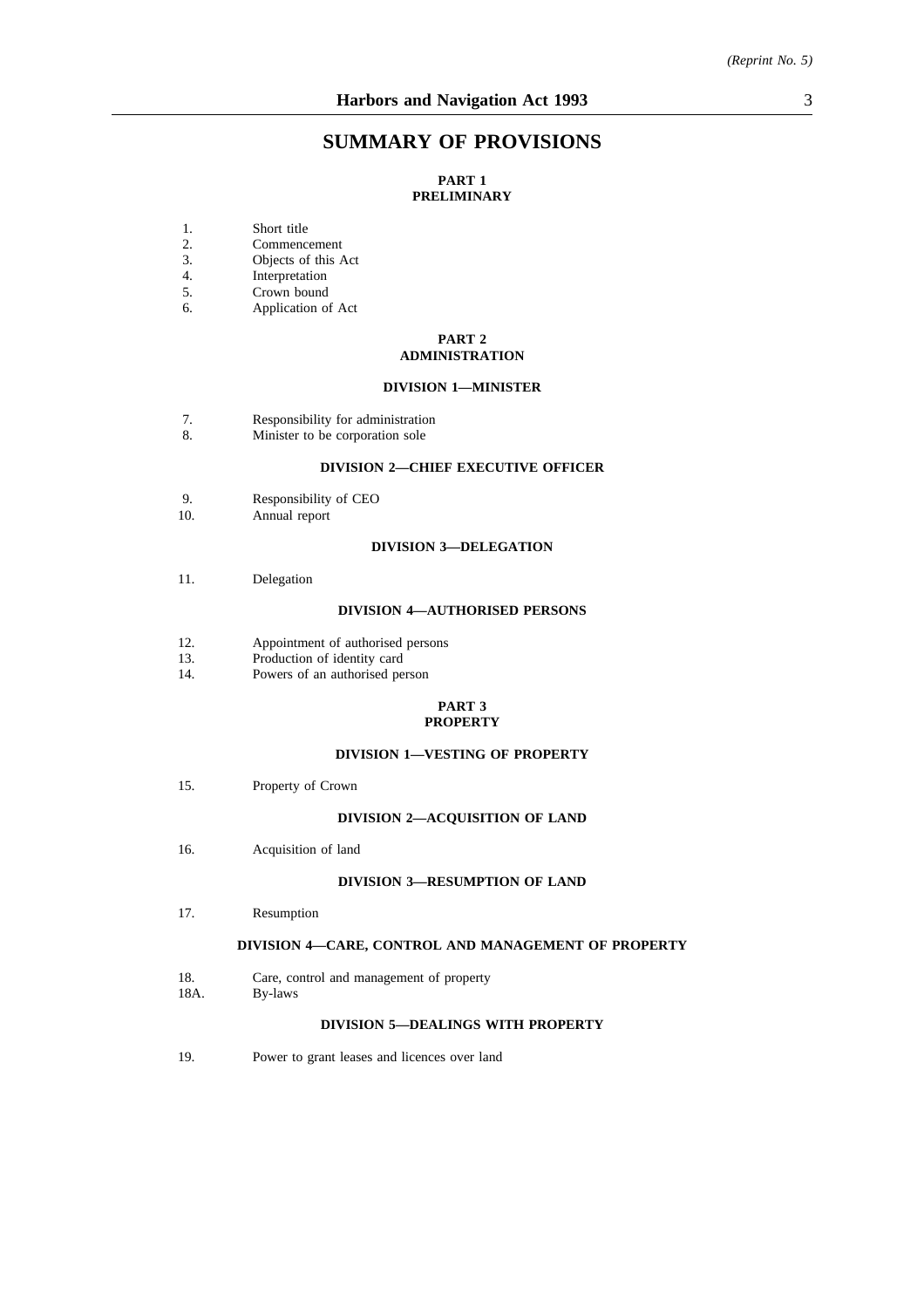#### **DIVISION 6—RATEABILITY OF LAND**

20. Rateability of land

### **DIVISION 7—DAMAGE TO PROPERTY**

21. Liability for damage

#### **PART 4 GENERAL POWERS TO PROTECT NAVIGATION AND TO RESTRICT USE OF WATERS**

#### **DIVISION 1—NAVIGATIONAL AIDS**

- 22. Control of navigational aids
- 23. Establishment of navigational aids<br>24. Interference with navigational aids
- Interference with navigational aids

#### **DIVISION 2—CLEARANCE OF WRECKS**

25. Clearance of wrecks, etc.

#### **DIVISION 3—RESTRICTIONS ON USE OF WATERS**

- 26. Licences for aquatic activities<br>27. Restricted areas
- Restricted areas

#### **PART 5 HARBORS AND PORTS**

#### **DIVISION 1—CONTROL AND MANAGEMENT OF HARBORS AND PORTS**

- 
- 28. Control and management of harbors<br>28A. Power to assign control and manage 28A. Power to assign control and management of ports<br>28B. Port operating agreements
- 28B. Port operating agreements<br>28C. General responsibility of p
- General responsibility of port operator
- 28D. Variation of port operating agreement<br>28E. Agreements to be tabled in Parliament
- 28E. Agreements to be tabled in Parliament 28F. Power to deal with non-compliance
- Power to deal with non-compliance
- 
- 28G. Power to appoint manager<br>28H. Powers of the manager Powers of the manager

#### **DIVISION 2—PORT MANAGEMENT OFFICERS**

29. Port management officers

#### **DIVISION 2A—OPERATIONAL POWERS**

- 29A. Interpretation
- 29B. Power of direction
- 29C. Power to board vessel

#### **DIVISION 3—HARBOR IMPROVEMENT WORK**

- 30. Dredging or other similar work<br>30A. Development of harbors and ma
- Development of harbors and maritime facilities
- 30B. Application of Development Act 1993

#### **DIVISION 4—HARBOR CHARGES ETC**

- 31. Power to fix charges
- 31A. Power to waive or reduce charges
- 31B. Charges in respect of goods<br>31C. Charges in respect of vessel
- Charges in respect of vessels
- 31D. Power to prevent use of harbor or port facilities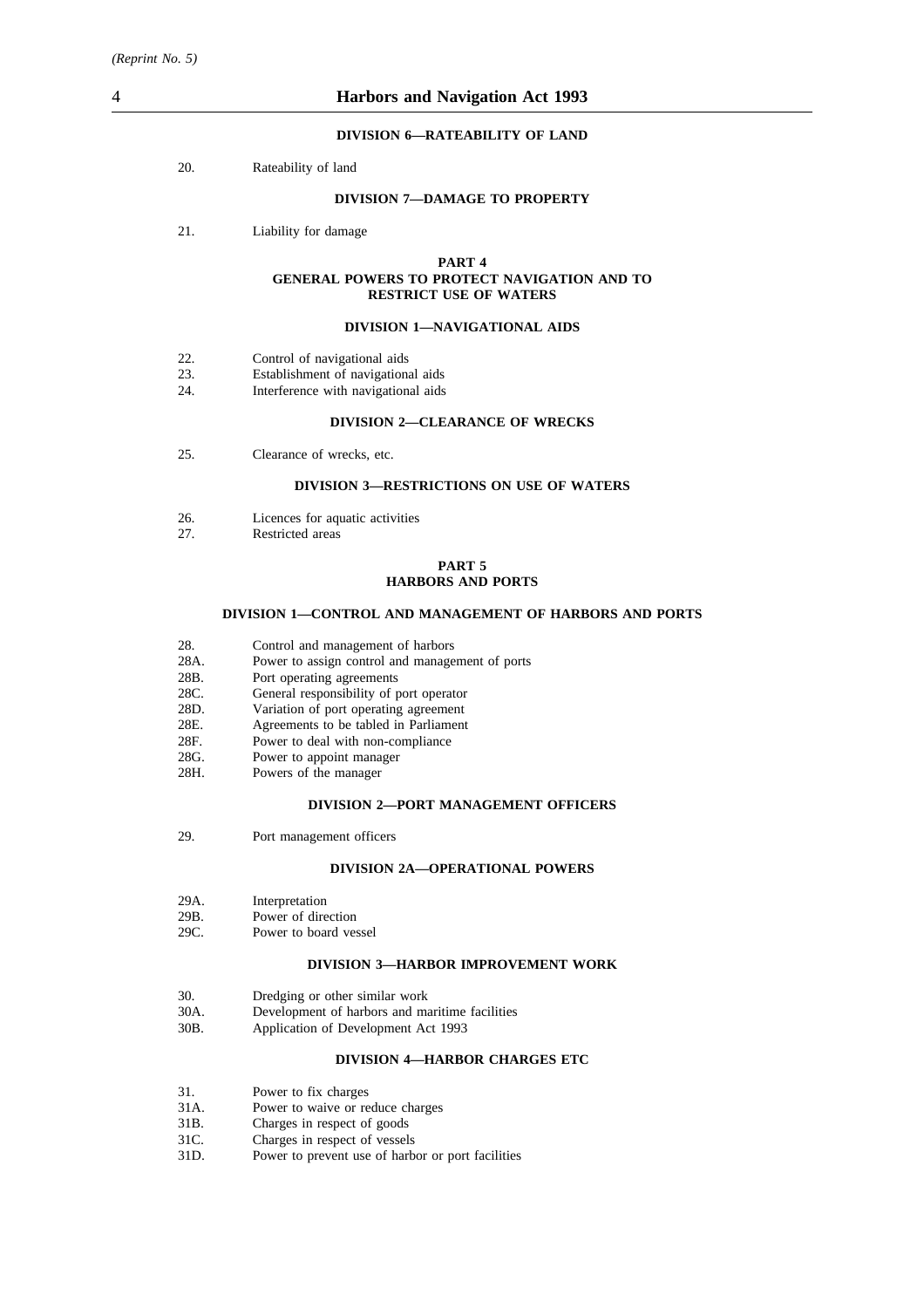#### **PART 5A PILOTAGE**

- 33. Licensing of pilots
- 34. Pilotage exemption certificate
- 35. Compulsory pilotage
- 36. Duties and immunities of pilots

#### **PART 6 CREWING**

### **DIVISION 1—APPLICATION OF THIS PART**

37. Vessels to which this Part applies

#### **DIVISION 2—OBLIGATION TO HAVE ADEQUATE CREW**

- 38. Obligation to have adequate crew
- 39. Exemptions

#### **DIVISION 3—STATE CREWING COMMITTEE**

- 40. State Crewing Committee
- 41. Nomination of members by owner
- 
- 42. Conditions of office<br>42A. Vacancies or defects Vacancies or defects in appointment of members

#### **DIVISION 4—PROCEDURES AND POWERS OF COMMITTEE**

- 43. Procedures at meetings
- 44. Power to obtain information<br>45. Determinations in relation to
- Determinations in relation to crew

# **PART 7**

### **CERTIFICATES OF COMPETENCY**

- 46. Vessels to which this Part applies<br>47. Requirement for certificate of con
- Requirement for certificate of competency
- 48. Issue of certificates of competency or exemptions<br>49 Cancellation of certificate of competency by court
- Cancellation of certificate of competency by court
- 50. Cancellation of certificate of competency by Minister

### **PART 8 HIRE OF VESSELS**

- 51. Vessels to which this Part applies
- 52. Obligation to hold licence
- 52A. Duration and granting of licence
- 53. Terms and conditions of licence

#### **PART 9**

#### **REGISTRATION AND CERTIFICATES OF SURVEYS**

#### **DIVISION 1—REGISTRATION OF VESSELS**

- 54. Application of Division<br>55. Registration
- Registration

#### **DIVISION 2—CERTIFICATES OF SURVEY**

- 56. Application of this Division
- 57. Appointment of surveyors
- 58. Issue of certificate of survey<br>59. Certificate of survey
- Certificate of survey
- 60. Obligation to hold certificate of survey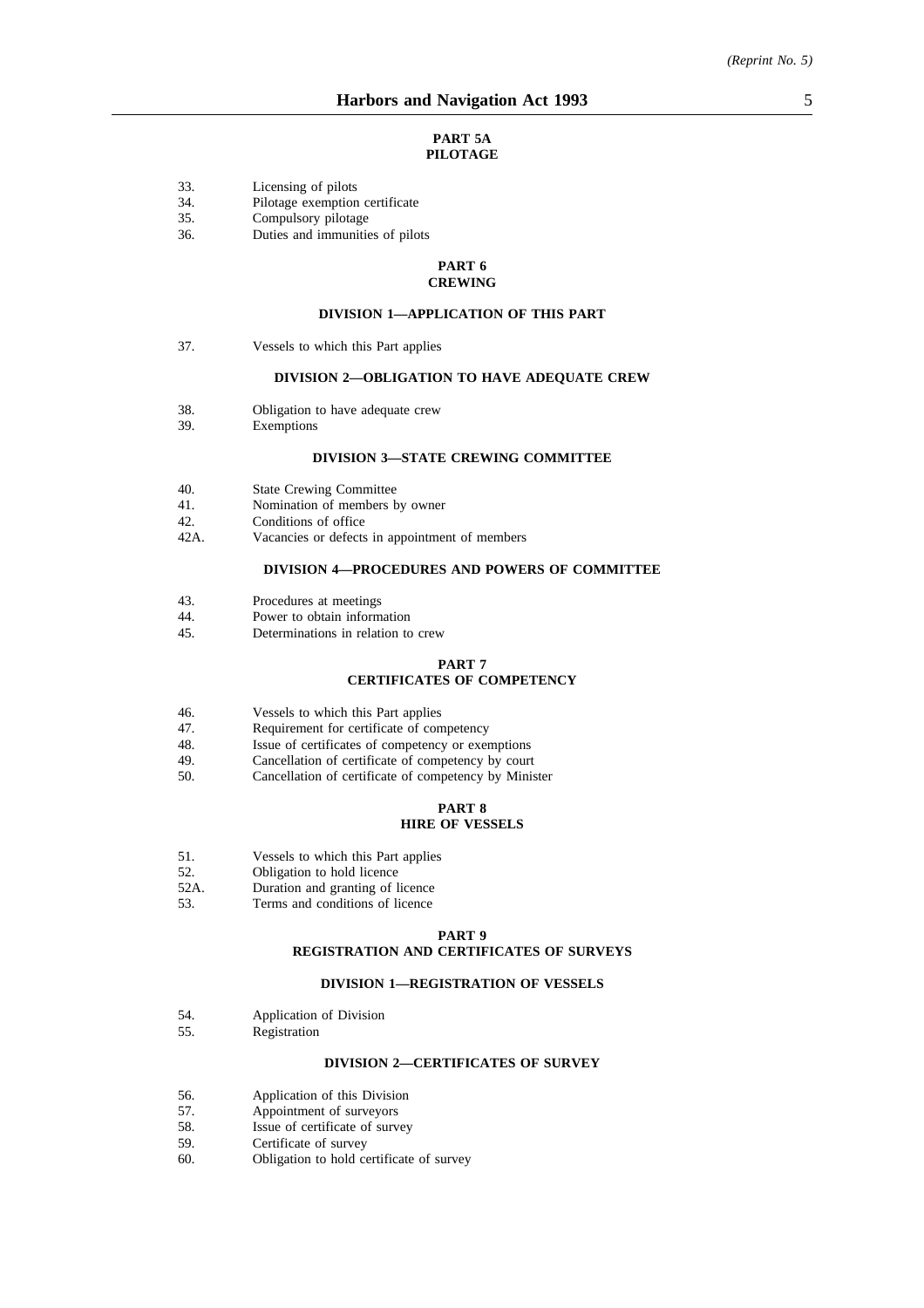### **DIVISION 3—LOADLINE CERTIFICATES**

| 61. | Application of this Division |  |  |  |
|-----|------------------------------|--|--|--|
|-----|------------------------------|--|--|--|

- 62. Issue of loadline certificate
- 63. Loadline certificate<br>64. Obligation to hold 1
- Obligation to hold loadline certificate

#### **PART 10 SAFETY**

#### **DIVISION 1—SAFETY GENERALLY**

| 65.  | General requirements                                           |
|------|----------------------------------------------------------------|
| 65A. | Requirement to have emergency position indicating radio beacon |
| 66.  | Power to prohibit use of unsafe vessel                         |
| 67.  | Minister's power to act in an emergency                        |

#### **DIVISION 2—SURVEY**

68. Requirement of survey

#### **DIVISION 3—OPERATION OF VESSELS**

69. Vessels to be operated with due care

#### **DIVISION 4—ALCOHOL AND OTHER DRUGS**

| 70.  | Alcohol and other drugs                                                                            |
|------|----------------------------------------------------------------------------------------------------|
| 71.  | Requirement to submit to alcotest or breath analysis                                               |
| 72.  | Police to facilitate blood test at request of incapacitated person, etc.                           |
| 72A. | Authorised person to provide transport assistance for blood tests in certain circumstances outside |
|      | Metropolitan Adelaide                                                                              |
| 72B. | Blood tests by nurses where breath analysis taken outside Metropolitan Adelaide                    |
| 73.  | Evidence                                                                                           |
| 73A. | Breath analysis where drinking occurs after operation of vessel                                    |

74. Compulsory blood tests of injured persons including water skiers

#### **PART 11 ACCIDENTS**

| 75. | Casualties to be reported |  |  |
|-----|---------------------------|--|--|
|-----|---------------------------|--|--|

76. Duty to render assistance and provide particulars

### **PART 12 COURT OF MARINE ENQUIRY**

#### **DIVISION 1—CONSTITUTION OF COURT**

77. Constitution of Court

### **DIVISION 2—ENQUIRIES INTO CASUALTIES**

78. Enquiries into casualties

### **DIVISION 3—ENQUIRIES INTO MISCONDUCT OR INCOMPETENCE**

79. Enquiries into misconduct or incompetence

#### **DIVISION 4—ADMINISTRATIVE REVIEW**

80. Review of administrative decisions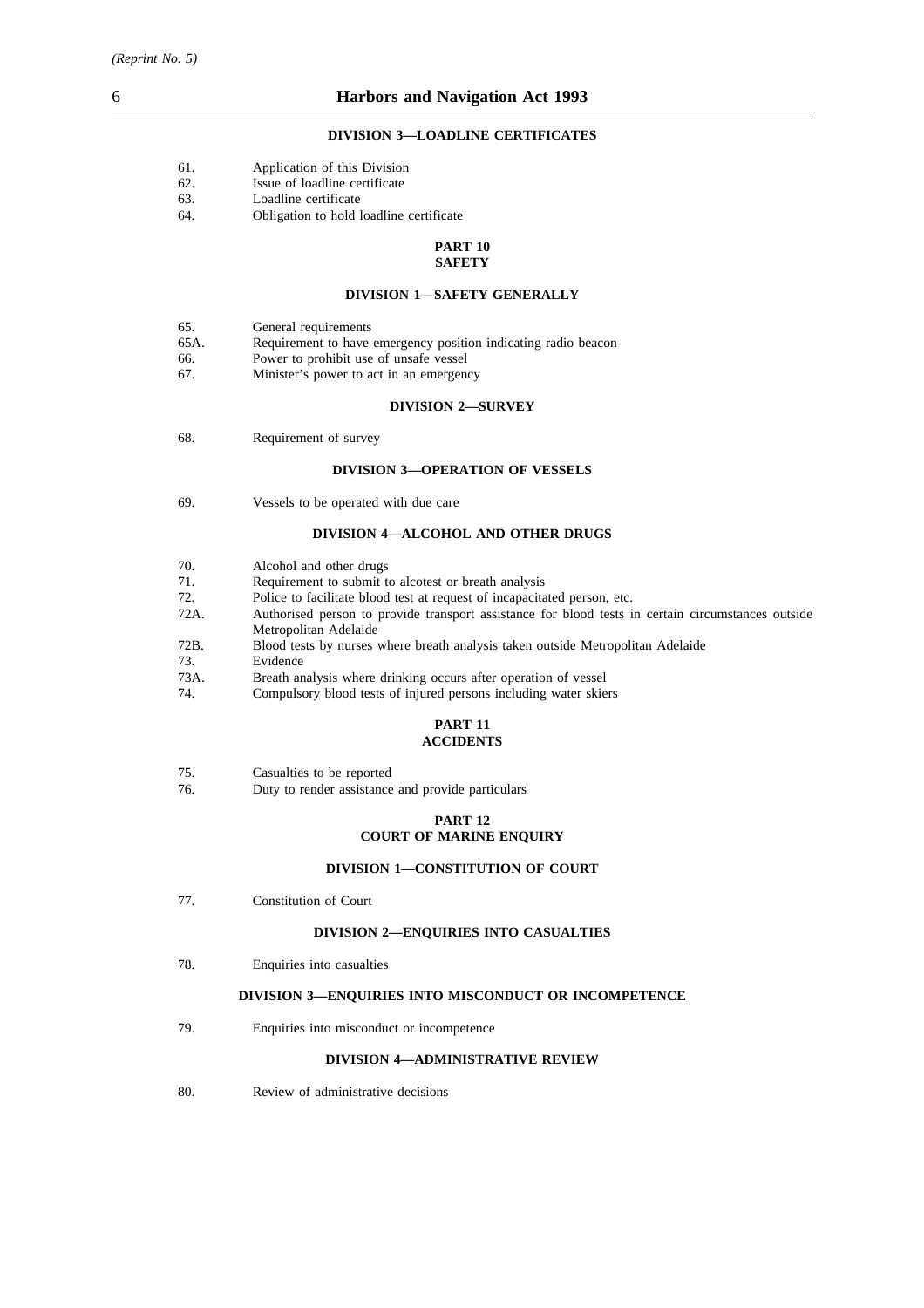#### **PART 13 APPLICATION OF COMMONWEALTH ACT AND INTERNATIONAL CONVENTIONS**

- 81. Application of Commonwealth Act 82. Agreement between the Commonwe
- Agreement between the Commonwealth and the State

#### **PART 14 MISCELLANEOUS**

- 83. Regattas, etc.<br>84. Conduct on b
- 
- 84. Conduct on board vessels<br>85. Unlawful use of vessels Unlawful use of vessels
- 87. Evidentiary provision
- 88. Time within which prosecution must be commenced
- 89. Officers' liability<br>90. Recreational boat
- Recreational boating fund
- 91. Regulations

# **SCHEDULE 1**

*Harbors*

## **SCHEDULE 2**

*Repeal and Transitional Provisions*

#### **APPENDIX 1 LEGISLATIVE HISTORY**

**APPENDIX 2 DIVISIONAL PENALTIES AND EXPIATION FEES**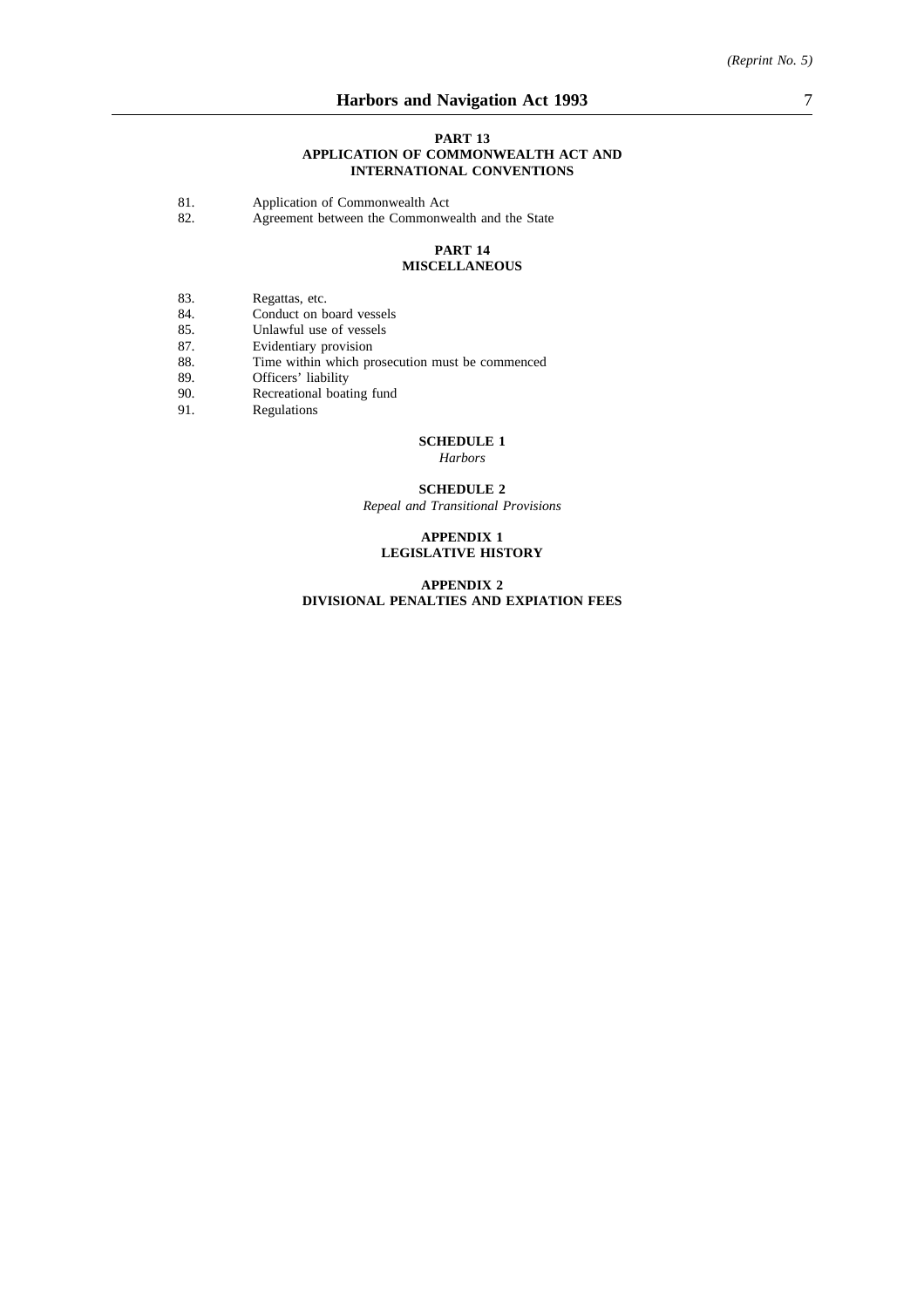### **The Parliament of South Australia enacts as follows:**

# **PART 1 PRELIMINARY**

### **Short title**

**1.** This Act may be cited as the *Harbors and Navigation Act 1993*.

### **Commencement**

**2.** This Act will come into operation on a day to be fixed by proclamation.

## **Objects of this Act**

**3.** The objects of this Act are—

- *(a)* to provide for the efficient and effective administration and management of South Australian harbors and harbor facilities for the purpose of maximising their use and promoting trade; and
- *(b)* to ensure that efficient and reliable cargo transfer facilities are established and maintained; and
- *(c)* to promote the safe, orderly and efficient movement of shipping within harbors; and
- *(d)* to promote the economic use and the proper commercial exploitation of harbors and harbor facilities; and
- *(e)* to provide for the safe navigation of vessels in South Australian waters; and
- *(f)* to provide for the safe use of South Australian waters for recreational and other aquatic activities.

### **Interpretation**

**4.** (1) In this Act, unless the contrary intention appears—

"**adjacent land**" means—

- *(a)* land extending from the low water mark on the seashore to the nearest road or section boundary, or to a distance of 50 metres from high water mark (whichever is the lesser distance); or
- *(b)* land extending from the edge of any other navigable waterway or body of water in the State to the nearest road or section boundary or for a distance of 50 metres (whichever is the lesser),

(but does not include land vested in fee simple in any person other than the Minister or land withdrawn from the Minister under the transitional provisions);

"**alcotest**" means a test by means of apparatus approved for the purpose of conducting alcotests under the *Road Traffic Act 1961*;

"**authorised person**" means a person appointed under Part 2 or a member of the police force;

"**breath analysing instrument**" means apparatus of a kind approved as a breath analysing instrument under the *Road Traffic Act 1961*;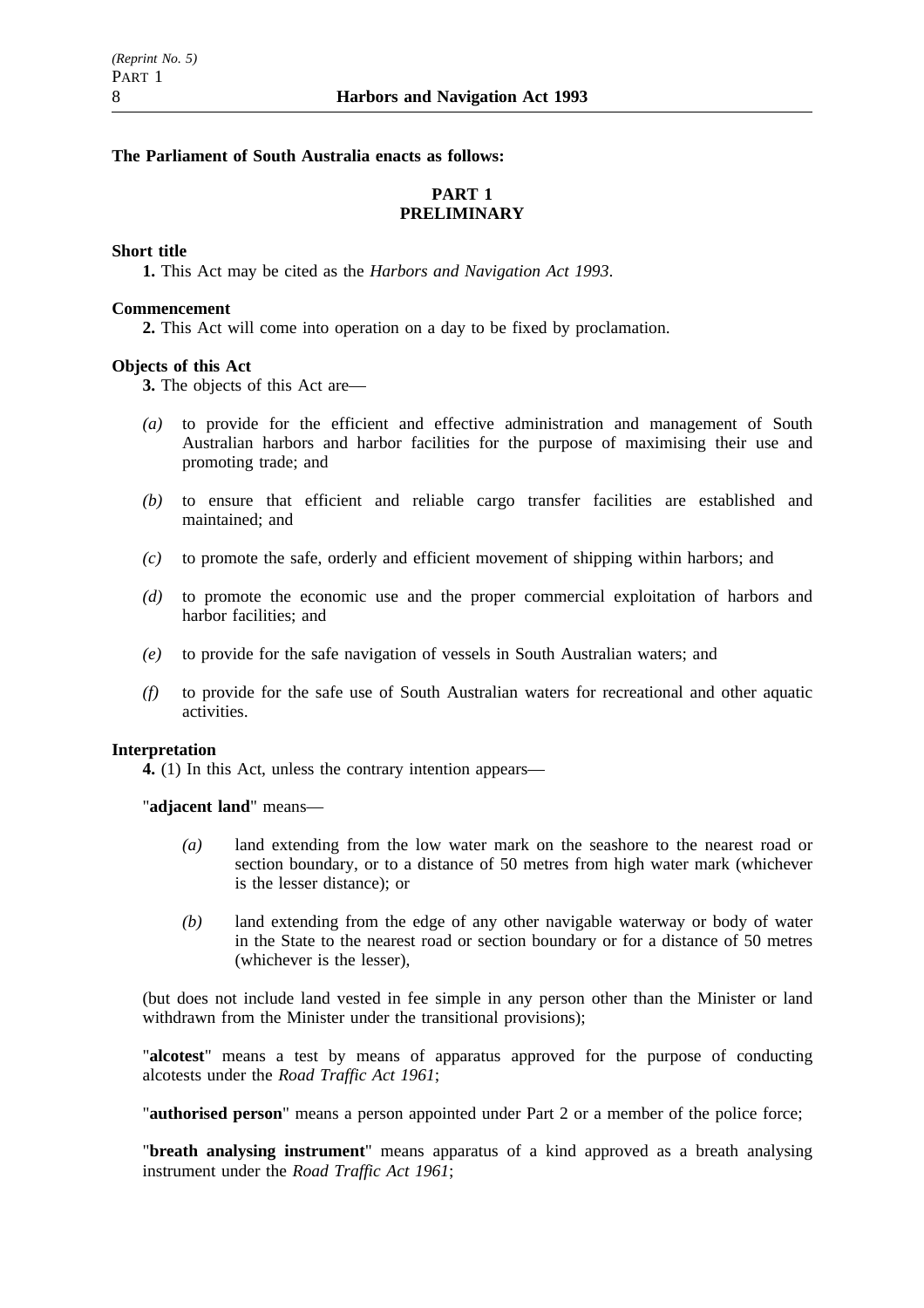"**CEO**" means the chief executive officer of the Department;

"**commercial vessel**" means a vessel used for industrial, commercial or scientific purposes and includes a vessel of a class declared by regulation to be a class of commercial vessels;

"**Commonwealth Act**" means the *Navigation Act 1912* of the Commonwealth;

"**the Corporation**" means the South Australian Ports Corporation established under the *South Australian Ports Corporation Act 1994*;

"**a Corporation port**" means a port vested in the Corporation;

"**crew**", of a vessel, includes—

- *(a)* in the case of a commercial vessel—the master;
- *(b)* in the case of a recreational vessel—the operator,

and any person acting in a position declared by regulation to be a position of responsibility;

"**department**" means the department or administrative unit of the Public Service that has, subject to the Minister, responsibility for administering this Act;

"**expiable offence**" means an offence against this Act declared by regulation to be an expiable offence;

"**fishing vessel**" means—

- *(a)* a vessel (not propelled solely by oars) used in the taking of fish for sale; or
- *(b)* a vessel (not propelled solely by oars) used in connection with a fish farm whether or not it is used in the taking of fish for sale;

"**harbor**" means—

- *(a)* any of the harbors mentioned in Schedule 1 (unless declared by regulation not to be a harbor); or
- *(b)* a place—
	- (i) at which facilities exist for the loading or mooring of vessels or at which such facilities might be conveniently established; and
	- (ii) declared by regulation to be a harbor;

"**interest**" in land means—

- *(a)* any legal or equitable estate or interest in the land; or
- *(b)* any easement, right, power, or privilege in, under, over, affecting, or in connection with, the land;

# "**jurisdiction**" means—

*(a)* the State (and, in particular, the navigable waters within its limits); and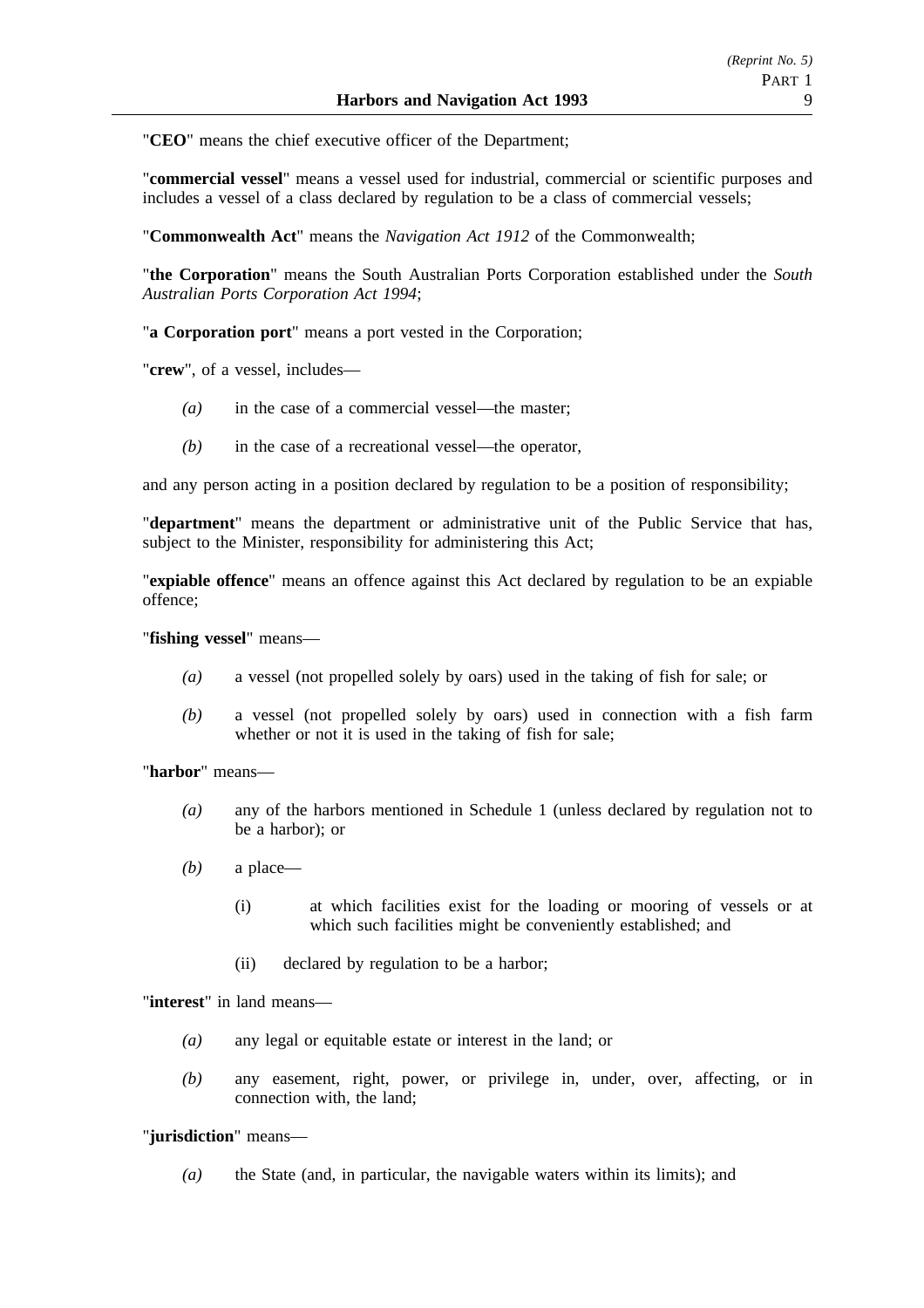- *(b)* so much of the territorial sea of Australia as is adjacent to the State; and
- *(c)* any other navigable waters declared by regulation to be within the jurisdiction,

but does not include navigable waters declared by regulation not to be within the jurisdiction;

"**key position**", in relation to the crew of a vessel, means—

- *(a)* the position of master or operator of the vessel; or
- *(b)* a position of a class declared by regulation to be one in relation to which a certificate of competency is required;

"**land**" includes an interest in land;

"**master**" means the person in charge of a commercial vessel but does not include a licensed pilot acting as such;

"**misconduct**" includes negligence;

"**navigation**" of a vessel includes any movement of the vessel from place to place whether or not the vessel moves or is moved under its own power;

### "**navigational aid**" means—

- *(a)* a lighthouse, beacon, buoy, or other mark or structure (whether equipped with a light or not) intended to be an aid to navigation; or
- *(b)* a radio beacon or other device intended to be an aid to navigation;

"**operator**" means the person in charge of a recreational vessel, while that vessel is under way;

"**owner**" of a vessel includes—

- *(a)* in relation to a commercial vessel—
	- (i) a charterer; and
	- (ii) an agent of the owner or the charterer;
- *(b)* in relation to a recreational vessel—a person who takes the vessel on hire;

"**pilot**" means a person, who although not a member of a vessel's crew, temporarily takes control (subject however to the master's overriding authority) of the vessel's navigation;

"**port**" means land and waters (which must comprise or include the whole or some of the land and waters constituting a harbor) constituted as a port by the regulations;

## "**port management officer**" means—

- *(a)* a port management officer appointed under section 29; or
- *(b)* an authorised person;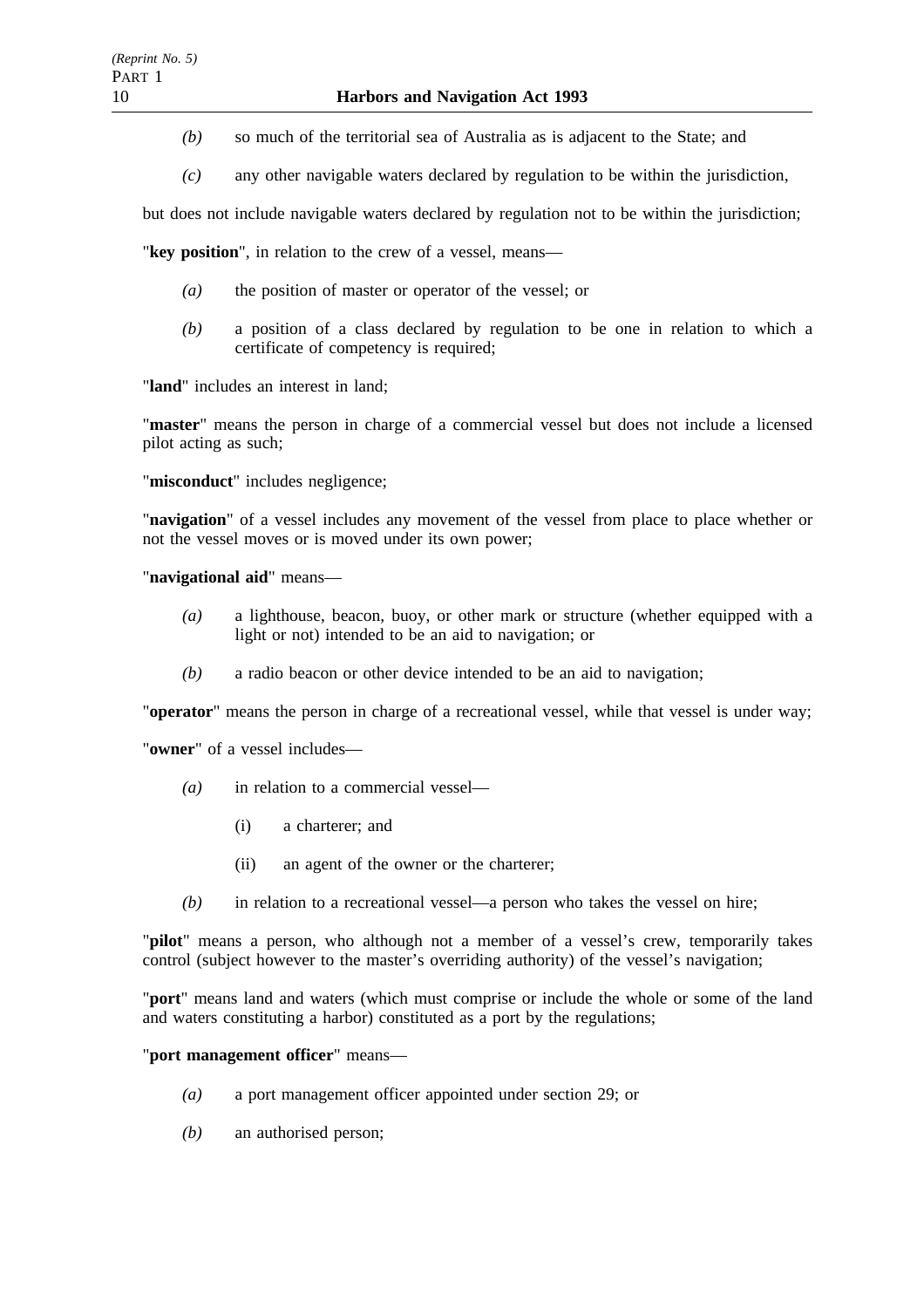"**port operator**" means—

- *(a)* a person authorised by a port operating agreement to operate a port; or
- *(b)* if there is no such person—the Minister;

"**recreational vessel**" means a vessel used for purposes that are not solely industrial, commercial or scientific purposes and includes a vessel of a class declared by regulation to be a class of recreational vessels;

"**subjacent land**" means land underlying navigable waters within the jurisdiction;

"**speed**", in relation to a vessel, means speed with reference to a stationary horizontal plane (as distinct from speed through water which may itself be in motion);

"**vessel**" means—

- *(a)* a ship, boat or vessel used in navigation; or
- *(b)* an air-cushion vehicle, or other similar craft, used wholly or primarily in transporting passengers or goods by water; or
- *(c)* a surf board, wind surf board, motorised jet ski, water skis or other similar device on which a person rides through water; or
- *(d)* a structure that is designed to float in water and is used for commercial, industrial or scientific purposes,

but does not include a structure of a class excluded by regulation from the ambit of this definition;

"**wreck**" includes an abandoned vessel.

- (2) For the purposes of this Act, a person is taken to operate a vessel if that person—
- *(a)* rides on a surfboard or water skis or other similar device; or
- *(b)* is towed by a vessel.

(3) For the purposes of this Act, the length of a vessel is to be determined in accordance with the regulations.

*Note: For definition of divisional penalties (and divisional expiation fees) see Appendix 2.*

### **Crown bound**

**5.** (1) This Act binds the Crown not only in right of South Australia but also, so far as the legislative power of the Parliament permits, the Crown in all its other capacities.

(2) Nothing in this Act renders the Crown in any of its capacities liable to be prosecuted for an offence.

### **Application of Act**

**6.** (1) This Act applies both within and outside the jurisdiction.

(2) This Act applies outside the jurisdiction to the full extent of the extraterritorial power of the Parliament.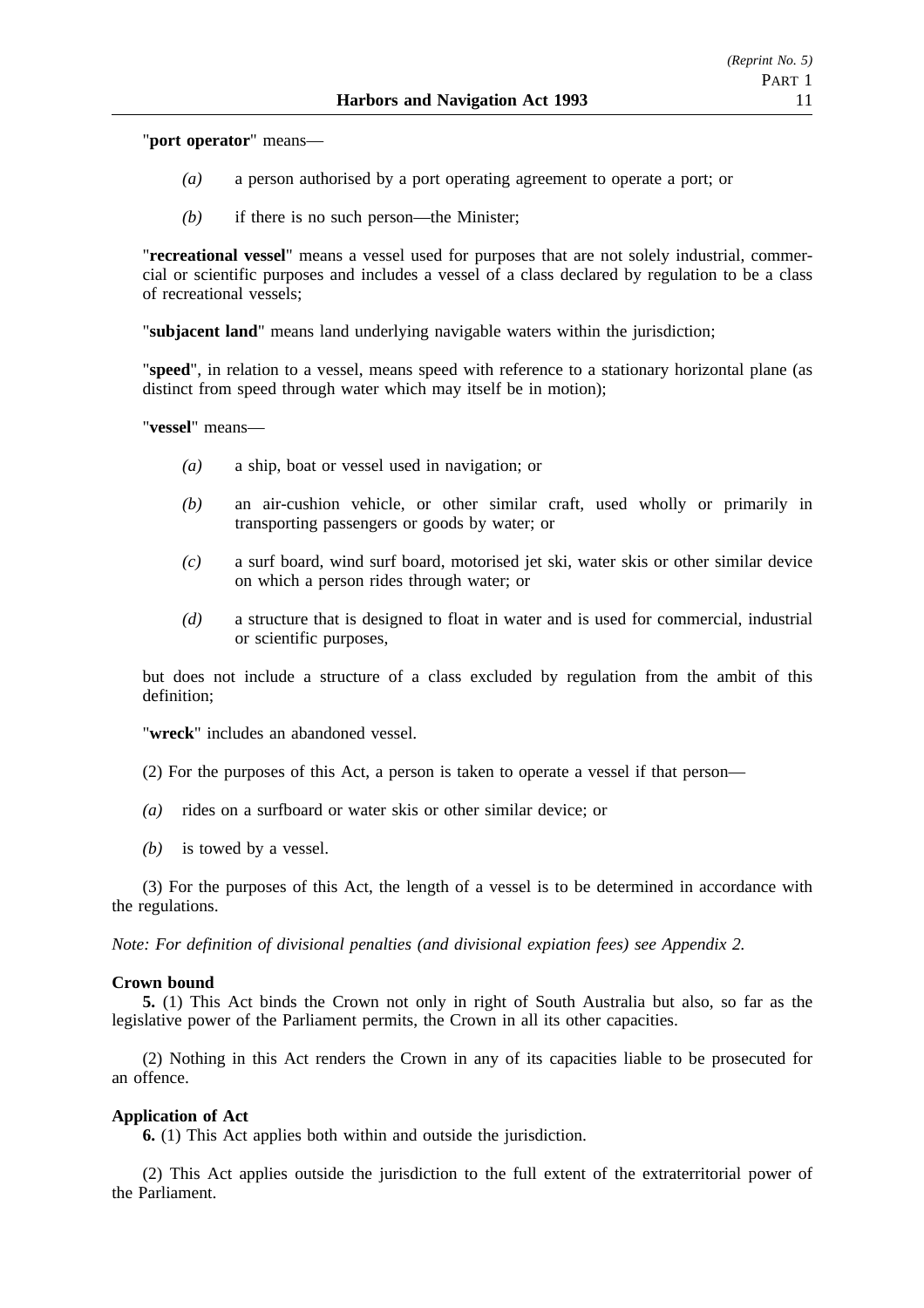### **PART 2 ADMINISTRATION**

### **DIVISION 1—MINISTER**

### **Responsibility for administration**

**7.** The Minister is responsible for the administration of this Act.

### **Minister to be corporation sole**

**8.** (1) The Minister is a corporation sole.

(2) The Minister has in his or her corporate capacity all the powers of a natural person.

(3) A document apparently bearing the common seal of the Minister will be presumed, in the absence of contrary evidence, to have been duly executed by the Minister.

## **DIVISION 2—CHIEF EXECUTIVE OFFICER**

#### **Responsibility of CEO**

**9.** The CEO is, subject to the Minister's control and direction, responsible for carrying this Act into effect.

### **Annual report**

**10.** (1) The CEO must, on or before 31 October in each year, report on the administration of this Act during the preceding financial year.

(2) The Minister must, within six sitting days after receiving the report, cause copies to be laid before both Houses of Parliament.

## **DIVISION 3—DELEGATION**

#### **Delegation**

**11.** (1) The Minister may delegate to the CEO or to any other person any of the Minister's powers under this Act.

(2) The CEO may delegate powers under this Act (including powers delegated to the CEO by the Minister).

(3) If a delegation under this section is expressed to be made to the person holding, or acting in, a specified office or position, the delegated powers are exercisable by any person who holds, or is acting in, that position when an occasion for exercising the powers arises.

(4) A delegation under this section is revocable at will and does not derogate from the powers of the delegator.

# **DIVISION 4—AUTHORISED PERSONS**

#### **Appointment of authorised persons**

**12.** (1) The CEO may appoint suitable persons to be authorised persons for the purposes of this Act.

(1a) The CEO may, with the concurrence of the Corporation, appoint a person who is an authorised person under the *South Australian Ports Corporation Act 1994* to be an authorised person for the purposes of this Act.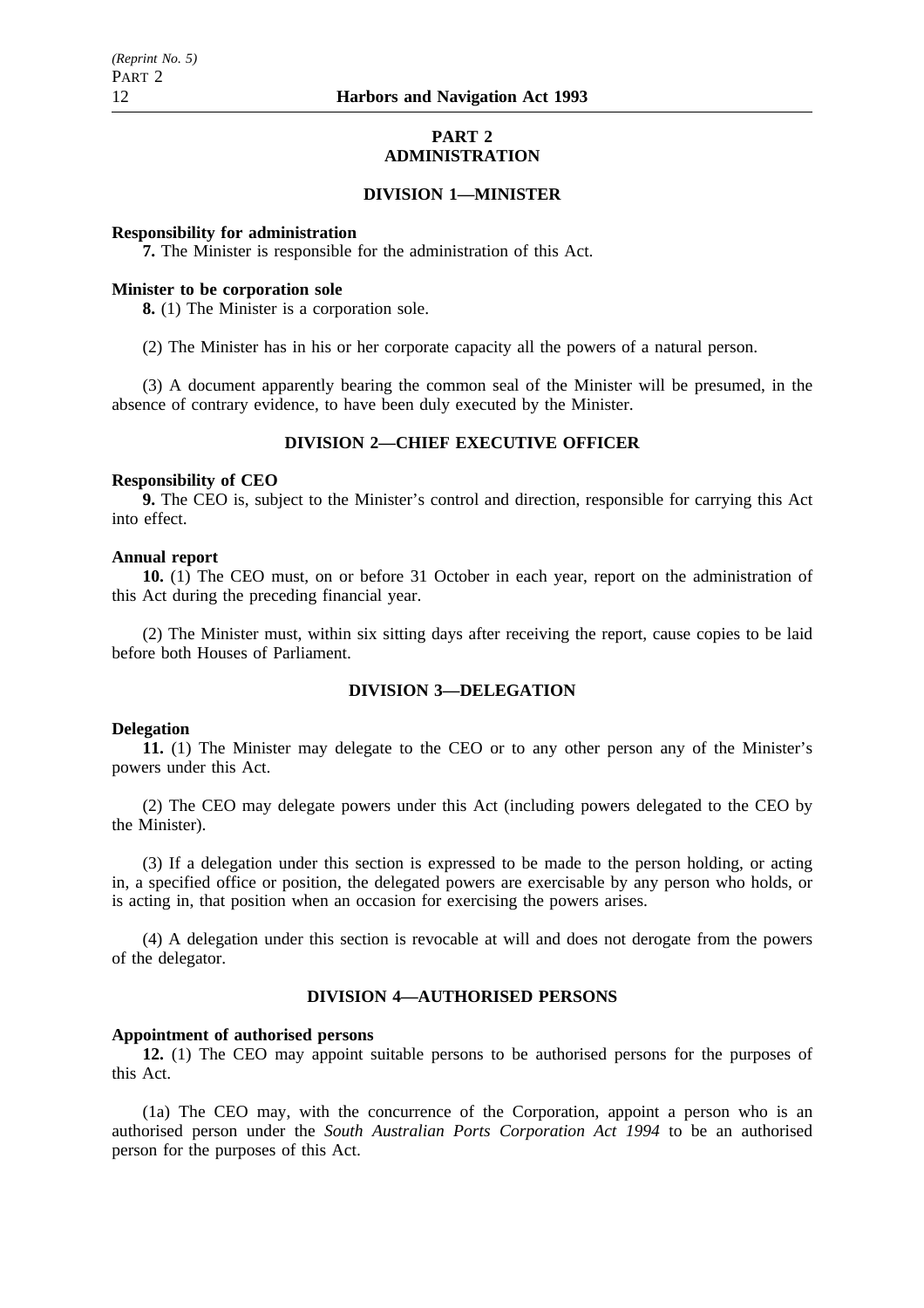(1b) The CEO may, with the concurrence of a council, appoint an officer or employee of the council to be an authorised person for the purposes of this Act.

(2) An appointment under this section may be subject to conditions, including a condition limiting the exercise of powers by the authorised person to the enforcement of specified provisions of the Act or to enforcement within a specified area of the State.

- (3) An authorised person appointed under this section must be issued with an identity card—
- *(a)* containing a photograph of the person; and
- *(b)* if the authorised person's authority is limited to a particular port—stating the name of the port; and
- *(c)* stating any conditions of appointment limiting the authorised person's authority.

## **Production of identity card**

**13.** If it is practicable to do so, an authorised person must, at the request of a person against whom the authorised person proposes to exercise statutory powers, produce his or her identity card or, if the authorised person is a member of the police force, his or her warrant card, for inspection by that person.

### **Powers of an authorised person**

**14.** (1) Subject to any conditions specified in the instrument of appointment, an authorised person may, for any purpose connected with the administration or enforcement of this Act, exercise any of the following powers—

- *(a)* the authorised person may direct any person who is apparently in charge of a vessel to manoeuvre the vessel in a specified manner, to stop the vessel, or to stop the vessel and secure it in a specified manner;
- *(b)* the authorised person may board a vessel—
	- (i) for the purpose of determining—
		- (A) whether the person in charge of the vessel and the persons acting in key positions as members of the crew of the vessel hold appropriate certificates of competency or exemptions from the requirement to hold certificates of competency;
		- (B) whether the vessel is safe;
		- (C) whether the vessel is registered in accordance with this Act;
		- (D) whether there is a current certificate of survey or loadline certificate in force in relation to the vessel;
		- (E) whether the vessel has the equipment and markings required by the regulations and whether the equipment is in good working order;
		- (F) whether the vessel is properly loaded in accordance with the regulations or the conditions of a certificate of survey or loadline certificate;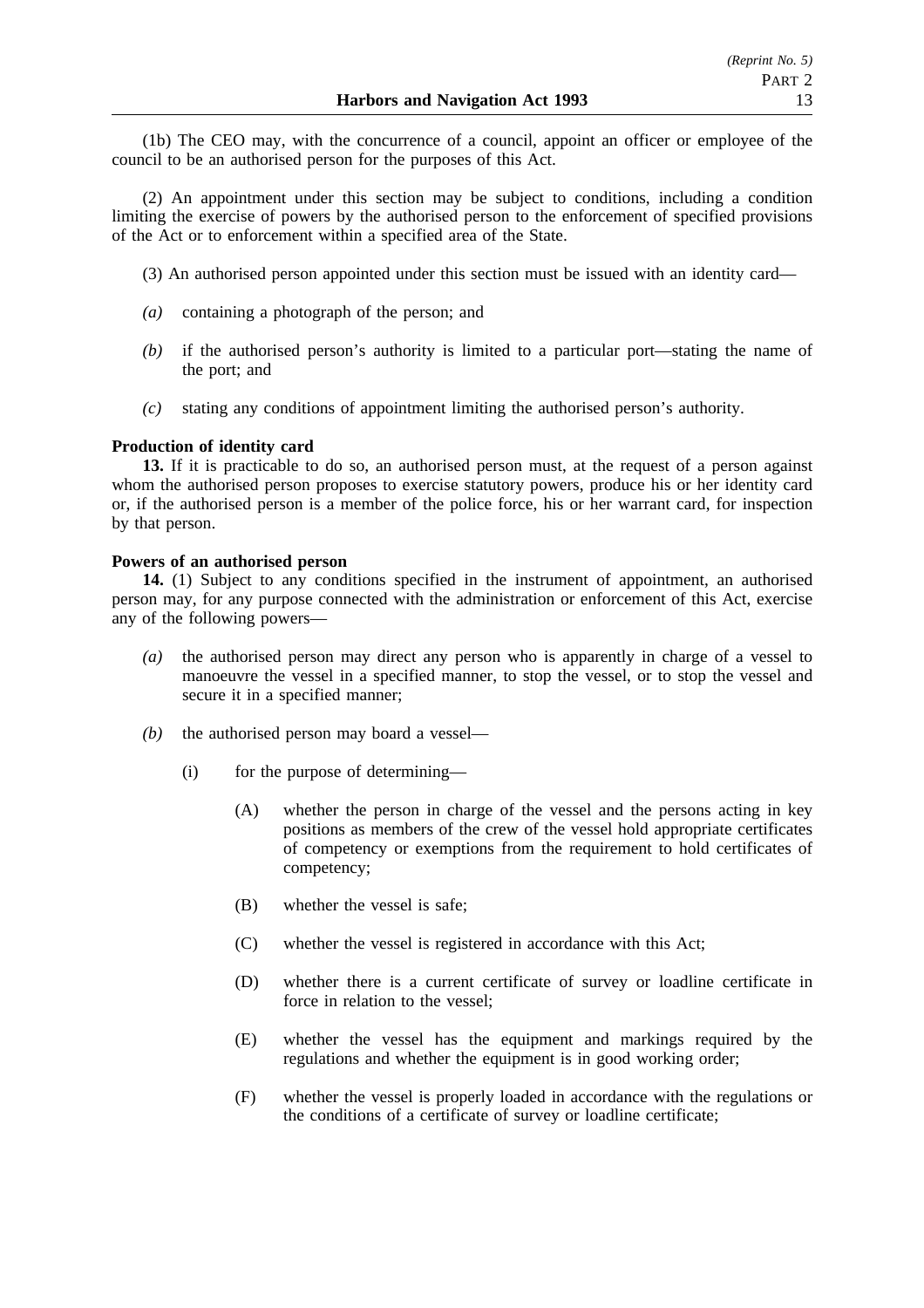- (ii) for the purpose of investigating—
	- (A) a suspected offence; or
	- (B) an accident involving a vessel in the jurisdiction and resulting in loss of life or injury or in damage to property; or
	- (C) any other matter having a proper connection with the administration of this Act;
- (iii) for the purpose of requiring a person who is operating the vessel or a member of the crew of the vessel who is, or ought to be, engaged in duties affecting the safe navigation of the vessel to submit to an alcotest or breath analysis;
- *(c)* the authorised person may require a person apparently acting in a position for which a certificate of competency is required under this Act to produce, at a specified place and within a specified period, the certificate of competency or evidence that the person is exempt from the requirement to hold a certificate of competency;
- *(d)* the authorised person may require a person who is apparently in charge of a vessel—
	- (i) to produce a certificate of registration in respect of the vessel; or
	- (ii) if the vessel is of a class for which a certificate of survey or loadline certificate is usually required—to produce the certificate for inspection or evidence that the vessel is exempt from the requirement to be surveyed or to have a loadline certificate;
- *(e)* the authorised person may require a person whom the authorised person reasonably suspects of having committed an offence against this Act or who is, in the authorised person's opinion, in a position to give evidence of the commission of such an offence, to state his or her name and address;
- *(f)* for the purposes of investigating—
	- (i) a suspected offence; or
	- (ii) an accident involving a vessel in the jurisdiction and resulting in loss of life or injury, or in damage to property; or
	- (iii) any other matter having a proper connection with the administration of this Act,

the authorised person may—

- (iv) require a person to answer questions relevant to the investigation; and
- (v) require a person to produce records or equipment that the authorised person reasonably suspects are relevant to the investigation; and
- (vi) may inspect the records or equipment, make copies of the records or their contents or test the equipment and, where reasonably necessary for those purposes, seize and retain the records or equipment.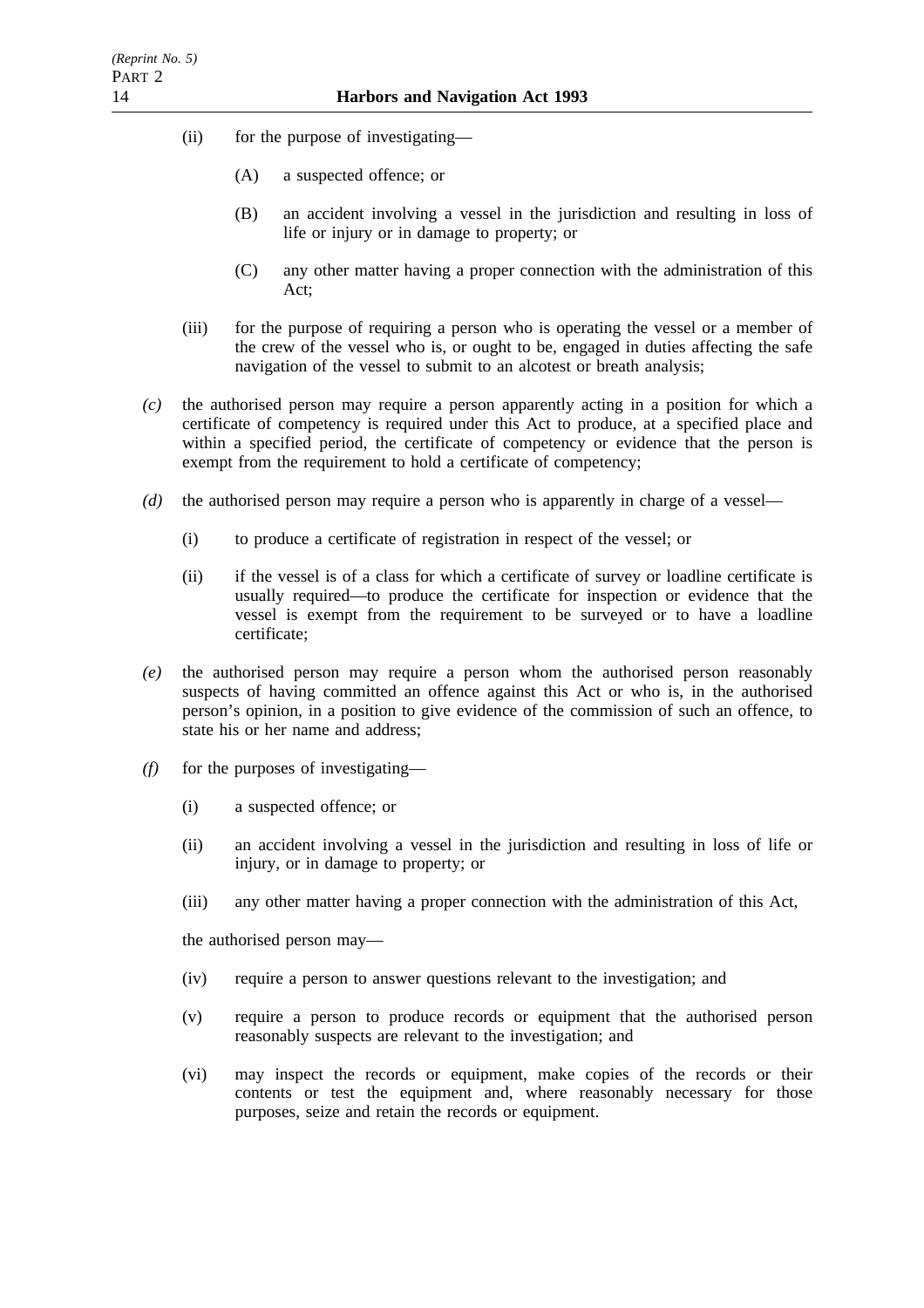(2) A person who—

- *(a)* without reasonable excuse, fails to obey a direction or requirement of an authorised person under this Act; or
- *(b)* hinders or obstructs an authorised person in the exercise of powers under this Act,

is guilty of an offence.

Maximum penalty: \$1 250.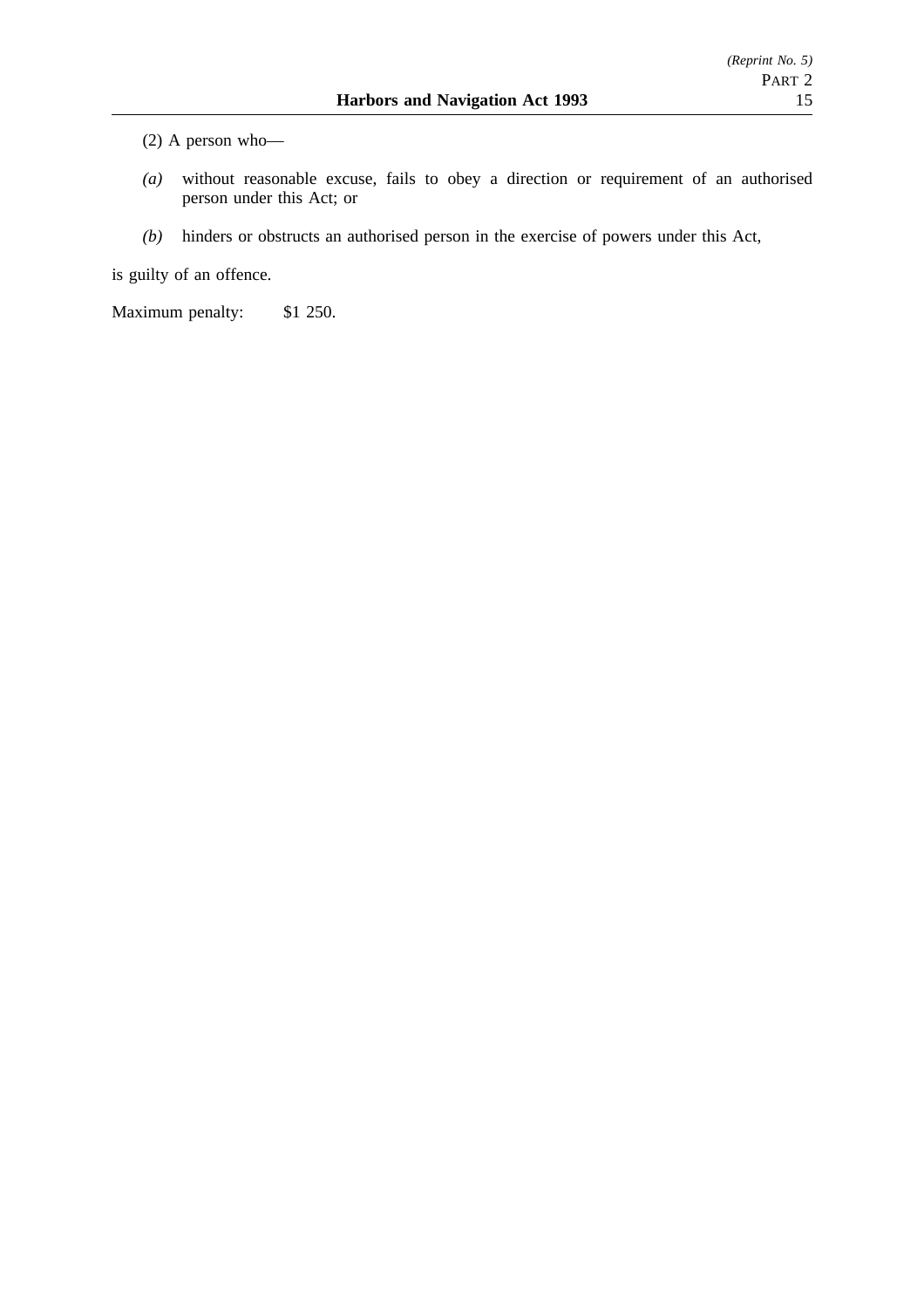# **PART 3 PROPERTY**

## **DIVISION 1—VESTING OF PROPERTY**

### **Property of Crown**

**15.** (1) Subject to subsection (2), the following property is vested in the Minister—

- *(a)* all adjacent and subjacent land;
- *(b)* all wharves, docks, jetties and other structures that are situated in a harbor;
- *(c)* all wharves, docks, jetties and other structures situated outside a harbor but on adjacent or subjacent land;
- *(d)* all navigational aids within the jurisdiction.

(2) The land that is vested in the Minister under this section is vested for an estate in fee simple but subject to any pre-existing registered interests in that land.

- (3) This section does not apply to—
- *(a)* real or personal property vested in the Commonwealth, a council, or in private ownership at the commencement of this Act or subsequently transferred to the Commonwealth, a council or to private ownership; or
- *(b)* land that forms part of a reserve under the *National Parks and Wildlife Act 1972*; or
- *(ba)* real or personal property (including navigational aids) subsequently vested in the Corporation under the *South Australian Ports Corporation Act 1994*; or
- *(c)* real or personal property excluded by regulation from the ambit of this section.

(4) The *Crown Lands Act 1929* does not apply in relation to land vested in the Minister under this Act but the Crown may, with the concurrence of the Minister, exercise any other power that it has to grant a lease or licence over its land in relation to land vested in the Minister under this Act.

# **DIVISION 2—ACQUISITION OF LAND**

### **Acquisition of land**

**16.** (1) The Minister may acquire land—

- *(a)* for the purpose of establishing or improving a harbor or harbor facilities; or
- *(b)* for the purposes of facilitating industrial or commercial development associated with or to be associated with a harbor.
- (2) The *Land Acquisition Act 1969* applies to the acquisition of land under this section.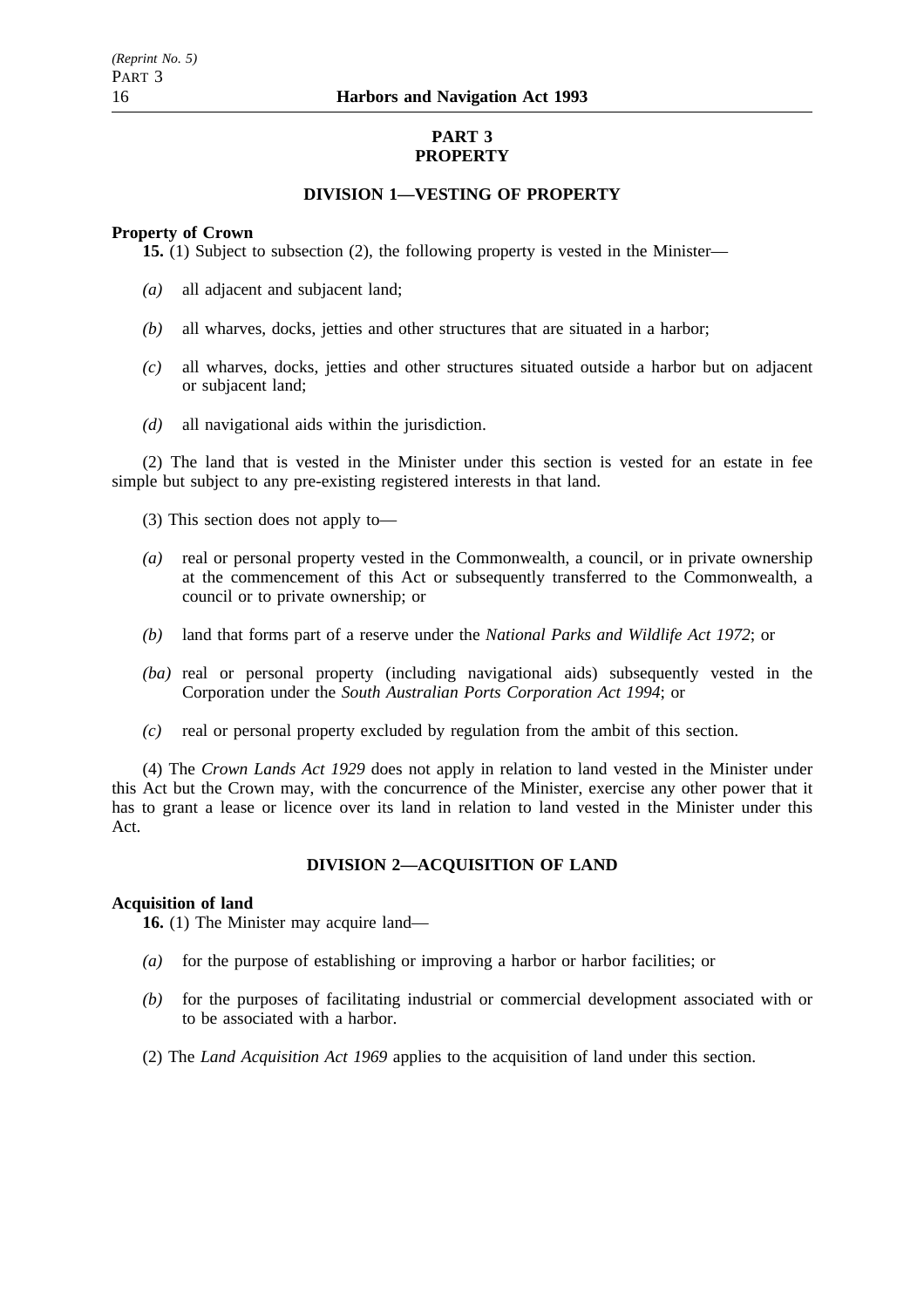## **DIVISION 3—RESUMPTION OF LAND**

### **Resumption**

**17.** The Governor may, by proclamation, resume land held by a council or other public authority as a reserve, street, road or for other public purposes—

- *(a)* for the purpose of establishing or improving a harbor or harbor facilities; or
- *(b)* for the purposes of facilitating industrial or commercial development associated with or to be associated with a harbor.

# **DIVISION 4—CARE, CONTROL AND MANAGEMENT OF PROPERTY**

### **Care, control and management of property**

**18.** (1) The Governor may, by proclamation, place any adjacent or subjacent land belonging to the Minister or any structure belonging to the Minister on adjacent or subjacent land, under the care, control and management of—

- *(a)* any Minister of the Crown; or
- *(b)* a council; or
- *(c)* the Coast Protection Board; or
- *(d)* any other authority or body.
- (2) A proclamation under subsection (1)—
- *(a)* may impose conditions in relation to the care, control and management of the land or structure to which it relates; and
- *(b)* may be varied or revoked by a later proclamation.

(3) A proclamation under subsection (1) may not be made in relation to land, or a structure on land, that is within the area of a council unless the council has been consulted and given an opportunity to make representations on the matter.

(4) Subject to any provision made by proclamation under this section, the care, control and management of adjacent and subjacent land, and of structures situated on adjacent or subjacent land (except land and structures in private ownership) are—

- *(a)* if within the area of a council but not within a harbor—under the care, control and management of the council; and
- *(b)* in any other case—under the care, control and management of the Minister.

### **By-laws**

**18A.** (1) A council may, with the approval of the relevant authority, make by-laws that operate in relation to—

- *(a)* a port or part of a port; or
- *(b)* a harbor or part of a harbor; or
- *(c)* adjacent or subjacent land that is neither within a port nor a harbor.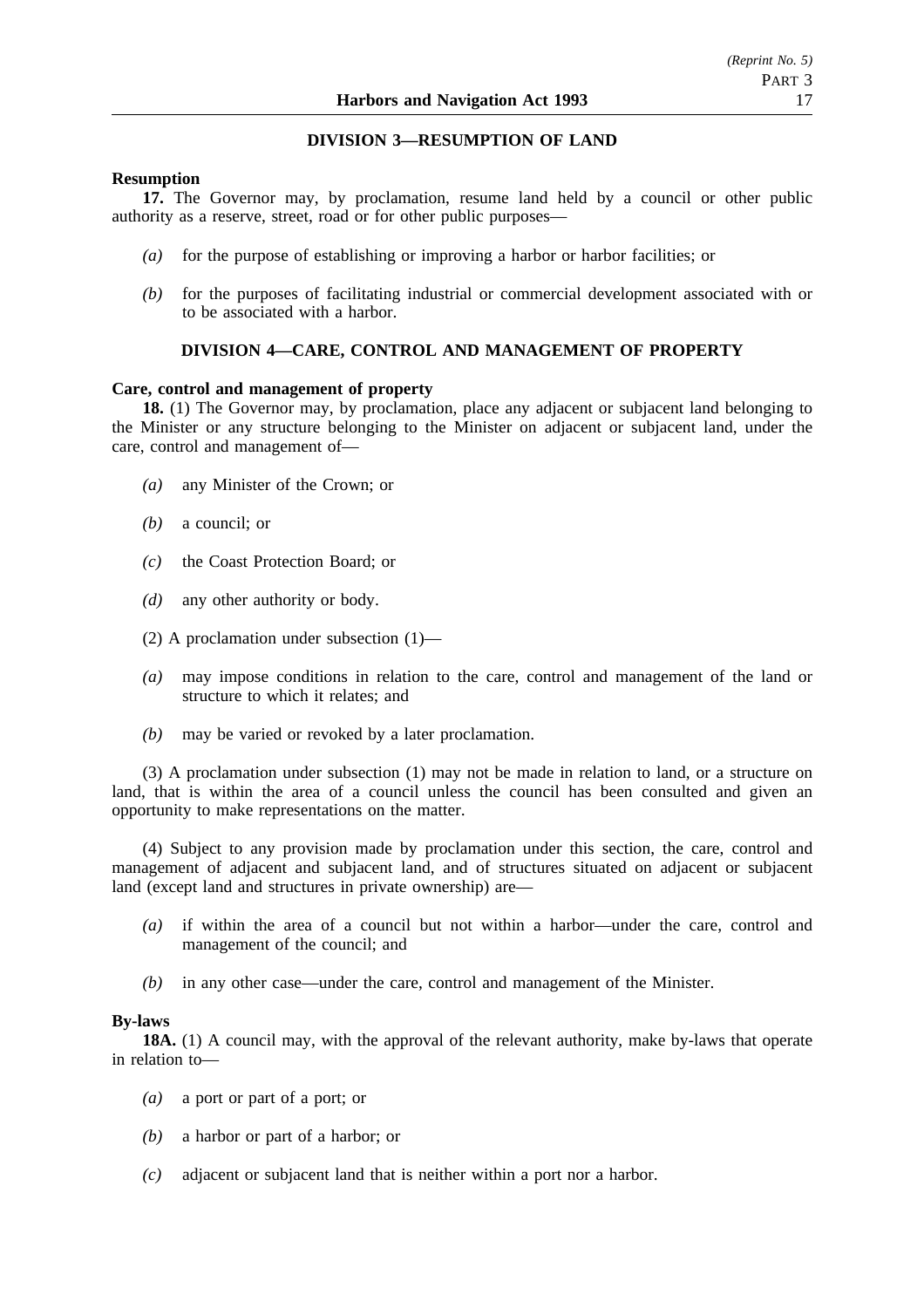- (1a) The **relevant authority** is—
- *(a)* for a port—the port operator; or
- *(b)* in any other case—the Minister.
- (2) The *Local Government Act 1934* applies to by-laws made under this section as if—
- *(a)* any part of the harbor or land in relation to which the by-laws operate that is not within the area of the council were within the area of the council; and
- *(b)* any part of the harbor or land in relation to which the by-laws operate that is not under the care, control and management of the council were under the care, control and management of the council.

(3) The Governor may at any time, by notice in the *Gazette*, revoke by-laws made under this section.

(4) The Minister must consult with the council concerned before by-laws are revoked under subsection (3).

### **DIVISION 5—DEALINGS WITH PROPERTY**

#### **Power to grant leases and licences over land**

**19.** (1) The Minister may, on such terms and conditions as the Minister thinks fit, grant a lease of, a licence over, or other rights to occupy or use, land or a structure that is under the Minister's care, control and management under this Act.

(2) The Minister may, on such terms and conditions as the Minister thinks fit, sell or otherwise dispose of land or a structure that is under the Minister's care, control and management under this Act.

(3) An authority or body may, with the Minister's approval, grant a lease of, a licence over, or other rights to occupy or use, land or a structure under its care, control and management under this Act.

## **DIVISION 6—RATEABILITY OF LAND**

### **Rateability of land**

**20.** (1) Subject to subsection (2), land vested in the Crown under this Act is not rateable under the *Local Government Act 1934*.

(2) If any such land (other than subjacent land in a port) is occupied under a lease or licence by some person other than the Crown or an instrumentality or agency of the Crown, that person is liable as occupier of the land to rates levied under the *Local Government Act 1934*.

# **DIVISION 7—DAMAGE TO PROPERTY**

#### **Liability for damage**

**21.** (1) If property of the Crown or the Minister (not being property of the Corporation) is damaged by a vessel, the owner of the vessel is liable to the Minister for the amount of the damage.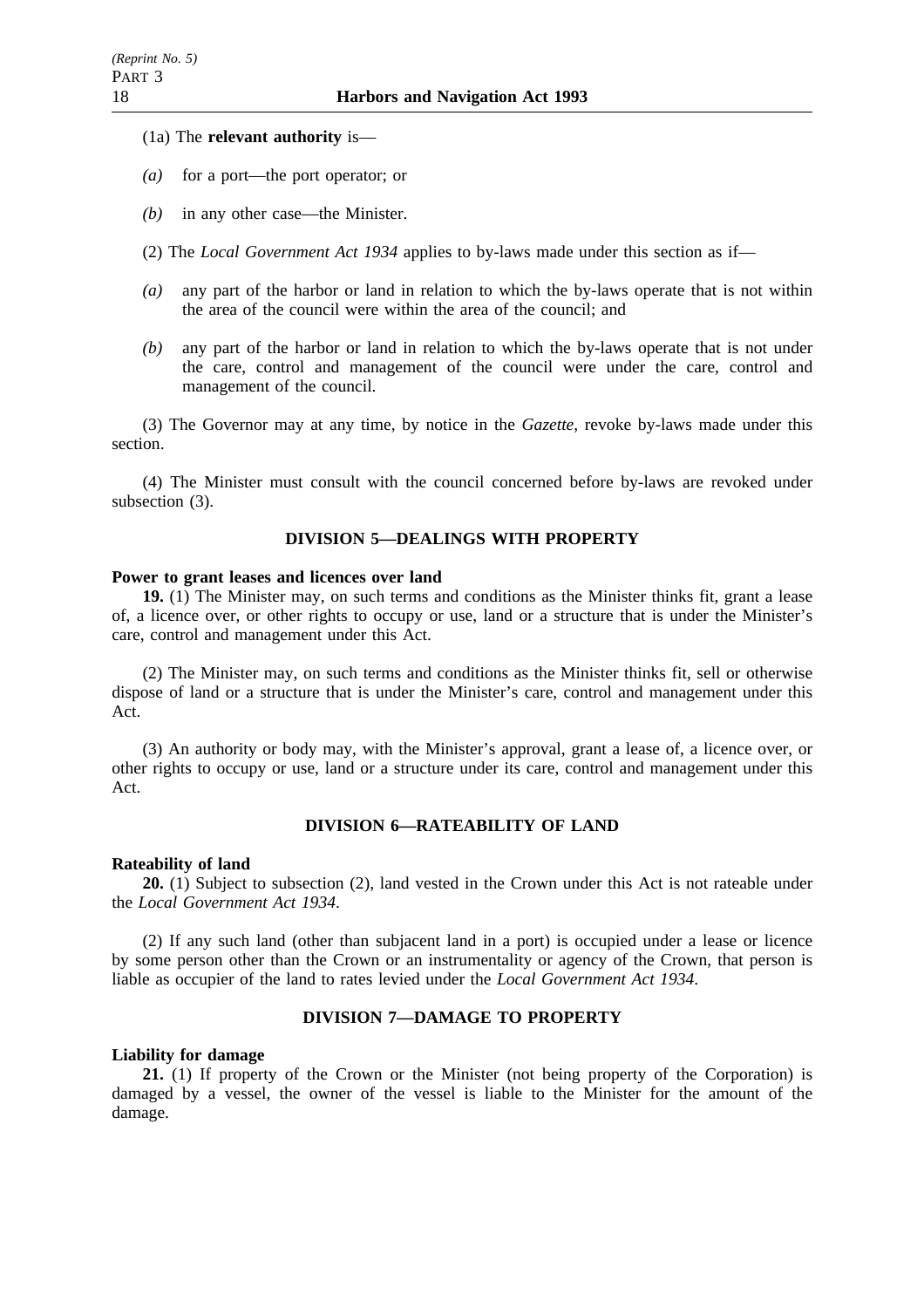(2) If property in private ownership consisting of harbor facilities or a navigational aid is damaged by a vessel, the owner of the vessel is liable to the owner of the property for the amount of the damage.

(3) The liability may be enforced by action against the owner or by action against the vessel (or both).

(4) This section creates a strict liability that exists irrespective of fault and irrespective of whether the vessel is under compulsory pilotage at the time the damage is caused.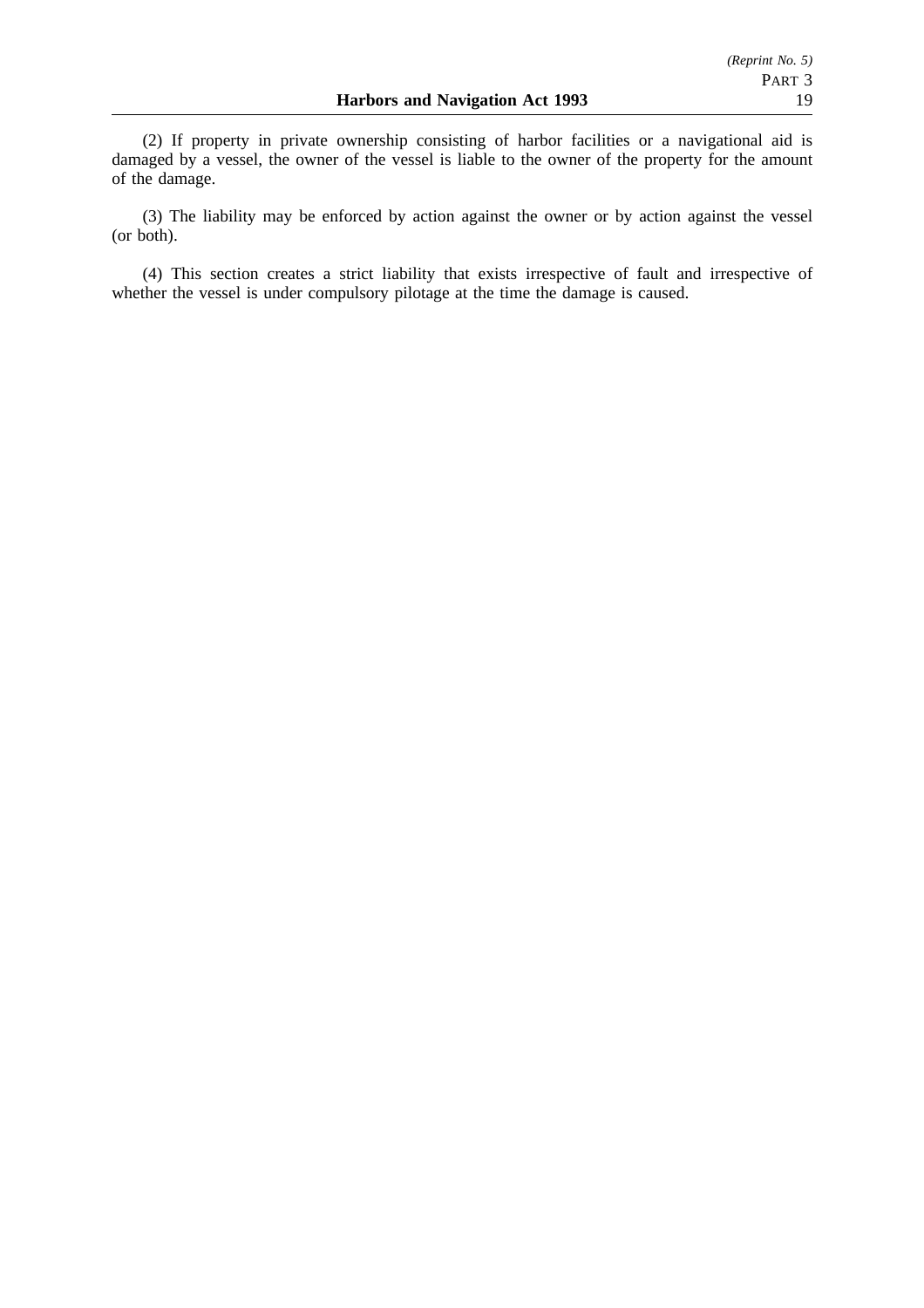## **PART 4 GENERAL POWERS TO PROTECT NAVIGATION AND TO RESTRICT USE OF WATERS**

## **DIVISION 1—NAVIGATIONAL AIDS**

#### **Control of navigational aids**

**22.** (1) The Minister is entitled to possession and control of all navigational aids within the jurisdiction except those belonging to the Commonwealth or the Corporation.

(2) The Minister may, on terms and conditions consistent with any relevant port operating agreement, delegate to a port operator control over a navigational aid situated in, or on the approach to, the port.

(3) If a navigational aid existing at the commencement of this subsection is situated on land that was not then owned by the Minister, or is later disposed of, an easement over the land is created entitling the Minister—

- *(a)* to maintain a navigational aid on the land; and
- *(b)* to have such access to the land as may be necessary for operating, maintaining, repairing, replacing or removing the navigational aid.

(4) If the Minister reasonably requires access to land for the purpose of operating, maintaining, repairing, replacing or removing a navigational aid on adjacent land or waters, an easement is created conferring on the Minister the rights of access reasonably necessary for those purposes.

### **Establishment of navigational aids**

**23.** (1) The Minister may establish and maintain such navigational aids as the Minister considers necessary or desirable for the safe navigation of vessels within the jurisdiction.

(2) The Minister may direct any person who carries on a business involving the mooring, loading or unloading of vessels to establish, maintain and operate navigational aids of a specified kind at specified places.

(3) A person who fails, without reasonable excuse, to comply with a direction under subsection  $(2)$  is guilty of an offence.

Maximum penalty: \$5 000.

#### **Interference with navigational aids**

**24.** (1) A person must not, without the Minister's permission, interfere with a navigational aid.

Maximum penalty: \$750.

(2) For the purposes of subsection (1), the mooring of a vessel to a navigational aid constitutes interference with the navigational aid.

(3) If the Minister is of the opinion that a particular light or signal might be confused with the light or signal produced by a navigational aid, the Minister may, by notice in writing to the person in charge of the device that produces the light or signal, require the person to take action specified in the notice to prevent the possibility of confusion.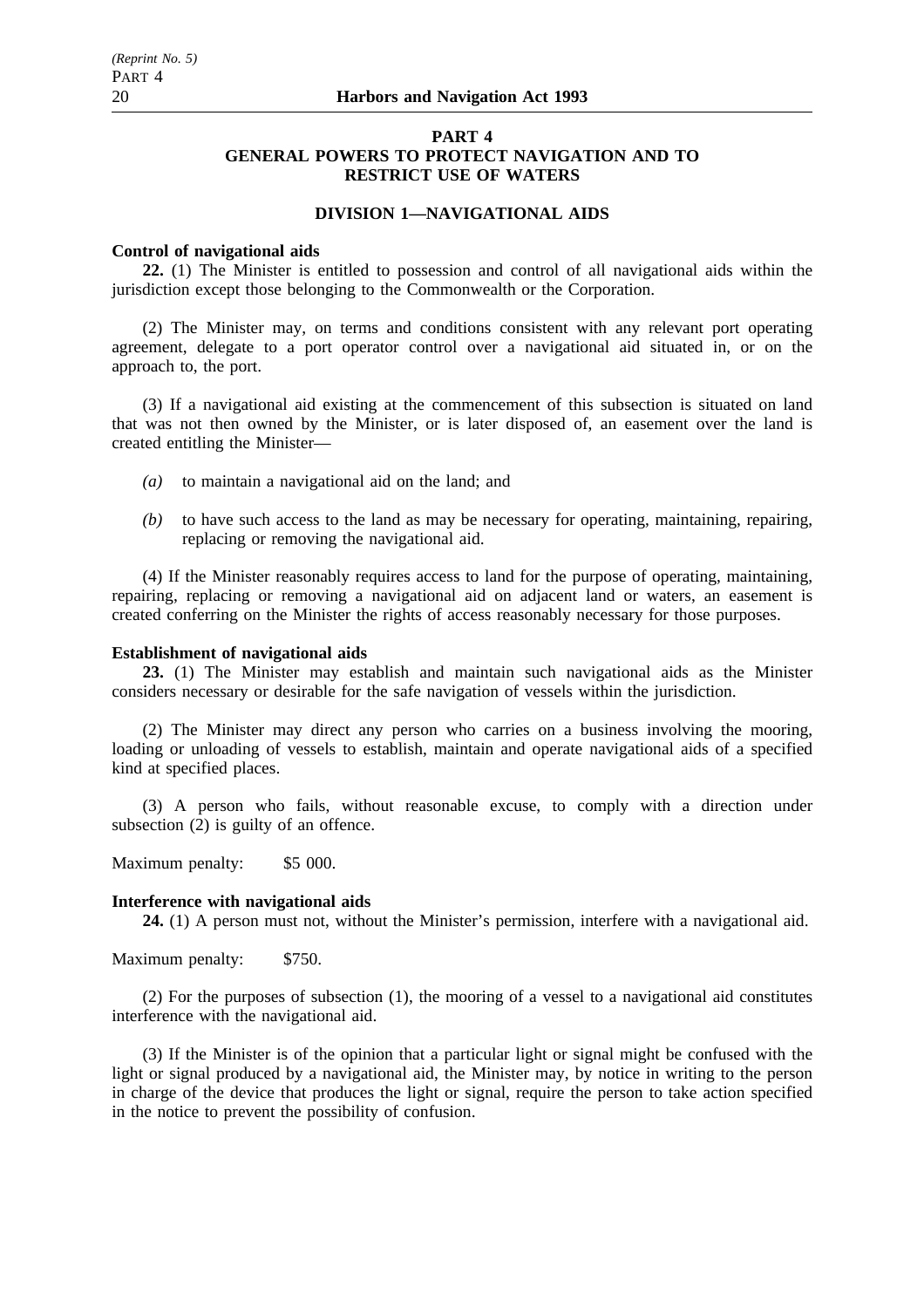(4) If a person fails to comply with a requirement under subsection (3) within the time allowed in the notice, the Minister may take the action specified in the notice and recover the cost of doing so from the person.

(5) A person who fails, without reasonable excuse, to comply with a notice under subsection (3) is guilty of an offence.

Maximum penalty: \$750.

### **DIVISION 2—CLEARANCE OF WRECKS**

#### **Clearance of wrecks, etc.**

**25.** (1) The Minister may, by notice in writing, require the owner of any wreck within the jurisdiction to remove the wreck.

(1a) A port operator may, by notice in writing, require the owner of any wreck within the port to remove the wreck.

(2) If a person deposits any substance or thing within the jurisdiction so as to obstruct navigation, or to pollute waters, the Minister may, by notice in writing, require that person to take action specified in the notice to remove the substance or thing or to mitigate the consequences of the pollution.

(2a) If a person deposits any substance or thing within a port so as to obstruct navigation, or to pollute waters, the port operator may, by notice in writing, require that person to take action specified in the notice to remove the substance or thing or to mitigate the consequences of the pollution.

(3) If a person fails to comply with a requirement under this section within the time allowed in the notice, the Minister or the port operator (as the case requires) may remove the wreck or take the action specified in the notice and recover the costs of doing so, as a debt, from the person in default.

(4) A person who fails without reasonable excuse to comply with a notice under this section is guilty of an offence.

Maximum penalty: \$5 000.

(5) A court by which a person is convicted of an offence against subsection (4) may, on application by the Minister or the port operator (as the case requires), order the convicted person to reimburse costs reasonably incurred by the applicant in acting under subsection (3) (to the extent those costs have not been already recovered).

### **DIVISION 3—RESTRICTIONS ON USE OF WATERS**

#### **Licences for aquatic activities**

**26.** (1) The CEO may grant to any organisation or person a licence entitling that organisation or person to use, in accordance with the terms and conditions of the licence, any waters within the jurisdiction (other than waters within a Corporation port) for the purposes of an aquatic sport or activity or for any other purposes stated in the licence.

(2) The CEO may require the licensee to take specified action for the purposes of informing the public of the area of waters to which the licence relates and of the times the licensee is entitled to the use of those waters in accordance with the licence.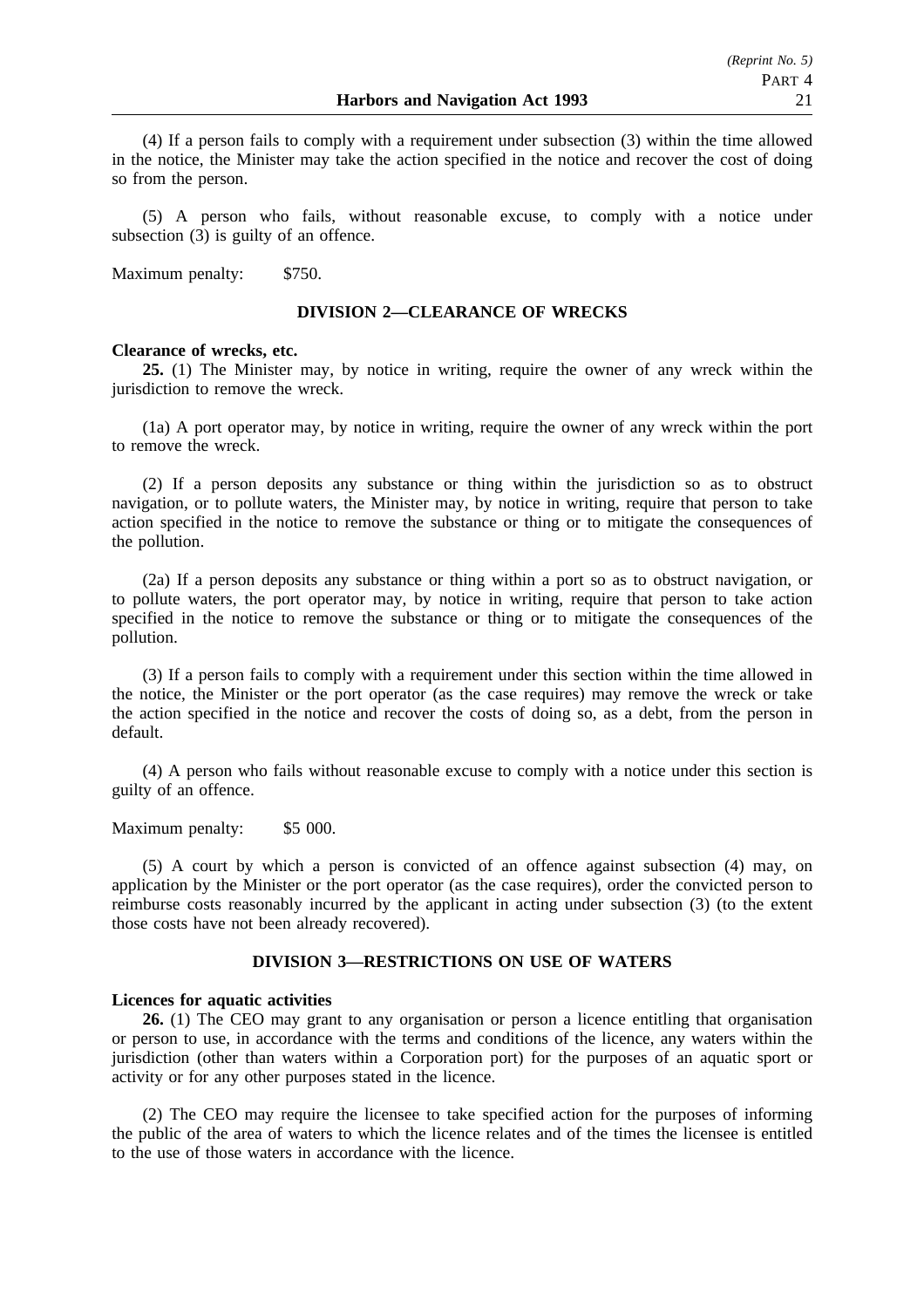(3) If the licensee fails to comply with a requirement under subsection (2) the licence is ineffective to confer rights on the licensee.

(4) A person who, without the consent of the licensee or the authority of the CEO, intrudes into waters at a time when the licensee has, under the licence, an exclusive right to use those waters is guilty of an offence.

Penalty: Division 9 fine.

(5) The CEO may revoke a licence under this section for breach of a term or condition of the licence.

#### **Restricted areas**

**27.** (1) The Governor may, by regulation, regulate, restrict or prohibit—

- *(a)* the entry of vessels or vessels of a specified class into specified waters within the jurisdiction; or
- *(b)* the operation or use of vessels in specified waters within the jurisdiction; or
- *(c)* aquatic activity or aquatic activity of a specified class in specified waters within the jurisdiction.

(1a) The power under subsection (1) is not exercisable in relation to waters within a Corporation port.

(2) The Minister must take reasonable steps to inform the public of the nature of requirements of any regulation under this section and of the waters to which it applies by marking out the waters and erecting notices in the vicinity or by other appropriate means.

(3) If a regulation is made under this section at the request of a port operator (other than the Minister) or a council, the Minister may recover costs incurred under subsection (2) from the port operator or council as a debt.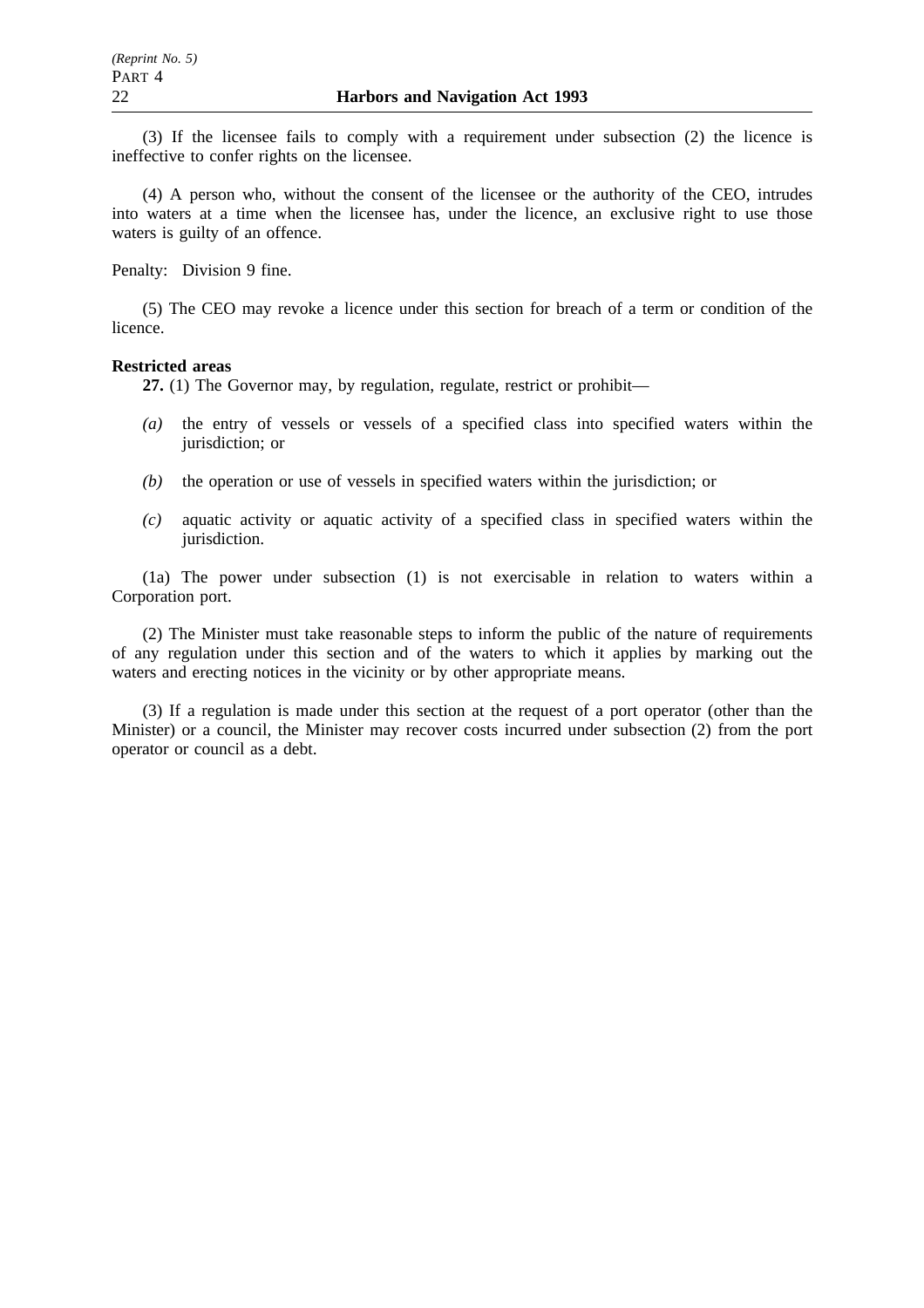# **PART 5 HARBORS AND PORTS**

## **DIVISION 1—CONTROL AND MANAGEMENT OF HARBORS AND PORTS**

### **Control and management of harbors**

**28.** Subject to this Part, the Minister has the control and management of all harbors in the State.

### **Power to assign control and management of ports**

**28A.** (1) The Minister may, by agreement, confer on another (the **proprietor**) the right to carry on the business of operating a particular port.

(2) The proprietor must then enter into an agreement (a **port operating agreement**) under which the Minister assigns the control and management of the port to the proprietor or a nominee of the proprietor unless—

- *(a)* the Minister and the proprietor enter into an agreement under which the Minister is to continue to have the control and management of the port; or
- *(b)* the proprietor has committed a serious breach of a port operating agreement and the Minister has cancelled or refused to renew the agreement on that ground.

(3) If the Minister has the control and management of a port, the Minister may, subject to the terms of any agreement between the Minister and the proprietor, recover the costs of operating the port from the proprietor.

# **Port operating agreements**

**28B.** (1) A **port operating agreement** is an agreement providing for the control and management of the port to which the agreement relates by the person (the **port operator**) to whom the control and management of the port is assigned under the agreement.

- (2) A port operating agreement—
- *(a)* must require the port operator to have appropriate resources (including appropriate contingency plans and trained staff and equipment to carry the plans into action) to deal with emergencies; and
- *(b)* must require the port operator—
	- (i) to maintain the waters of the port to a specified navigable standard; and
	- (ii) to provide or maintain (or provide and maintain) navigational aids; and
	- (iii) to direct and control vessel movement in port waters; and
- *(c)* may require the port operator to enter into and maintain in operation an agreement with the Royal Australian Navy about access to the port and port facilities by naval vessels; and
- *(d)* may require the port operator to provide access to the port and port facilities for commercial fishing vessels on specified terms and conditions; and
- *(e)* may require the port operator to maintain and make available navigational charts and other information relating to the port; and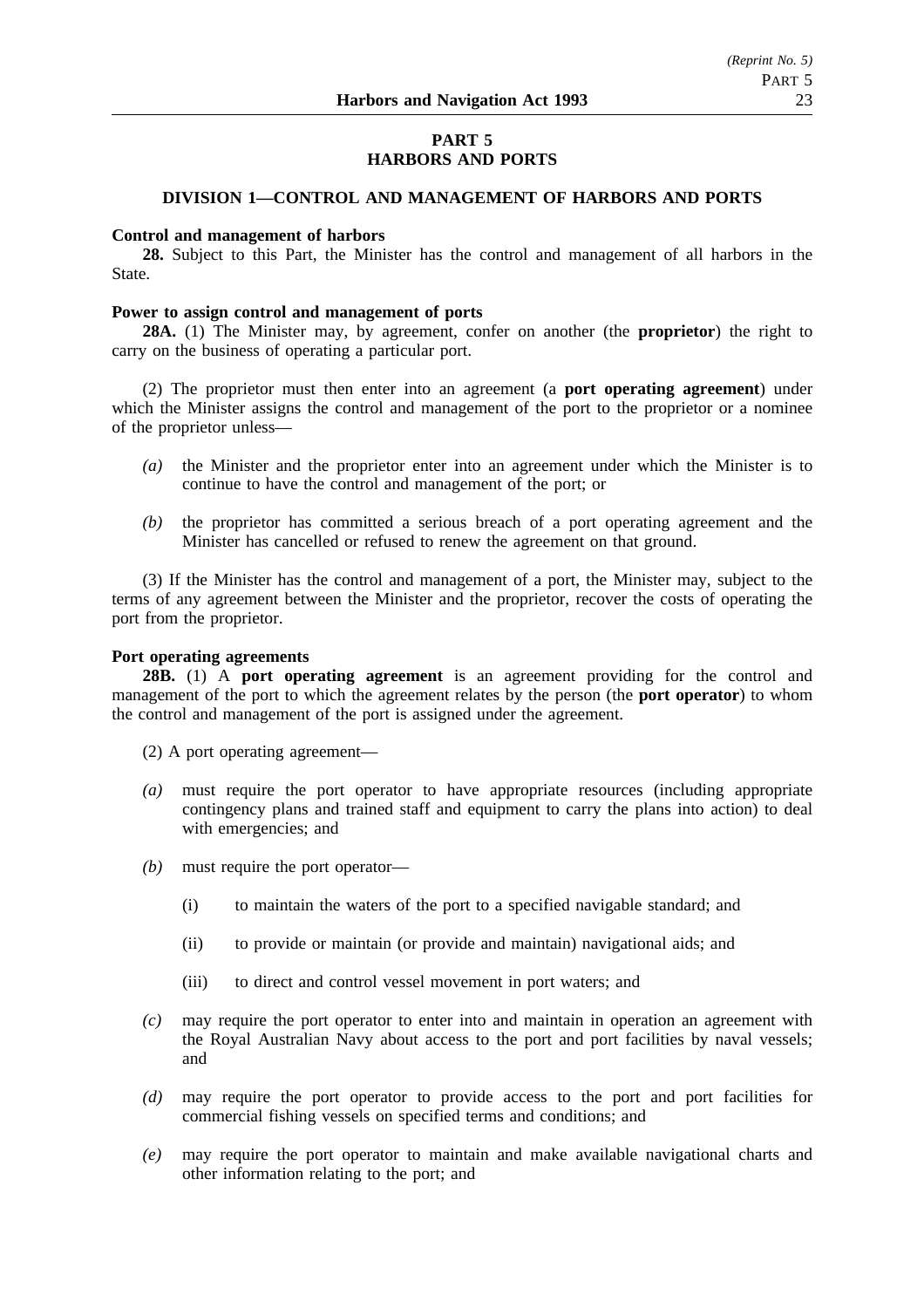- *(f)* may regulate the performance of statutory powers by the port operator; and
- *(g)* may provide for the payment of an annual fee to the Minister (fixed by the Minister having regard to the cost of providing government supervision of the activities conducted under the agreement); and
- *(h)* may deal with any other matter relevant to the control and management of the port.

### **General responsibility of port operator**

**28C.** (1) A port operator is responsible for the safe operation of the port.

(2) A port operator is responsible for managing the port in a way that avoids unfair discrimination against or in favour of any particular user of the port or port facilities.

### **Variation of port operating agreement**

**28D.** The Minister may, by agreement with the port operator, vary a port operating agreement.

### **Agreements to be tabled in Parliament**

**28E.** The Minister must, as soon as practicable after entering into a port operating agreement or an agreement for the variation of a port operating agreement, have copies of the agreement laid before both Houses of Parliament.

### **Power to deal with non-compliance**

**28F.** (1) The Minister may take disciplinary action against a port operator for non-compliance with a port operating agreement or this Act.

- (2) The disciplinary action may consist of—
- *(a)* a reprimand; or
- *(b)* a fine not exceeding a limit fixed in the port operating agreement; or
- *(c)* cancellation of the port operating agreement.

(3) Before the Minister takes disciplinary action against a port operator under this section, the Minister must give written notice to the port operator—

- *(a)* specifying the non-compliance; and
- *(b)* stating the disciplinary action the Minister proposes to take in respect of the noncompliance; and
- *(c)* allowing the port operator a reasonable opportunity to make written representations.
- (4) After considering the port operator's representations, the Minister may—
- *(a)* refrain from taking disciplinary action; or
- *(b)* by written notice to the port operator—
	- (i) administer a reprimand; or
	- (ii) impose a fine (to be recoverable as a debt due to the Crown) of an amount stated in the earlier notice or of a lesser amount; or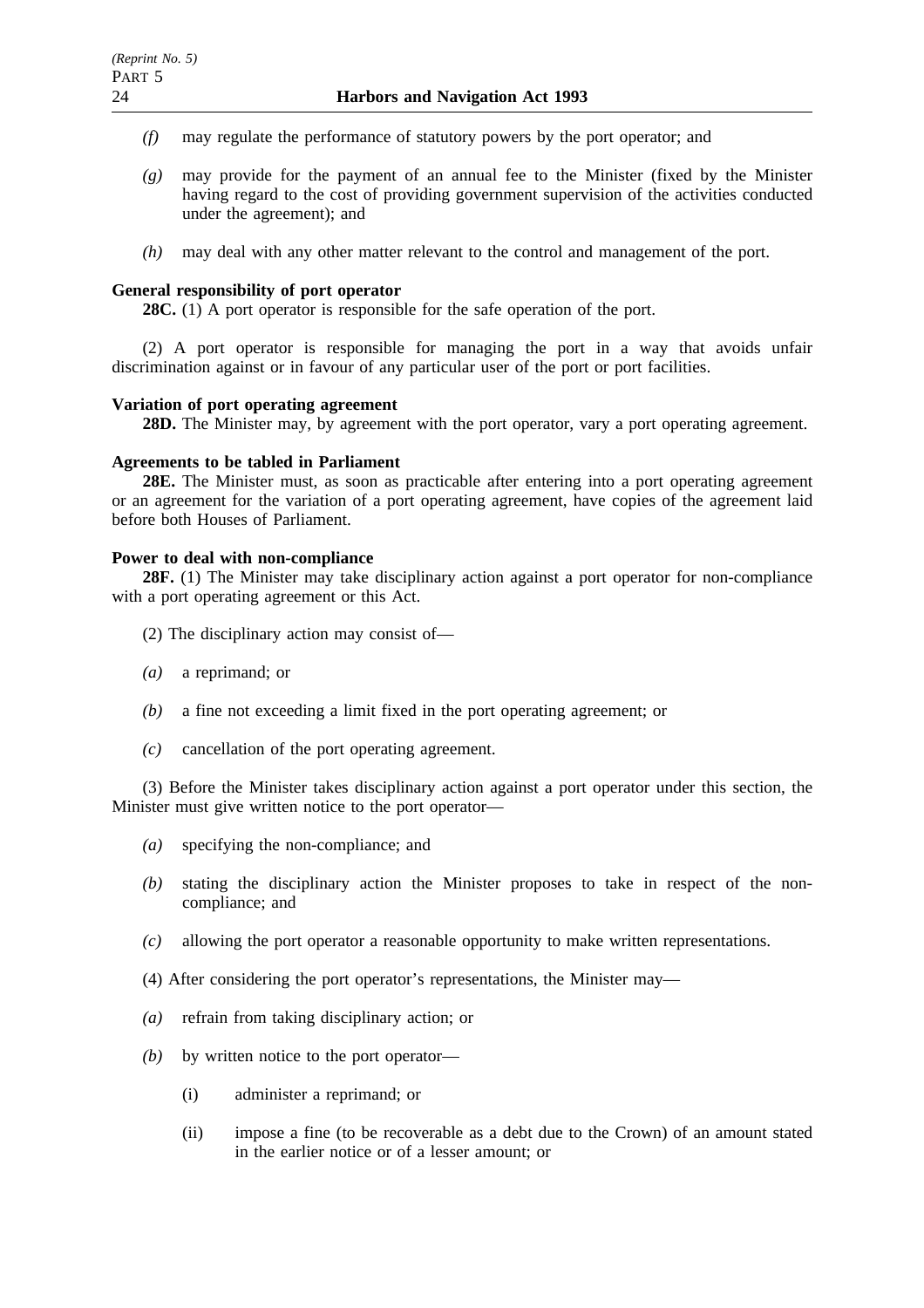- (iii) if cancellation of the port operating agreement was proposed in the earlier notice—
	- (A) impose a fine not exceeding the maximum permissible under the port operating agreement; or
	- (B) cancel the port operating agreement.

(5) A port operator may appeal to the Court of Marine Enquiry against the disciplinary action.

- (6) On an appeal, the Court may—
- *(a)* confirm, vary or reverse the Minister's decision; and
- *(b)* make any consequential or ancillary order the Court thinks fit.

(7) The port operating agreement may contain provisions governing the exercise of the Minister's powers under this section.

# **Power to appoint manager**

**28G.** (1) If—

- *(a)* a port operator is seriously in breach of its obligations under a port operating agreement; or
- *(b)* a port operating agreement is cancelled or expires without renewal,

the Minister may appoint an official manager to operate the port.

- (2) If a port operator—
- *(a)* becomes insolvent within the meaning of Part 7.10 of the *Corporations Law*; or
- *(b)* goes into liquidation,

the Minister may appoint an official manager to operate the port.

(3) An appointment under subsection (1) or (2) may be terminated at any time by the Minister.

(4) The port operating agreement may contain provisions governing the exercise of the Minister's powers under this section.

## **Powers of the manager**

**28H.** (1) The official manager—

- *(a)* is to assume the control and management of the port; and
- *(b)* is entitled to possession and control of property of the port operator (or former port operator)—
	- (i) used for the purpose of operating the port; and
	- (ii) defined in the port operating agreement as property subject to the application of this paragraph; and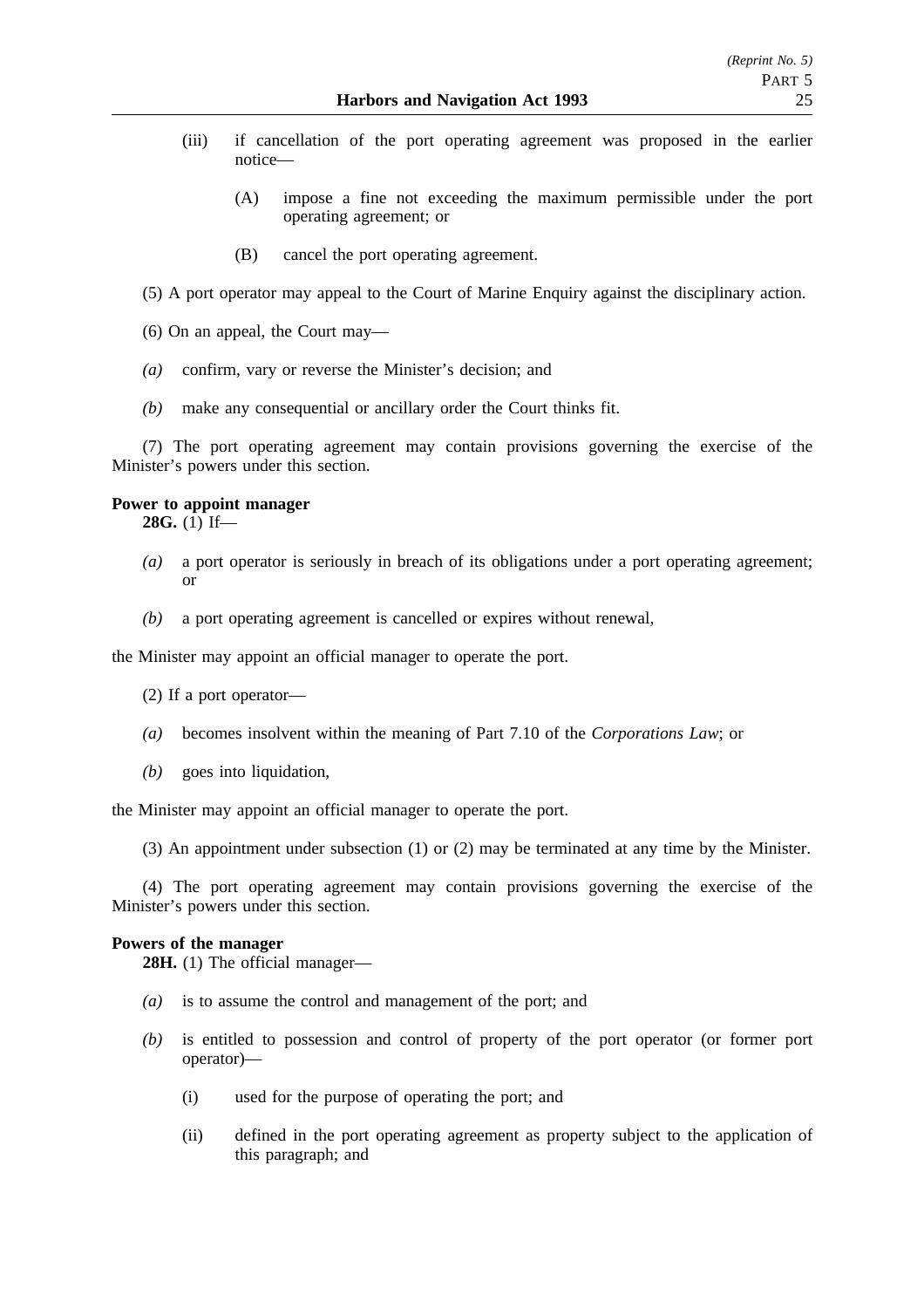*(c)* is, while the appointment continues in force, taken to be the port operator.

(2) Any proceeds of the business while under official management are to be applied as follows:

- *(a)* first, the proceeds are to be applied towards the costs of official management (including the official manager's remuneration); and
- *(b)* secondly, a reasonable rental for the property over which the manager has assumed control is to be paid out of the proceeds while the property remains in the manager's possession; and
- *(c)* thirdly, any remaining balance is to be paid into the Consolidated Account.
- (3) A port operating agreement may exclude or modify the provisions of subsection (1) or (2).

(4) The regulations may confer powers and impose duties on official managers and regulate official management in other ways.

### **DIVISION 2—PORT MANAGEMENT OFFICERS**

#### **Port management officers**

**29.** (1) A port operator may appoint officers or employees of the operator to be port management officers.

(2) The port operator must issue to each port management officer appointed by it an identity card—

- *(a)* containing a photograph of the officer; and
- *(b)* stating the name of the port for which the officer is appointed; and
- *(c)* stating any conditions of appointment limiting the officer's authority.

(3) A port management officer must, at the request of any person in relation to whom the officer is exercising or about to exercise powers under this Act, produce his or her identity card for inspection by that person.

## **DIVISION 2A—OPERATIONAL POWERS**

#### **Interpretation**

**29A.** In this Division—

"**authorised officer**" means—

- *(a)* in relation to a port—a port management officer;
- *(b)* in relation to a harbor that is not a port, or a part of a harbor that is not within a port—an authorised person.

### **Power of direction**

**29B.** (1) An authorised officer may give a direction (orally, by signal, radio communication, or in any other appropriate manner) to a person in charge, or apparently in charge, of a vessel in or in the vicinity of a harbor or a port.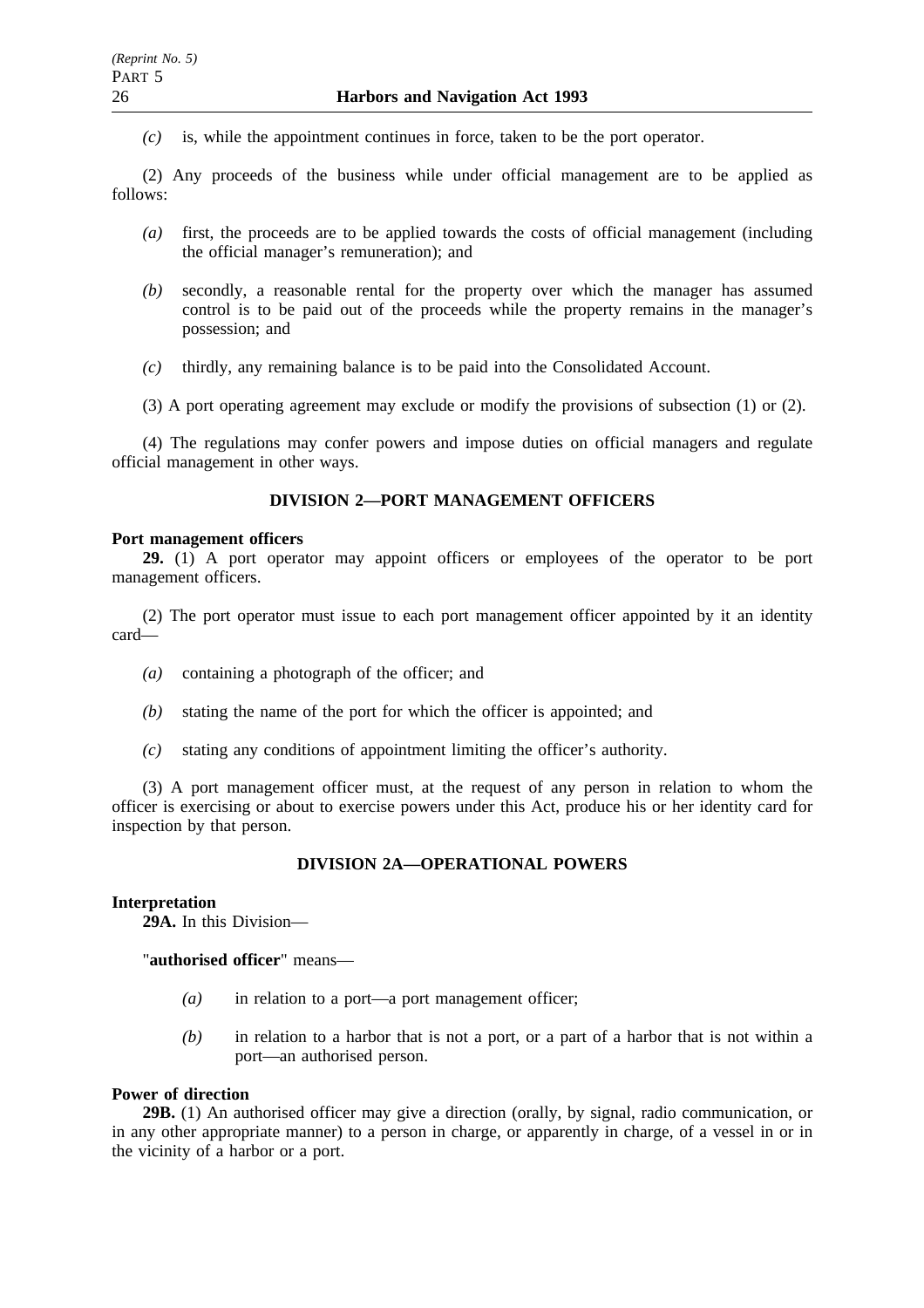- (2) A direction may, for example—
- *(a)* require that vessels proceed to load or unload in a particular order; or
- *(b)* require that a vessel be moored or anchored in a particular position; or
- *(c)* require that a vessel be secured in a particular way; or
- *(d)* require that a vessel be moved from a particular area or position; or
- *(e)* require the production of documents relating to the navigation, operation, pilotage, use or loading of the vessel.

(3) A person who fails, without reasonable excuse, to comply with a direction under this section is guilty of an offence.

Maximum penalty: \$5 000.

#### **Power to board vessel**

**29C.** (1) A person in charge of a vessel in a harbor or port must, at the request of an authorised officer, permit the officer—

- *(a)* to board the vessel; and
- *(b)* to inspect the vessel and its cargo; and
- *(c)* to carry out on the vessel any investigation necessary to ensure that the vessel and the business in the course of which the vessel is being used is being operated lawfully.

(2) If there is no-one on board a vessel to whom a request may be given under subsection (1), the authorised officer may board the vessel and cause the vessel to be moved as the officer thinks fit.

(3) Any costs incurred by an authorised officer under subsection (2) are recoverable as a debt from the owner of the vessel.

(4) A person who fails to comply with a request under this section is guilty of an offence.

Maximum penalty: \$2 500.

#### **DIVISION 3—HARBOR IMPROVEMENT WORK**

### **Dredging or other similar work**

**30.** (1) The Minister or a port operator may carry out dredging or other work to deepen, extend or clear a harbor or port.

(2) If the owner of a wharf benefits from work carried out by the Minister under subsection (1), the Minister may recover a reasonable proportion of the cost of the work from that owner.

(3) The proportion of the cost to be recovered is to be determined by agreement between the Minister and the owner or, in default of agreement, by an arbitrator appointed under the *Commercial Arbitration Act 1986*.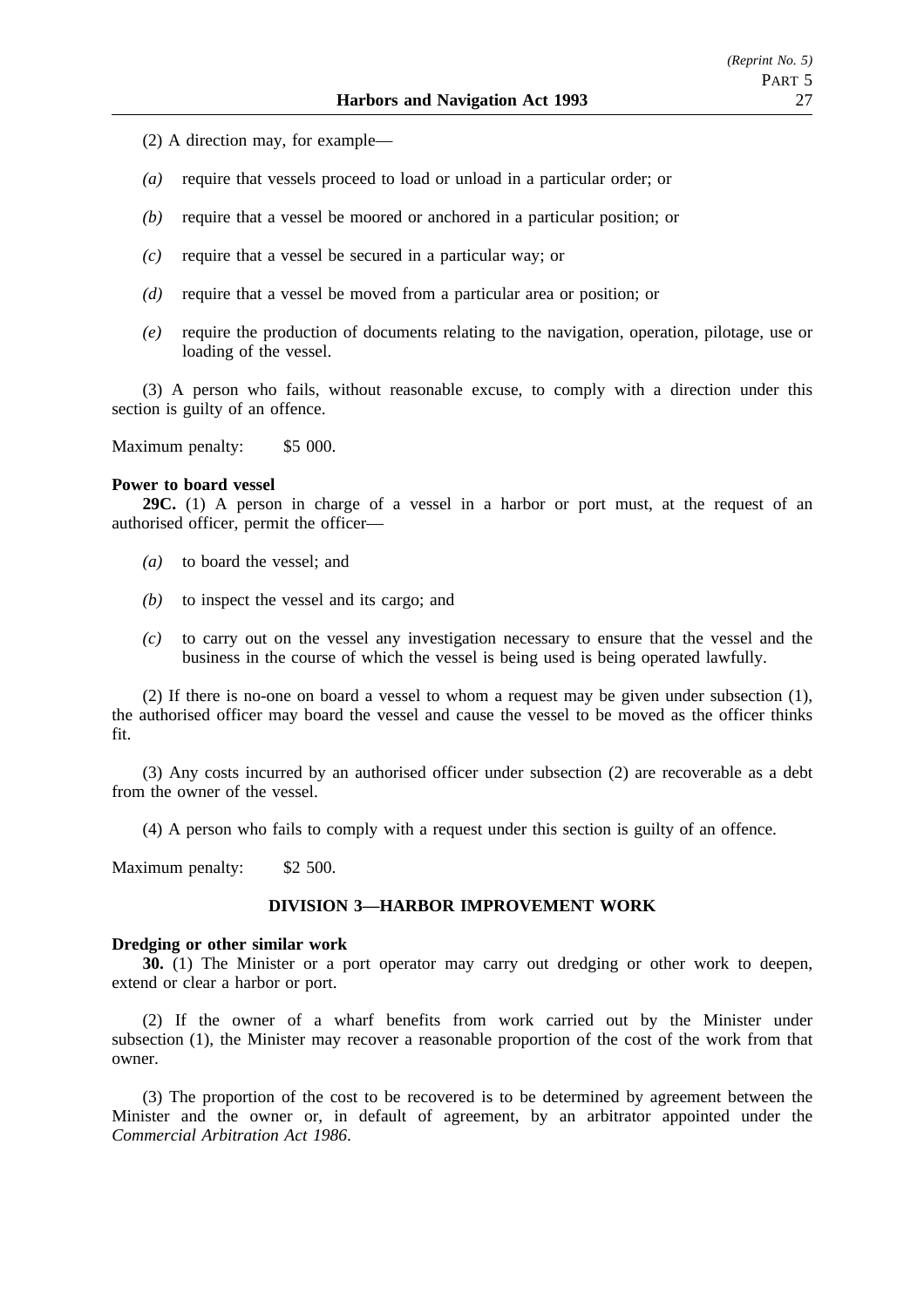### **Development of harbors and maritime facilities**

**30A.** (1) The Minister or a port operator may carry out work of any kind for the development or improvement of a harbor or port.

- (2) The Minister or port operator may, for example, establish facilities for—
- *(a)* the anchorage or mooring of vessels;
- *(b)* the maintenance and repair of vessels;
- *(c)* the loading and unloading of passengers or goods;
- *(d)* the storage of goods;
- *(e)* facilitating industrial or commercial development associated with or to be associated with a harbor or port;
- *(f)* sporting or recreational purposes.
- (3) A port operator—
- *(a)* must establish and maintain facilities and equipment for the safety of life and property in the port as required under a port operating agreement; and
- *(b)* may establish and maintain other facilities and equipment for the safety of life and property.

### **Application of Development Act 1993**

**30B.** The powers conferred by this Division are subject to the *Development Act 1993*.

### **DIVISION 4—HARBOR CHARGES ETC**

#### **Power to fix charges**

**31.** (1) Subject to any relevant law or determination, the Minister may fix charges—

- *(a)* for the use of facilities provided by the Minister for—
	- (i) the mooring of vessels;
	- (ii) the loading or unloading of passengers or goods;
	- (iii) the storage of goods;
	- (iv) the safe navigation of vessels;
	- (v) any other purpose; or
- *(b)* for the entry of vessels into waters under the Minister's control and management; or
- *(c)* for services provided by the Minister.

(2) The Minister may fix default charges to be paid if a charge fixed under this section is not paid within a specified period.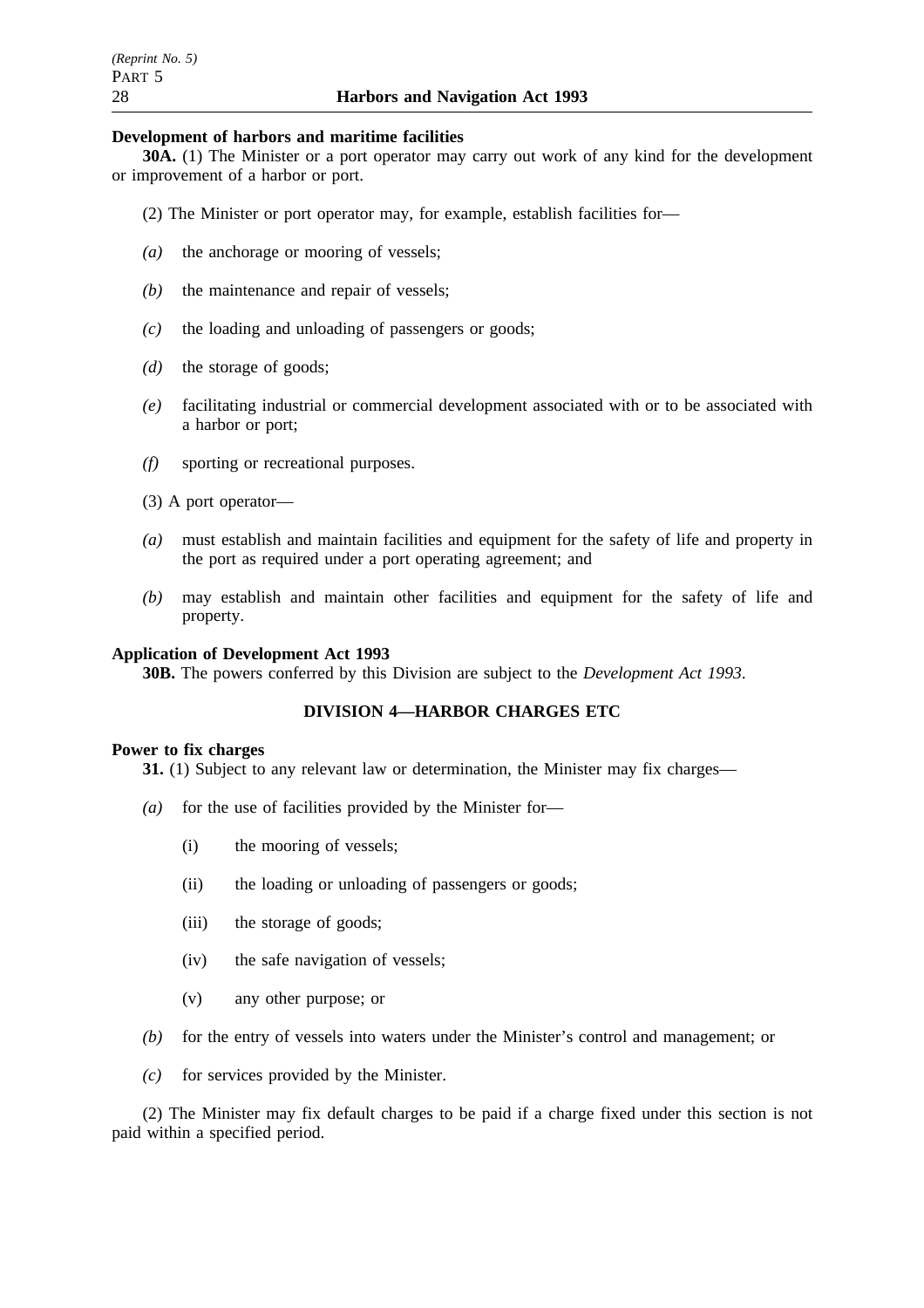(3) The Minister must publish schedules of the charges and default charges fixed under this section.

### **Power to waive or reduce charges**

**31A.** The Minister may waive or reduce a charge (or default charge), or extend the time for payment of a charge (or default charge), as the Minister thinks fit.

### **Charges in respect of goods**

**31B.** (1) A charge (or default charge) payable under this Division in respect of the unloading or storage of goods is recoverable as a debt from the consignor or consignee of the goods.

(2) The Minister may retain possession of goods until the appropriate charge is paid.

(3) If the charge is not paid within 60 days after the goods are unloaded, the Minister may, after giving notice in writing to the consignee of the goods, sell the goods and retain the charge (together with any default charges and the costs of conducting the sale) from the proceeds of sale.

### **Charges in respect of vessels**

**31C.** (1) If a charge to which the Minister is entitled in respect of a vessel is not paid by the date payment falls due, an authorised person may, at the Minister's direction, arrest the vessel and take it into the Minister's custody.

(2) If the charge remains unpaid 60 days after the vessel is taken into the Minister's custody, the Minister may, after giving notice to the owner of the vessel, sell the vessel and retain the charge (together with any default charges and the costs of conducting the sale) from the proceeds of sale.

#### **Power to prevent use of harbor or port facilities**

**31D.** (1) If a person is in default in the payment of a charge (or default charge) payable under this Division, the Minister may, by written notice given to the person in default, prohibit the person from using harbor or port facilities provided by the Crown until the charge has been paid.

(2) A person must not use facilities in contravention of a prohibition imposed under subsection (1).

Maximum penalty: \$2 500.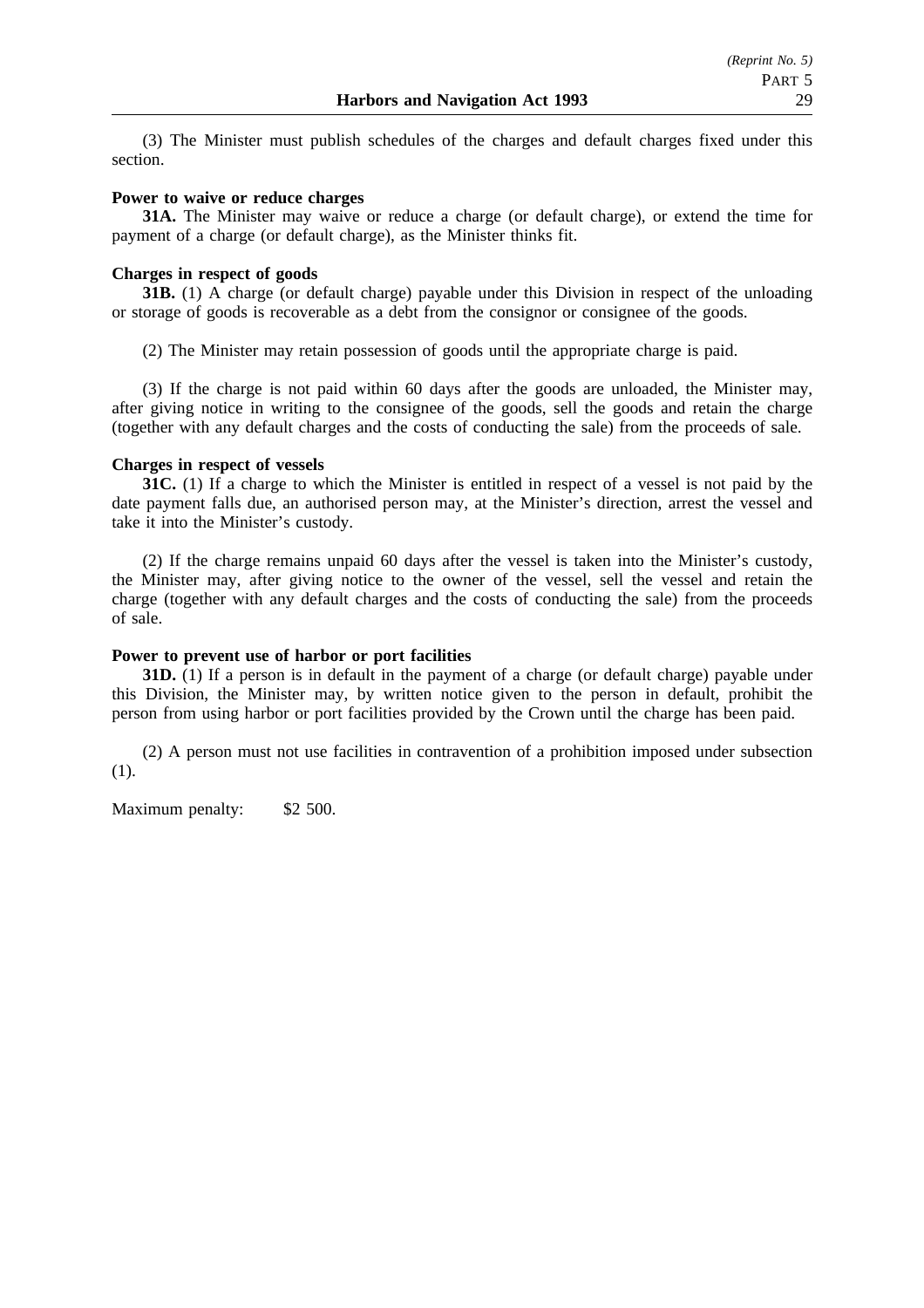# **PART 5A PILOTAGE**

## **Licensing of pilots**

**33.** (1) The CEO may license persons qualified in accordance with the regulations as pilots.

(1a) A licence remains in force for the period specified in the regulations and may be renewed in accordance with the regulations.

(2) A licence may be granted under this section on such conditions as the CEO thinks fit.

(3) The CEO may, by notice in writing to the holder of a licence under this Part, vary or revoke a condition of the licence.

(4) A person who holds a licence under this Part must not contravene or fail to comply with a condition of the licence.

Maximum penalty: \$5 000.

(5) The CEO may, by notice in writing to a licensed pilot, cancel the licence if satisfied that the pilot—

- *(a)* has been guilty of incompetence or breach of duty; or
- *(b)* has breached a condition of licence; or
- *(c)* has suffered mental or physical incapacity rendering the pilot incapable of satisfactorily performing the duties of a pilot.

(6) On cancellation of a licence under this section, the former licensee must return the licence to the CEO.

Maximum penalty: \$750.

#### **Pilotage exemption certificate**

**34.** (1) The CEO may issue a pilotage exemption certificate to the master of a vessel in accordance with the regulations.

(1a) A pilotage exemption certificate remains in force for the period specified in the regulations and may be renewed in accordance with the regulations.

(2) A pilotage exemption certificate may be granted on such conditions as the CEO thinks fit.

(3) The CEO may, by notice in writing to the holder of a pilotage exemption certificate under this Part, vary or revoke a condition of the certificate.

(4) A person who holds a pilotage exemption certificate under this Part must not contravene or fail to comply with a condition of the certificate.

Maximum penalty: \$5 000.

(4a) A pilotage exemption certificate lapses if the holder does not continue to have the periodic experience in the navigation of vessels required by the regulations.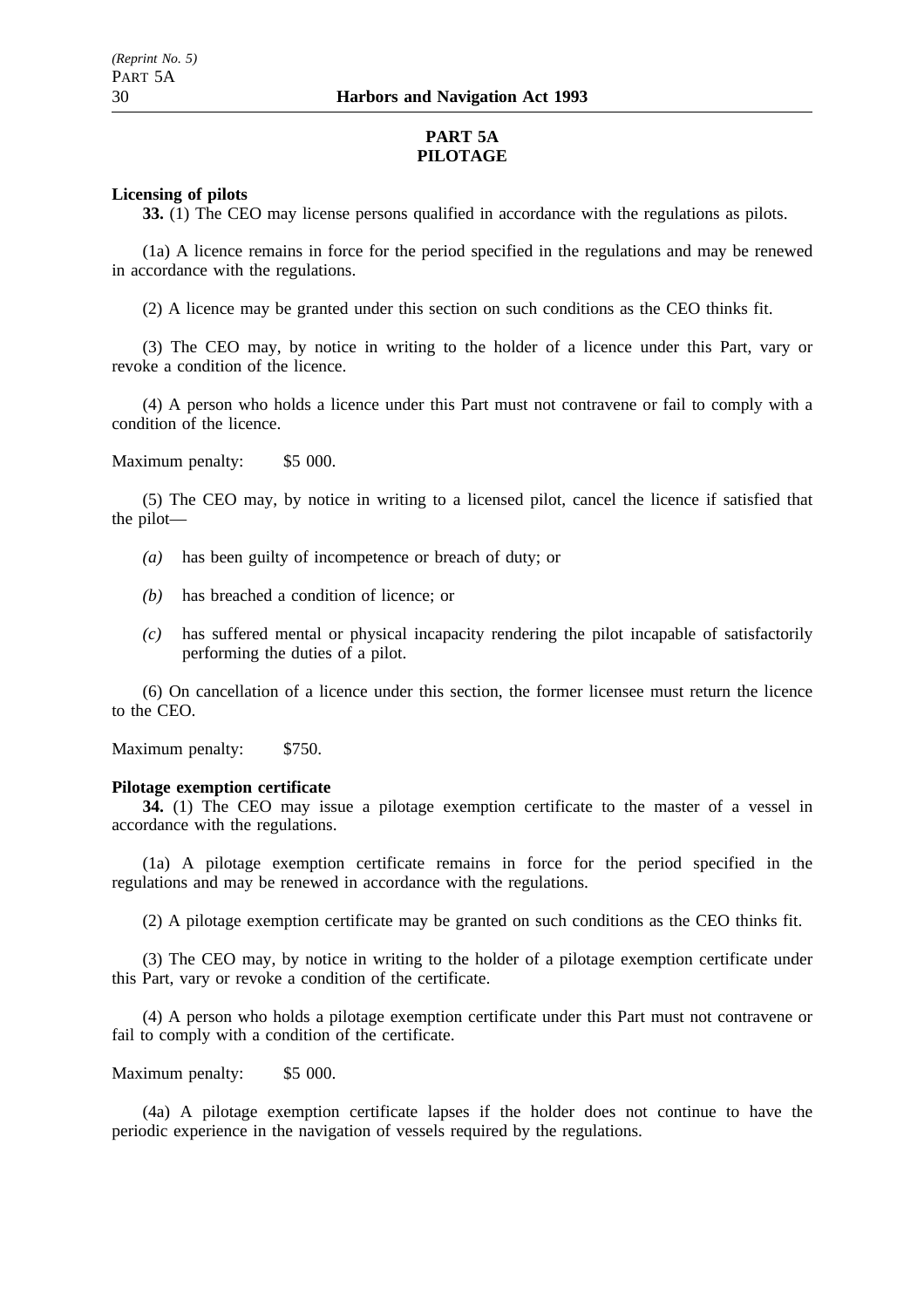(5) The CEO may, by notice in writing to the holder of a pilotage exemption certificate, cancel the certificate if there are, in the CEO's opinion, proper reasons for doing so.

(6) On cancellation of a pilotage exemption certificate under this section, the former holder of the certificate must return the certificate to the CEO.

Maximum penalty: \$750.

### **Compulsory pilotage**

**35.** (1) A vessel 35 metres or more in length must not be navigated within a harbor to which this section applies, unless—

- *(a)* the vessel is navigated under the control or at the direction of a licensed pilot; or
- *(b)* the master of the vessel holds a pilotage exemption certificate under this Part.

(2) If a vessel is navigated in contravention of this section, the owner and the master are each guilty of an offence.

## Maximum penalty: \$10 000.

(3) This section applies to a harbor declared by regulation to be a harbor to which this section applies.

(4) The CEO may, subject to such conditions as the CEO thinks fit, exempt a vessel from the requirements of this section.

#### **Duties and immunities of pilots**

**36.** (1) The duty of a pilot is to pilot the vessel subject to the authority of the master, and the fact that a vessel is under pilotage does not relieve the master from responsibility for the navigation of the vessel.

(2) No civil liability attaches to a pilot or to a pilot's employer for negligence by the pilot in relation to the pilotage of the vessel (but this subsection does not relieve from liability that may attach to a person as owner of a vessel).

(3) The liability of the owner or master of a ship for damage resulting from a fault in the navigation of the ship is unaffected by the fact that the vessel is under pilotage or that the pilotage is compulsory.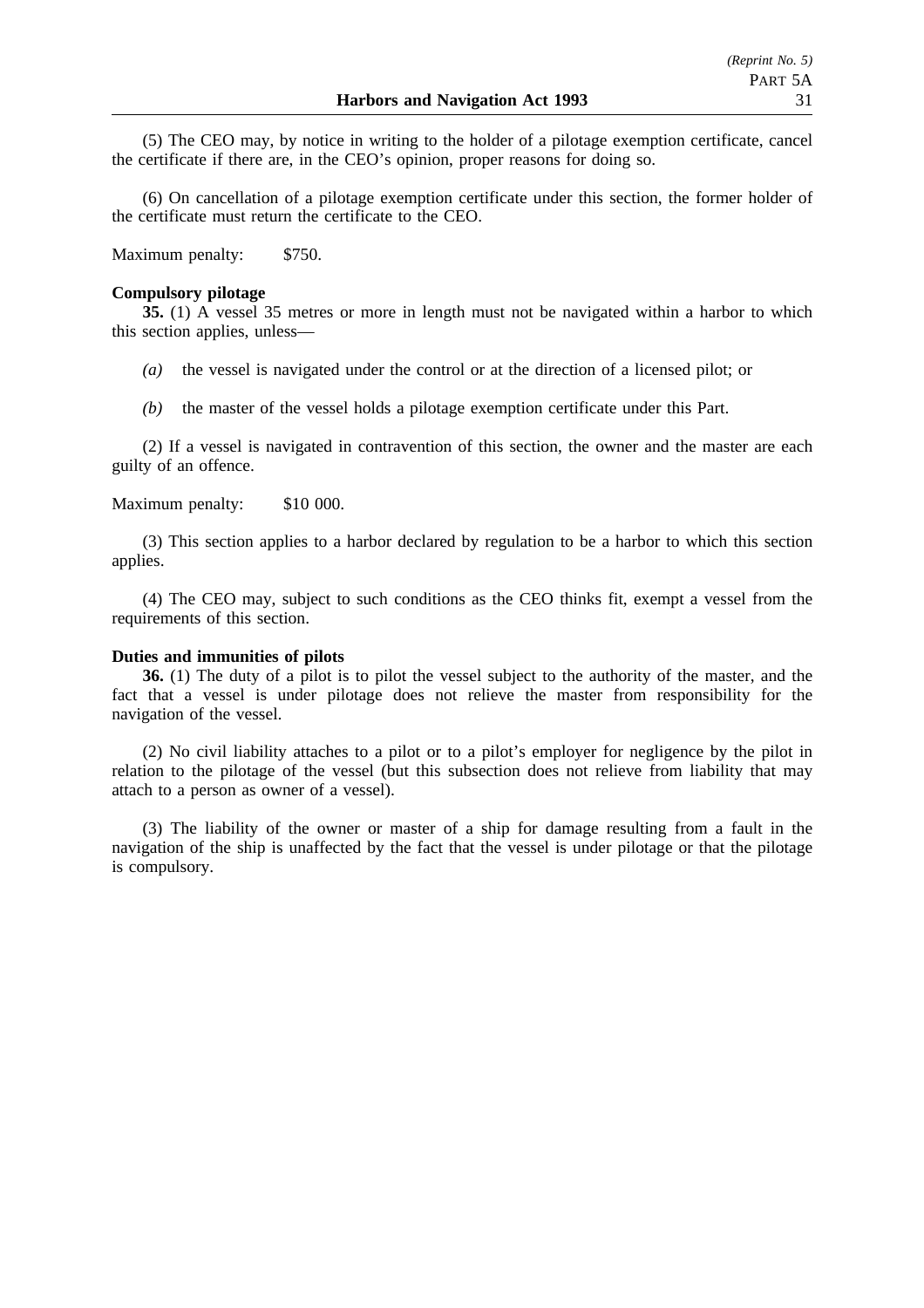### **PART 6 CREWING**

## **DIVISION 1—APPLICATION OF THIS PART**

### **Vessels to which this Part applies**

**37.** This Part applies to a vessel of a class declared by regulation to be a class of vessels to which this Part applies.

### **DIVISION 2—OBLIGATION TO HAVE ADEQUATE CREW**

### **Obligation to have adequate crew**

**38.** (1) If a fishing vessel to which this Part applies is operated in the jurisdiction and the crew of the vessel does not conform to the requirements of the regulations with regard to the minimum number and qualifications of the crew, the owner is guilty of an offence.

Maximum penalty: \$5 000.

(2) If a vessel (other than a fishing vessel) to which this Part applies is operated in the jurisdiction and—

- *(a)* there is no current determination of the State Crewing Committee fixing the minimum number and qualifications of the crew required for the safe navigation of the vessel; or
- *(b)* the crew of the vessel does not comply with the requirements of such a determination,

the owner and the master of the vessel are each guilty of an offence.

Maximum penalty: \$5 000.

#### **Exemptions**

**39.** (1) The CEO may, on such conditions as the CEO thinks fit, exempt the owner or master of a vessel from the obligation to comply with the requirements of the regulations with regard to the minimum number and qualifications of the crew of the vessel or a determination of the State Crewing Committee.

(2) The CEO may, by notice in writing to the holder of an exemption, revoke the exemption or impose further conditions if there are, in the CEO's opinion, proper reasons for doing so.

# **DIVISION 3—STATE CREWING COMMITTEE**

### **State Crewing Committee**

**40.** (1) The *State Crewing Committee* is established.

- (2) The Committee consists of—
- *(a)* five members (the "appointed members") appointed by the Governor of whom—
	- (i) two are to be master mariners and one is to be a marine engineer nominated by the Minister;
	- (ii) two are to be persons who have, in the opinion of the Governor, appropriate qualifications and experience to be members of the Committee, nominated by maritime or waterfront unions: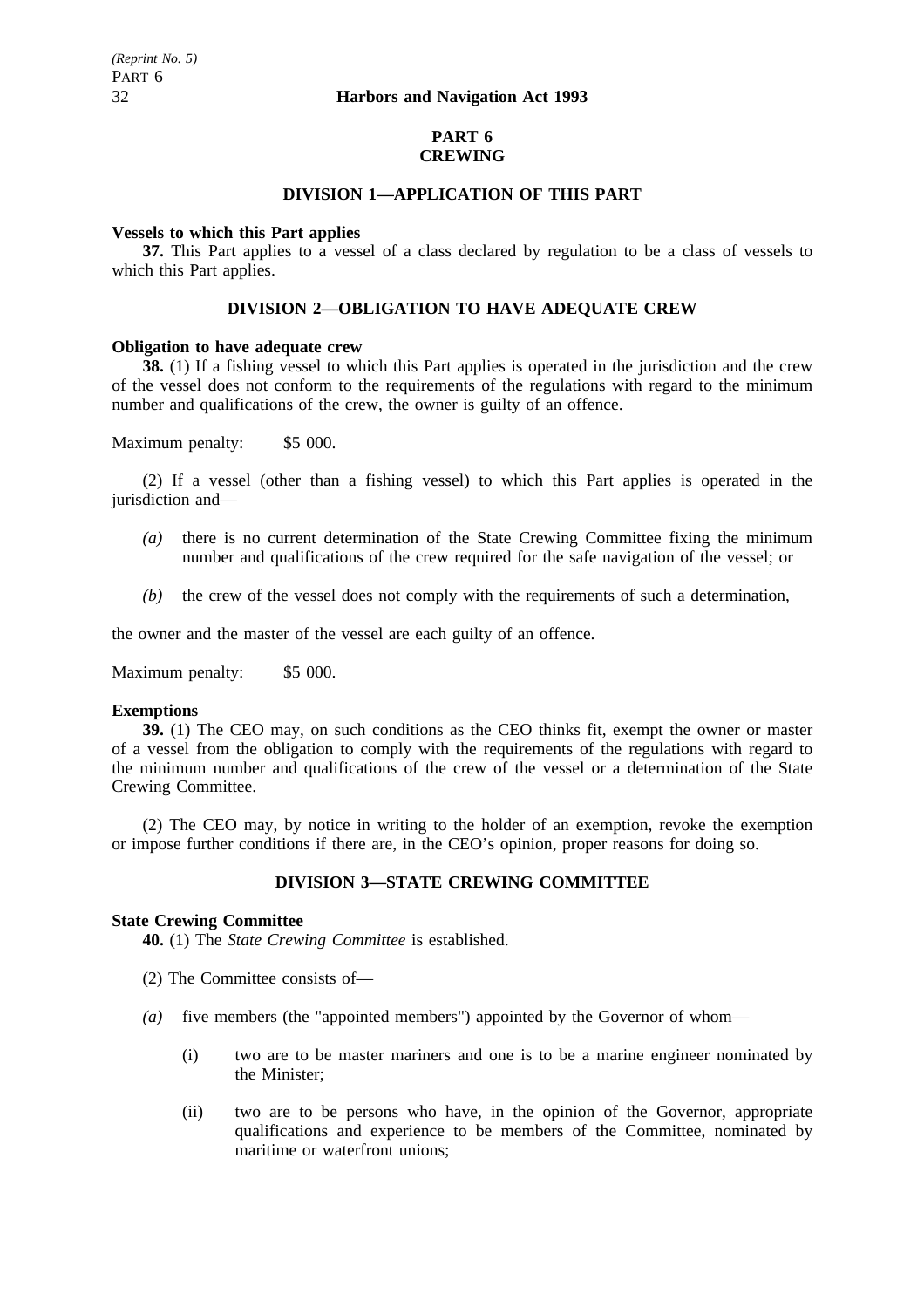*(b)* the members (the "nominated members") nominated by the owner of the vessel in respect of which a determination is to be made or reviewed by the Committee.

(3) One of the appointed members will be appointed by the Governor to preside at meetings of the Committee and another will be appointed to deputise for that member in his or her absence.

(4) The Governor may appoint a suitable person to act as an appointed member of the Committee when a particular appointed member is absent or during a temporary vacancy in the office of that member.

(5) The provisions governing the nomination of a member extend to the appointment of a person to act in the absence of that member or during a temporary vacancy in the office of that member.

### **Nomination of members by owner**

**41.** (1) The CEO must, at least 14 days before the Committee sits to make or review a determination in respect of a vessel, give the owner a written notice—

- *(a)* informing the owner of the proposed making or review of the determination and of the date when the proceedings are to commence; and
- *(b)* inviting the owner to nominate a person or persons (not exceeding two in number) to be members of the Committee for the purposes of the proceedings.

(2) The owner may, by written notice to the CEO, nominate a person or persons (not exceeding two in number) to be members of the Committee for the purposes of the proceedings.

(3) A person may not be nominated under subsection (2) unless that person is a qualified master or marine engineer or is, in the opinion of the CEO, otherwise appropriately qualified to participate in the proceedings.

(4) A nomination must be made at least 7 days before the Committee is to commence the proceedings for the making or review of the determination.

(5) If the owner fails to make a nomination in accordance with this section the right to make the nomination lapses.

### **Conditions of office**

**42.** (1) An appointed member of the Committee holds office for such term and on such terms and conditions as may be determined by the Governor.

(2) A nominated member holds office as a member of the Committee only while matters relating to the vessel in respect of which that member was nominated are being considered or otherwise dealt with by the Committee.

(3) A member of the Committee is entitled to such remuneration, allowances and expenses as may be determined by the Governor.

### **Vacancies or defects in appointment of members**

**42A.** An act of the Committee is not invalid by reason only of a vacancy in its membership or a defect in the appointment of a member.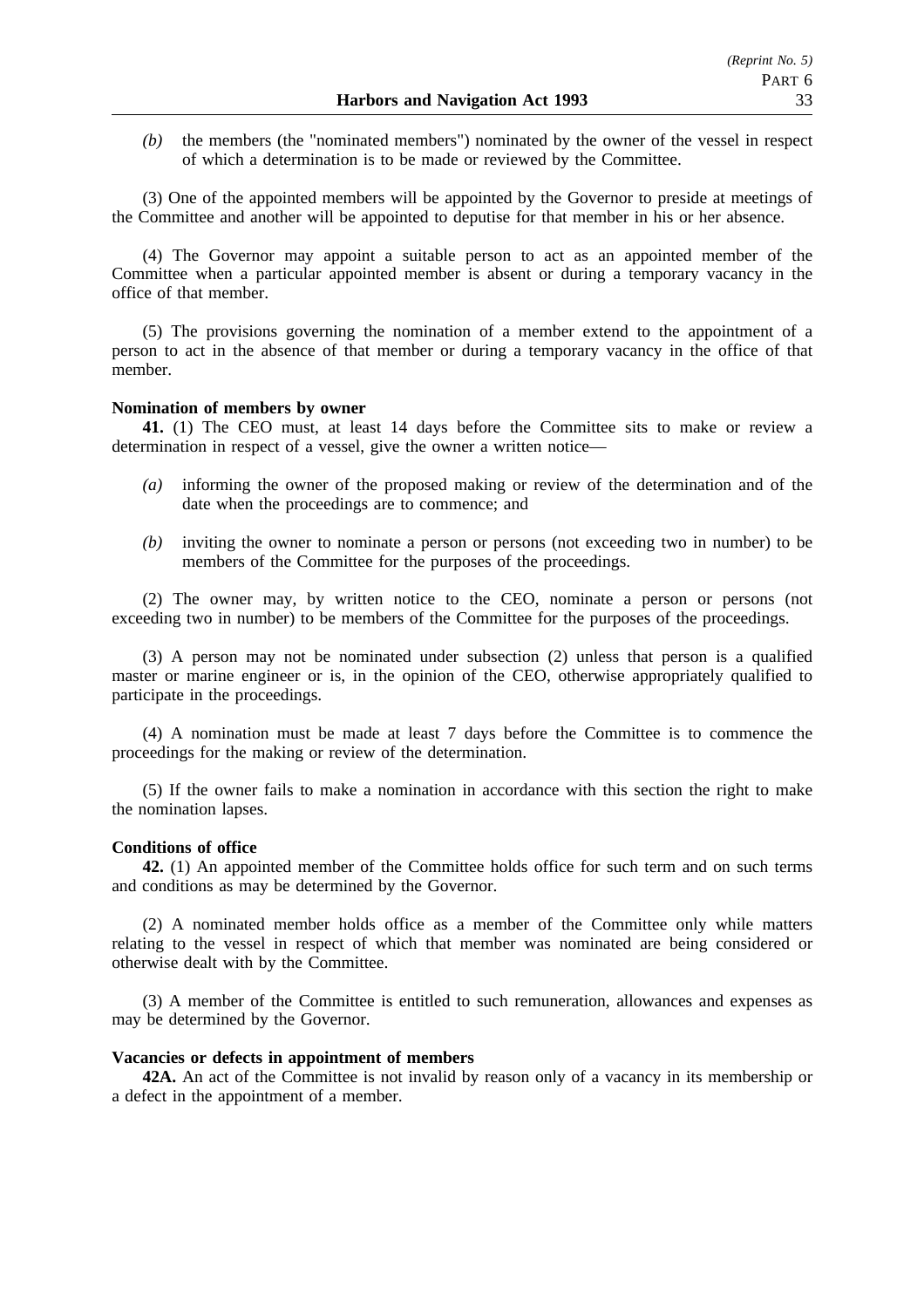# **DIVISION 4—PROCEDURES AND POWERS OF COMMITTEE**

## **Procedures at meetings**

**43.** (1) The member appointed to preside at meetings of the Committee must, if present at a meeting, preside at that meeting and, in the absence of that member, his or her deputy must preside but, if both are absent, a member chosen by those present will preside.

(2) Subject to subsection (3), three members of the Committee constitute a quorum of the Committee.

(3) A quorum must, unless the CEO otherwise directs, include the members (if any) duly nominated by the owner of the ship in respect of which the Committee is to make or review a determination.

(4) A decision supported by a majority of the votes of the members present at a meeting of the Committee is a decision of the Committee.

(5) Each member present at a meeting of the Committee is entitled to one vote on any matter arising for decision at that meeting and, if the votes are equal, the member presiding at the meeting is entitled to a second or casting vote.

## **Power to obtain information**

**44.** (1) For the purposes of this Act, the Committee may—

- *(a)* by summons signed by the presiding or deputy presiding member, require any person to attend before the Committee to give evidence, or to produce documents to the Committee;
- *(b)* examine witnesses on oath or affirmation;
- *(c)* require any person appearing before the Committee (whether summoned to appear or not) to answer questions relating to any matter before the Committee;
- *(d)* enter and inspect any vessel in respect of which a determination is to be made or reviewed under this Act.
- (2) A person who—
- *(a)* fails without proper excuse to comply with a summons to attend before the Committee or to produce documents;
- *(b)* misbehaves before the Committee, or wilfully insults or obstructs the Committee;
- *(c)* refuses to be sworn or to affirm when required to do so by the Committee;
- *(d)* refuses to answer any relevant question when required to do so by the Committee,

is guilty of an offence.

Maximum penalty: \$2 500.

## **Determinations in relation to crew**

**45.** The Committee may, on application by the owner of a vessel (other than a fishing vessel) to which this Part applies, make or review a determination fixing the minimum number and qualifications of the crew required for the safe navigation of the vessel.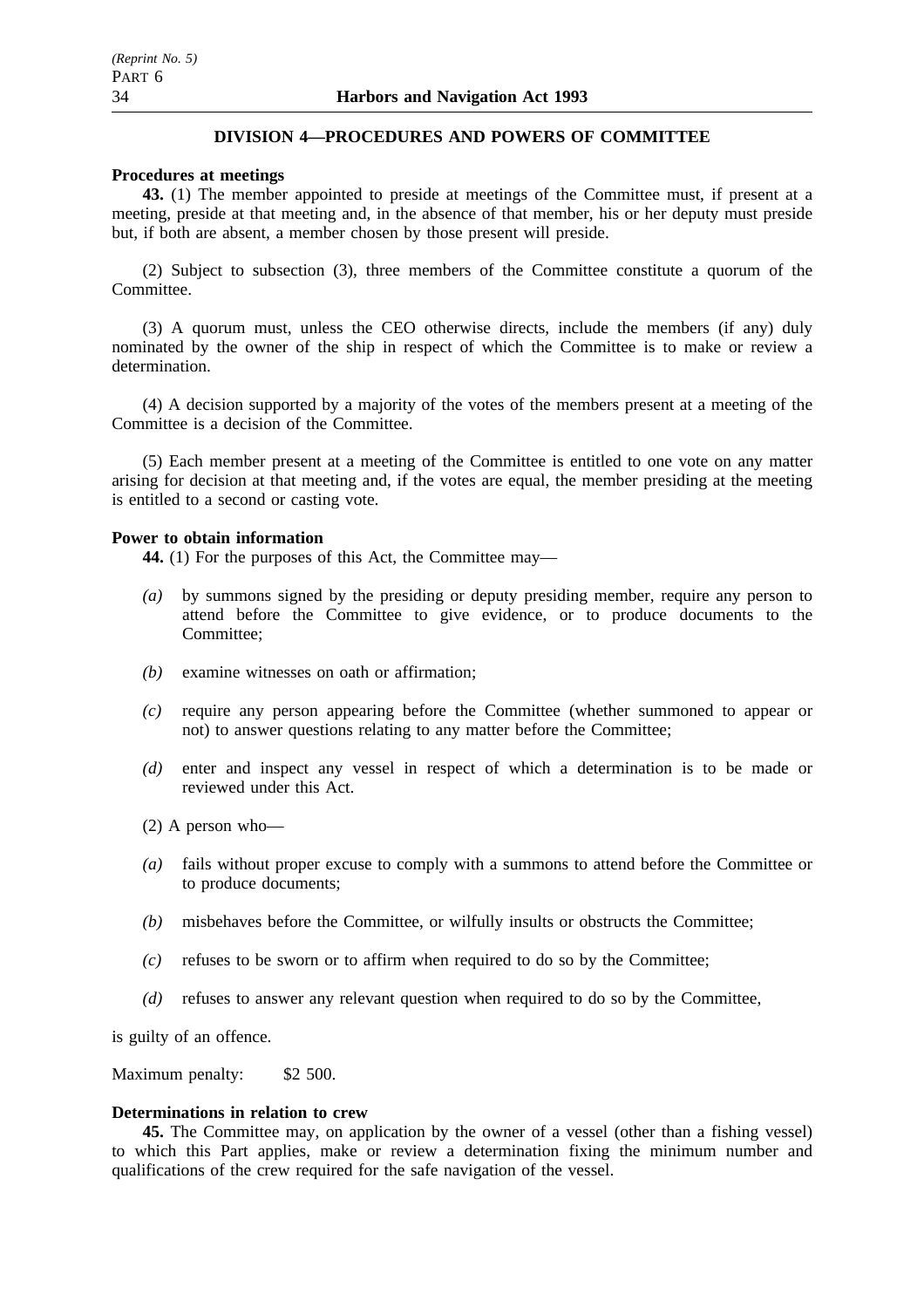# **PART 7 CERTIFICATES OF COMPETENCY**

### **Vessels to which this Part applies**

**46.** This Part applies to—

- *(a)* a recreational vessel fitted with an engine;
- *(b)* a vessel (other than a recreational vessel) of a class declared by regulation to be a class of vessels to which this Part applies.

### **Requirement for certificate of competency**

**47.** (1) A person must not accept employment in a key position in the crew of a commercial vessel to which this Part applies unless that person holds—

- *(a)* a certificate of competency of the appropriate class in force under this Act; or
- *(b)* a qualification under the law of some other place declared by the CEO in accordance with the regulations to be equivalent to a certificate of competency of the relevant class; or
- *(c)* an exemption from the requirement to hold a certificate of competency of the relevant class.

Maximum penalty: \$2 500.

(2) A person must not employ another in a key position in the crew of a commercial vessel to which this Part applies unless that person holds—

- *(a)* a certificate of competency of the appropriate class; or
- *(b)* a qualification under the law of some other place declared by the CEO in accordance with the regulations to be equivalent to a certificate of competency of the relevant class; or
- *(c)* an exemption from the requirement to hold a certificate of competency of the relevant class.

Maximum penalty: \$2 500.

(3) A person must not operate a recreational vessel to which this Part applies unless that person holds—

- *(a)* a certificate of competency of the appropriate class (a boat operator's licence); or
- *(b)* an exemption from the requirement to hold a certificate of competency of the relevant class; or
- *(c)* a special permit granted under the regulations.

Maximum penalty: \$2 500. Expiation fee: \$105.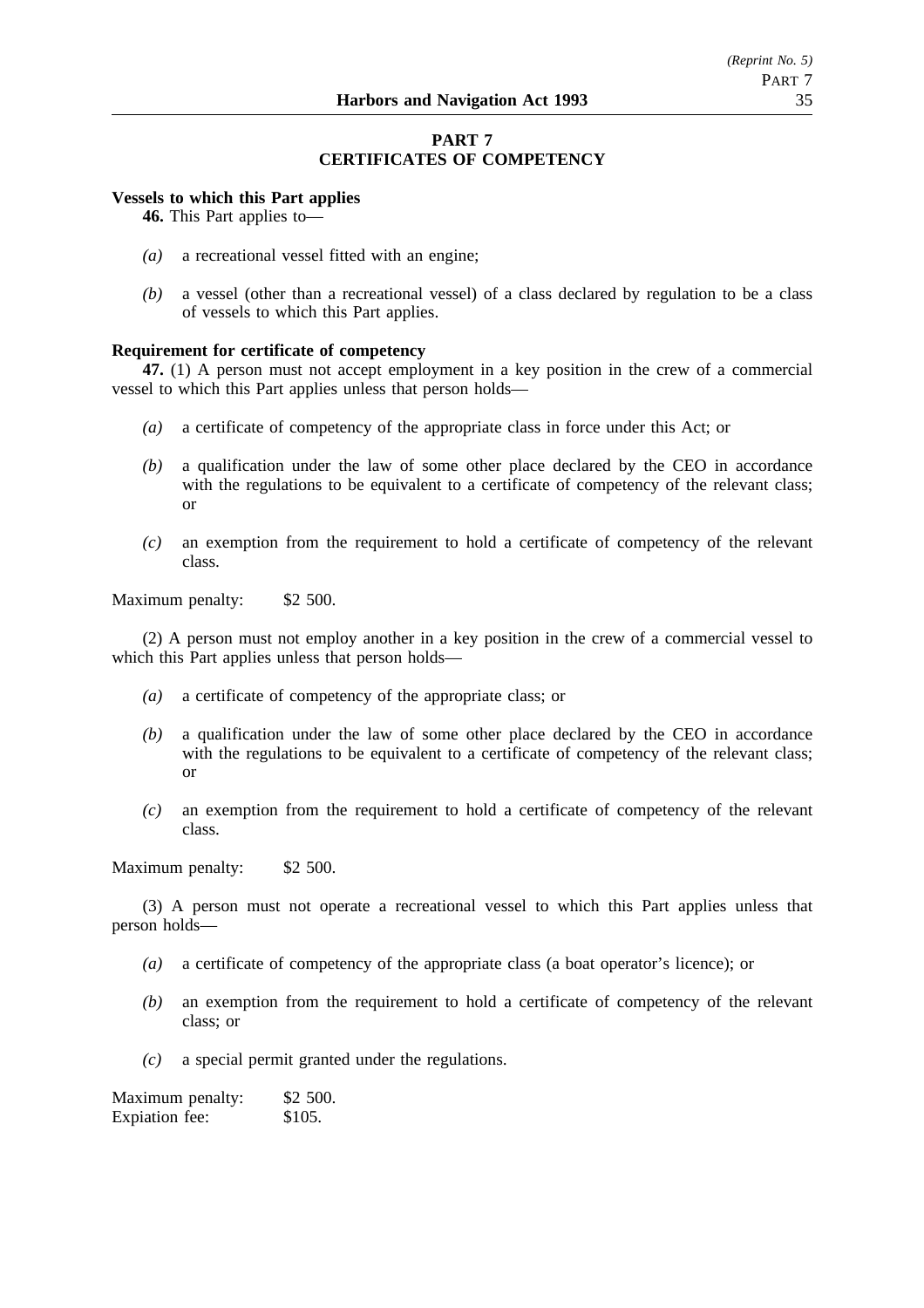(4) A person must not hire out a recreational vessel to which this Part applies to another unless that person holds—

- *(a)* a certificate of competency of the appropriate class (a boat operator's licence); or
- *(b)* an exemption from the requirement to hold a certificate of competency of the relevant class; or
- *(c)* a special permit granted under the regulations.

Maximum penalty: \$2 500.<br>Expiation fee: \$105. Expiation fee:

(5) A person who commits an offence against this section while disqualified from holding a certificate of competency of the relevant class is liable to a fine of twice the amount prescribed above.

#### **Issue of certificates of competency or exemptions**

**48.** (1) The CEO must arrange for the examination of applicants seeking certificates of competency.

- (2) A person who—
- *(a)* passes the examinations appropriate to a certificate of competency of a particular class; and
- *(b)* satisfies the requirements of the regulations appropriate to an applicant for a certificate of competency of that class; and
- *(c)* satisfies the CEO that he or she is a fit and proper person to hold a certificate of competency of that class,

is entitled to be issued with a certificate of competency of that class.

(3) A person who is entitled to a certificate of competency will, on payment of the fee fixed by regulation, be issued with a certificate of competency.

(4) A certificate of competency issued in respect of a recreational vessel (a boat operator's licence) continues in operation without renewal and without payment of any further fee.

(5) The CEO may, on such conditions as the CEO thinks fit, exempt a person from the obligation to sit an examination for a certificate of competency or to hold a certificate of competency of a particular class.

# **Cancellation of certificate of competency by court**

**49.** Where a court convicts the holder of a certificate of competency of an offence against this Act showing the holder to have been incompetent or guilty of misconduct or to have failed in his or her duty in a matter related to navigation, the court may, in addition to imposing any other penalty, cancel the certificate of competency and disqualify the holder from again holding such a certificate for a specified period or until further order.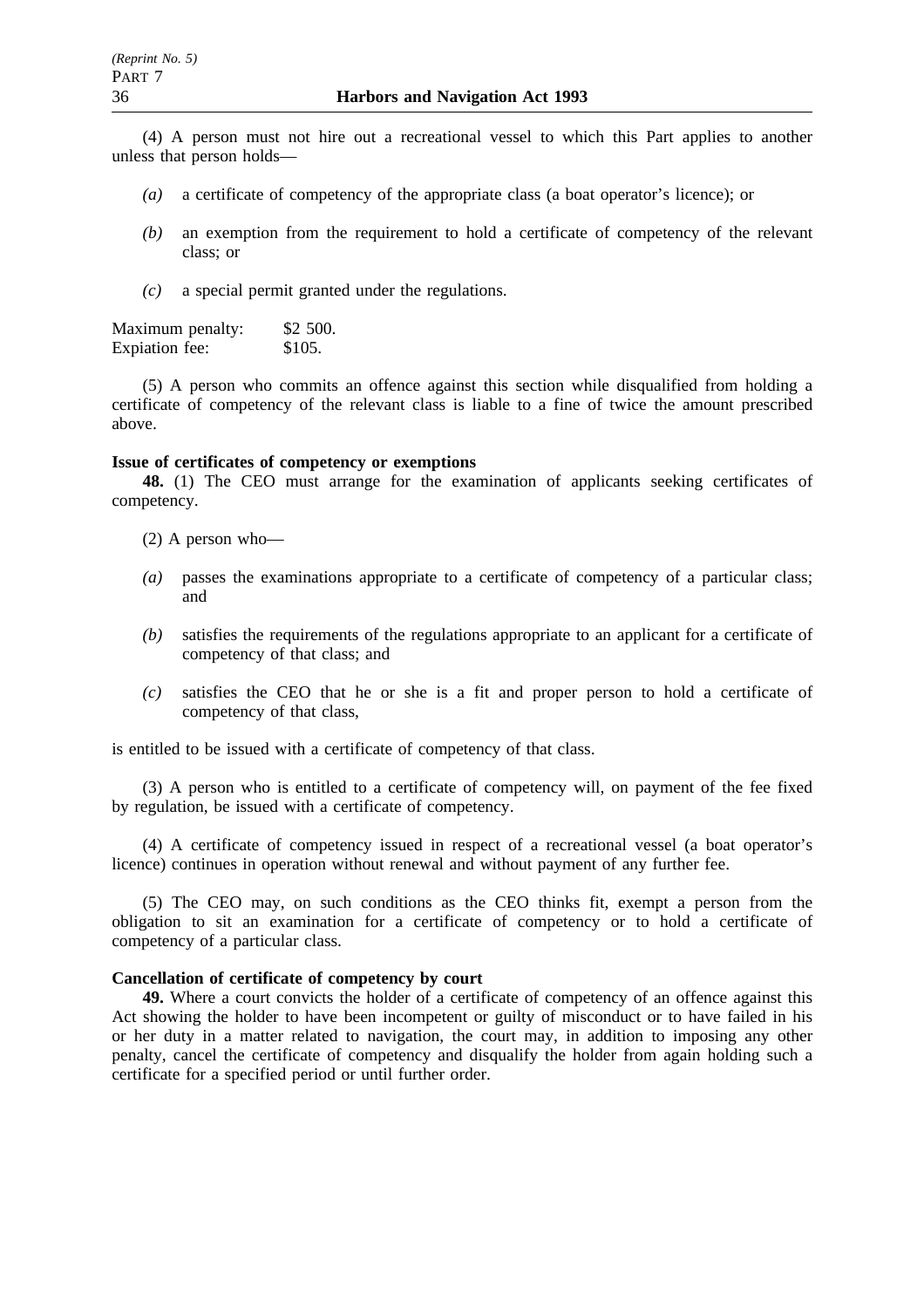### **Cancellation of certificate of competency by Minister**

**50.** (1) If the holder of a certificate of competency—

- *(a)* is shown by the findings of the Court of Marine Enquiry or a court or tribunal with similar powers under the law of some other place to have been incompetent or guilty of misconduct or to have failed in his or her duty in a matter related to navigation; or
- *(b)* is convicted of an offence showing the holder of the certificate to have been incompetent or guilty of misconduct or to have failed in his or her duty in a matter related to navigation; or
- *(c)* is disqualified from holding such a certificate under the law of another place, or
- *(d)* is shown to have suffered mental or physical incapacity rendering him or her incapable of satisfactorily operating a vessel or performing duties pursuant to the certificate of competency,

the Minister may, by notice in writing given to the holder, cancel the certificate of competency and disqualify the holder from again holding such a certificate for a specified period or until further notice.

- (2) If the holder of a qualification under the law of some other place—
- *(a)* is convicted of an offence showing the holder of the qualification to have been incompetent or guilty of misconduct or to have failed in his or her duty in a matter related to navigation; or
- *(b)* has been found by the Court of Marine Enquiry or a court or tribunal with similar powers under the law of some other place to have been incompetent or guilty of misconduct or to have failed in his or her duty in a matter related to navigation, or
- *(c)* is shown to have suffered mental or physical incapacity rendering him or her incapable of satisfactorily operating a vessel or performing duties pursuant to the qualification,

the Minister may declare the qualification to be inoperative in the jurisdiction and while such a declaration remains in force the person to whom it relates will not be regarded as the holder of a qualification equivalent to a certificate of competency.

(3) On cancellation of a certificate of competency (under this or any other section of this Act), the former holder of the certificate must return the certificate to the Minister.

Maximum penalty: \$750.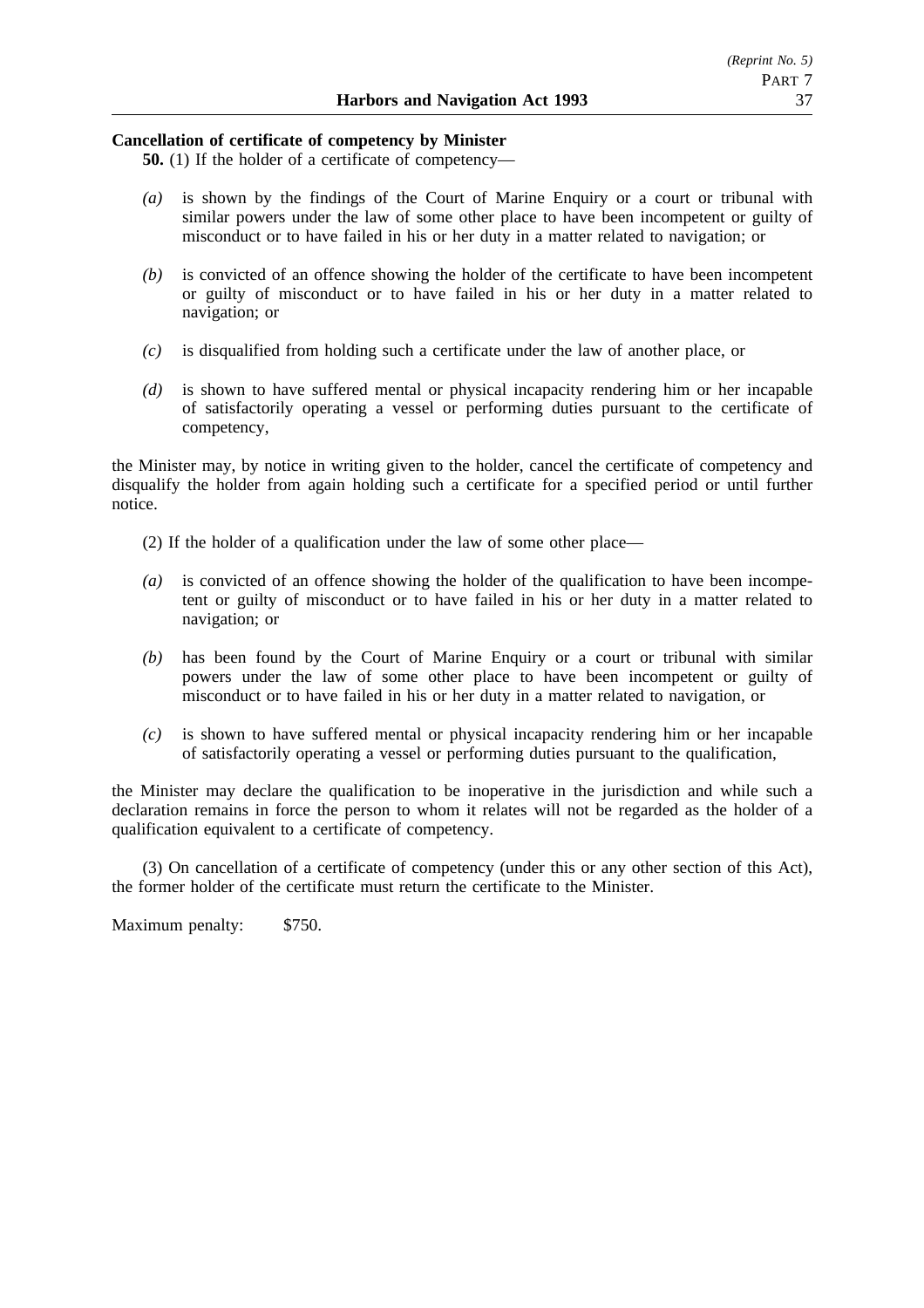### **PART 8 HIRE OF VESSELS**

### **Vessels to which this Part applies**

**51.** This Part applies to vessels of a class declared by regulation to be a class of vessels to which this Part applies.

#### **Obligation to hold licence**

**52.** A person must not carry on a business of hiring out vessels to which this Part applies unless licensed to do so under this Part.

Maximum penalty: \$2 500.

### **Duration and granting of licence**

**52A.** (1) A licence under this Part remains in force for the period specified in the regulations and may be renewed in accordance with the regulations.

(2) The regulations may set out the circumstances in which the CEO may grant or refuse to grant a licence under this Part.

### **Terms and conditions of licence**

**53.** (1) A licence under this Part may be granted subject to such conditions as the CEO thinks fit and specifies in the licence.

(2) The CEO may, by notice in writing to the holder of a licence under this Part, vary or revoke a condition of the licence.

(3) A person who holds a licence under this Division must not contravene or fail to comply with a condition of the licence.

Maximum penalty: \$2 500.

(4) The CEO may, by notice in writing to the licensee, cancel a licence for breach of a condition.

(5) On cancellation of a licence under this section, the former licensee must return the licence to the CEO.

Maximum penalty: \$750.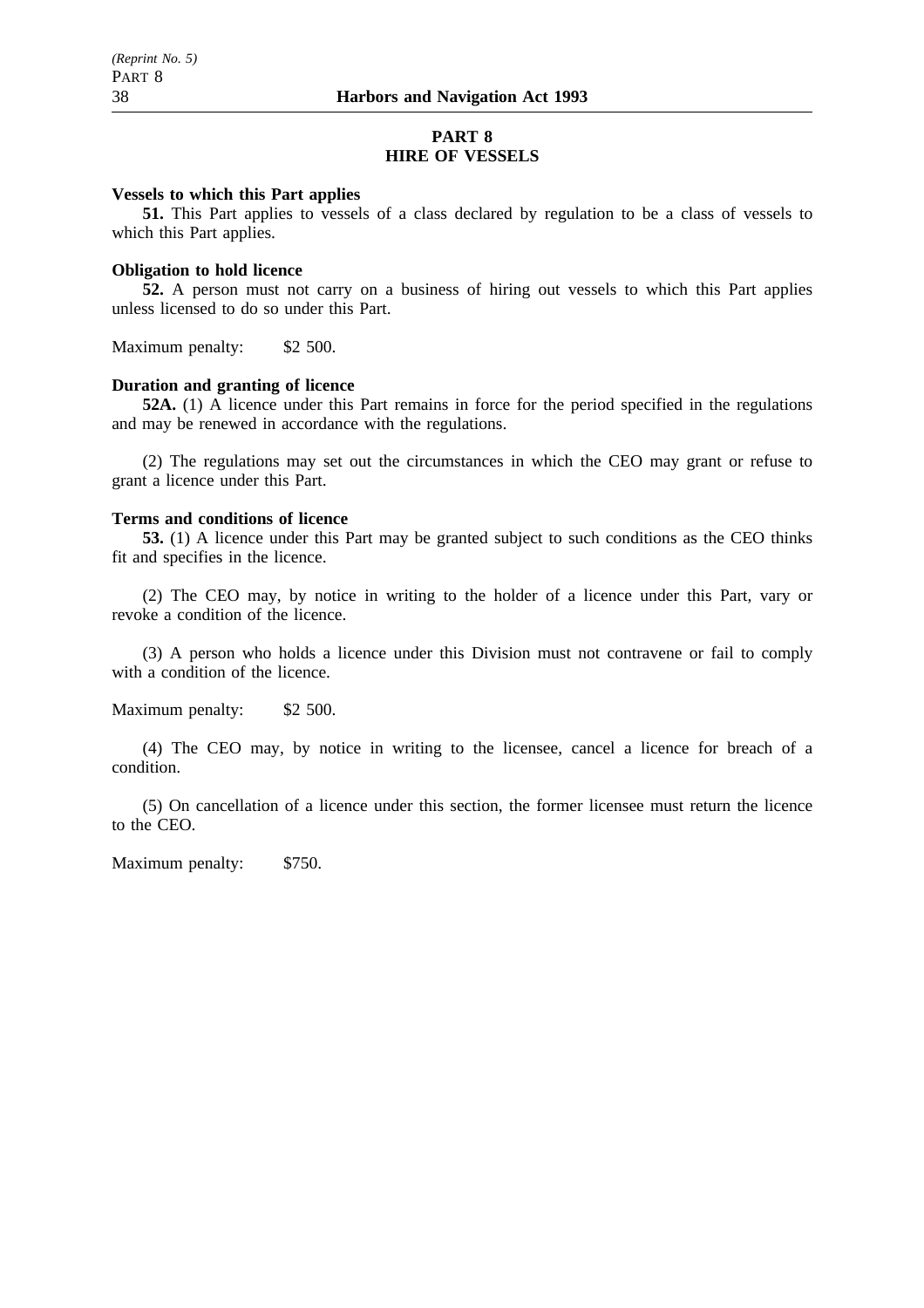# **PART 9 REGISTRATION AND CERTIFICATES OF SURVEYS**

### **DIVISION 1—REGISTRATION OF VESSELS**

### **Application of Division**

**54.** This Division applies to—

- *(a)* a recreational vessel fitted with an engine;
- *(b)* a vessel of a class declared by regulation to be a class of vessels to which this Division applies.

#### **Registration**

**55.** (1) A vessel to which this Division applies must not be operated in the jurisdiction unless it is registered and marked in accordance with the regulations.

(2) If a vessel to which this Division applies is operated in the jurisdiction contrary to this section, the owner of the vessel, and the master or operator of the vessel, are each guilty of an offence (but it is a defence to a charge of such an offence brought against the owner for the owner to prove that the vessel was operated without the owner's consent).

Maximum penalty: \$750. Expiation fee: *(a)* if the vessel is registered but not marked in accordance with the regulations—\$55; *(b)* if the vessel is neither registered nor marked in accordance with the regulations—\$80.

(3) The CEO may, subject to such conditions as the CEO thinks fit, grant exemptions from the requirements of this section.

# **DIVISION 2—CERTIFICATES OF SURVEY**

### **Application of this Division**

**56.** This Division applies in respect of vessels of a class declared by regulation to be a class of vessels in respect of which a certificate of survey is required.

### **Appointment of surveyors**

**57.** (1) The CEO may license a suitably qualified person to be a surveyor of vessels generally or of a particular class of vessels.

(2) A licence may be issued on such conditions as the CEO thinks fit.

(3) A person who holds a licence under this Division must not contravene or fail to comply with a condition of the licence.

Maximum penalty: \$5 000.

(4) The CEO may, by notice in writing to a licensed surveyor, cancel the surveyor's licence if the surveyor is shown to have been guilty of incompetence or breach of duty or to have breached a condition of the licence.

(5) On cancellation of a licence under this section, the former licensee must return the licence to the CEO.

Maximum penalty: \$750.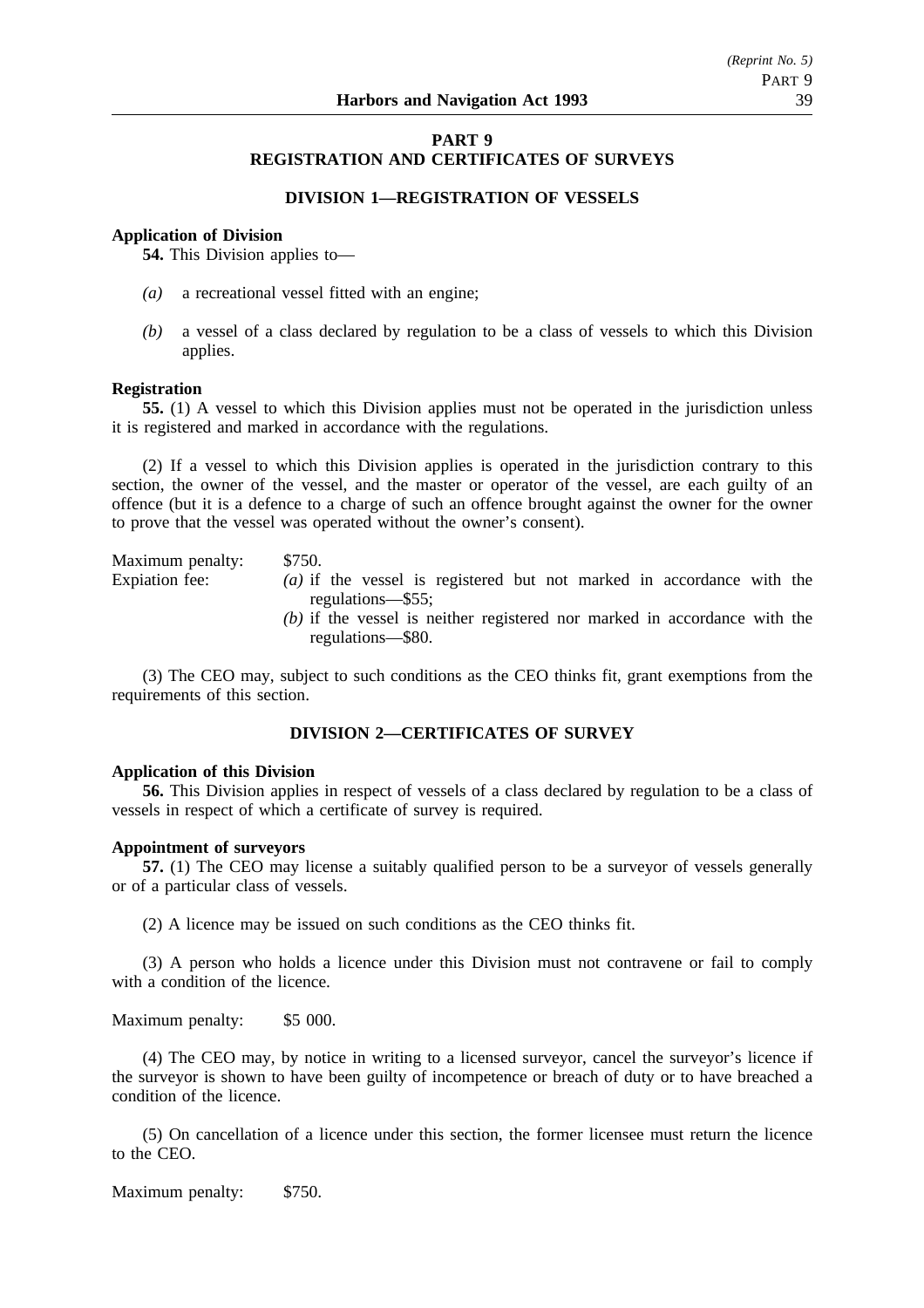### **Issue of certificate of survey**

**58.** (1) The CEO may, on the recommendation of a licensed surveyor, issue a certificate of survey in respect of a vessel.

(2) A certificate of survey may, if the licensed surveyor so recommends, be issued subject to conditions stated in the certificate.

### **Certificate of survey**

**59.** (1) A certificate of survey issued in respect of a vessel certifies—

- *(a)* that the vessel is structurally sound and conforms with the requirements of the regulations; and
- *(b)* that the vessel has the equipment required by the regulations and that the equipment is in working order.
- (2) A certificate of survey remains in force for a period stated in the certificate.

 $(3)$  If—

- *(a)* a structural alteration is made, without the consent of the CEO, to the hull of a vessel in respect of which a certificate of survey is in force; or
- *(b)* a material alteration is made, without the consent of the CEO, to the equipment of a vessel in respect of which a certificate of survey is in force,

the certificate of survey is void.

(4) A certificate of survey that is void under subsection (3) must be returned to the CEO at his or her request.

(5) If a certificate is not returned in accordance with subsection (4), the owner and the master of the vessel to which the certificate relates are each guilty of an offence.

Maximum penalty: \$750.

### **Obligation to hold certificate of survey**

**60.** (1) If a vessel to which this Division applies is operated in the jurisdiction without a current certificate of survey, the owner and the master of the vessel are each guilty of an offence.

Maximum penalty: \$10 000.

(2) If a vessel in respect of which a certificate of survey is in force is operated contrary to a condition of the certificate, the owner and the master of the vessel are each guilty of an offence.

Maximum penalty: \$10 000.

(3) In this section, a reference to a certificate of survey extends to a certificate or document issued under some other law but recognised under the regulations as equivalent to a certificate of survey.

(4) The CEO may, subject to such conditions as the CEO thinks fit, exempt a vessel from the requirement to be surveyed under this Division.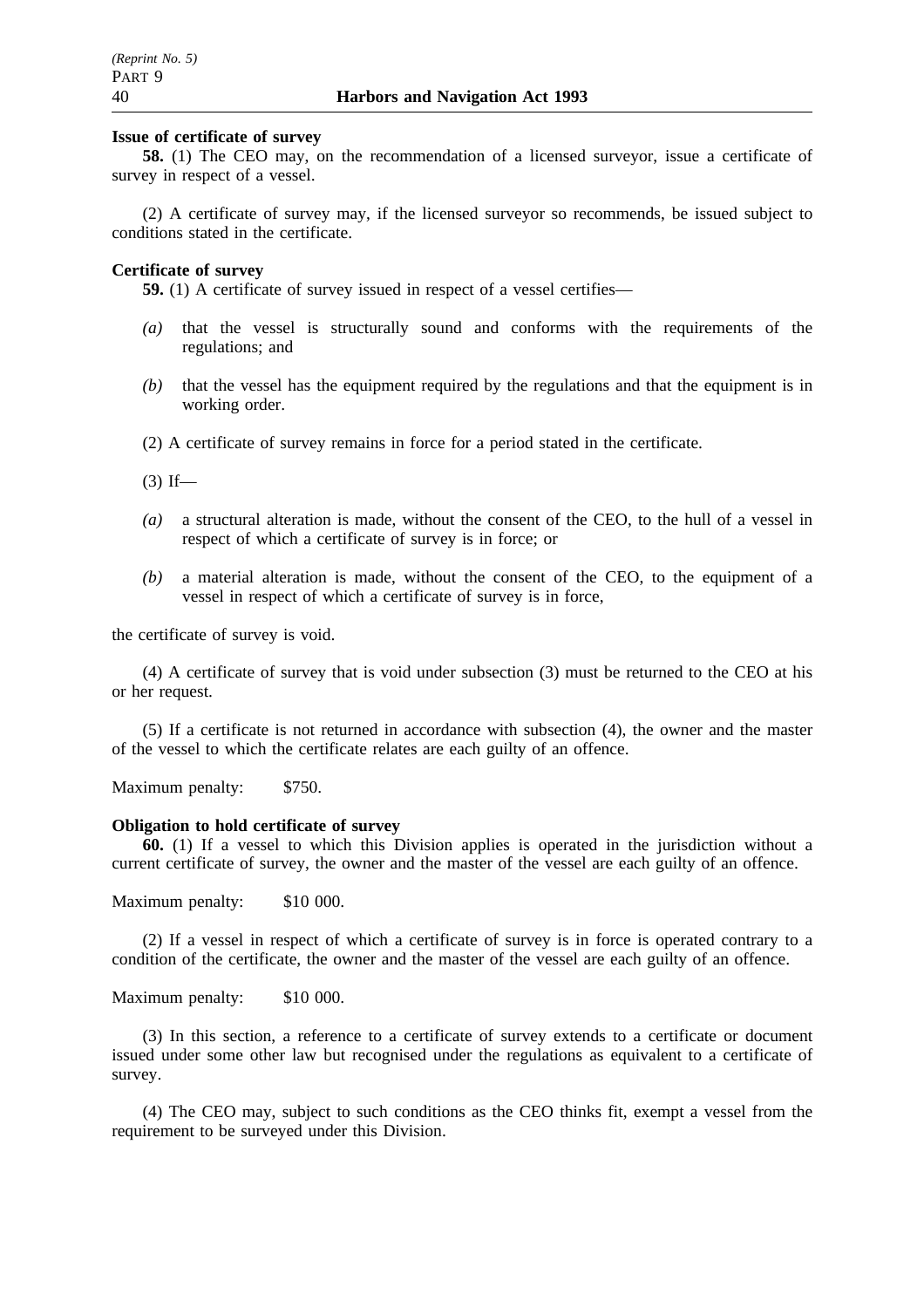### **DIVISION 3—LOADLINE CERTIFICATES**

#### **Application of this Division**

**61.** This Division applies in respect of vessels of a class declared by regulation to be a class of vessels in respect of which a loadline certificate is required.

#### **Issue of loadline certificate**

**62.** (1) The CEO may issue a loadline certificate in respect of a vessel.

(2) A loadline certificate may be issued subject to conditions stated in the certificate.

#### **Loadline certificate**

**63.** (1) A loadline certificate issued in respect of a vessel certifies that the vessel conforms with the requirements of the regulations in relation to markings displayed for the purposes of determining whether the vessel is properly loaded.

(2) A loadline certificate remains in force for a period stated in the certificate.

 $(3)$  If—

- *(a)* a structural alteration is made, without the consent of the CEO, to the hull of a vessel in respect of which a loadline certificate is in force; or
- *(b)* a material alteration is made, without the consent of the CEO, to the markings on a vessel in respect of which a loadline certificate is in force,

the loadline certificate is void.

(4) A loadline certificate that is void under subsection (3) must be returned to the CEO at his or her request.

(5) If a certificate is not returned in accordance with subsection (4), the owner and the master of the vessel to which the certificate relates are each guilty of an offence.

Maximum penalty: \$5 000.

#### **Obligation to hold loadline certificate**

**64.** (1) If a vessel to which this Division applies is operated in the jurisdiction without a current loadline certificate, the owner and the master of the vessel are each guilty of an offence.

Maximum penalty: \$10 000.

(2) If a vessel in respect of which a loadline certificate is in force is operated contrary to a condition of the certificate, the owner and the master of the vessel are each guilty of an offence.

Maximum penalty: \$10 000.

(3) In this section, a reference to a loadline certificate extends to a certificate or document issued under some other law but recognised under the regulations as equivalent to a loadline certificate.

(4) The CEO may, subject to such conditions as the CEO thinks fit, exempt a vessel from the requirement to have a loadline certificate issued in respect of it under this Division.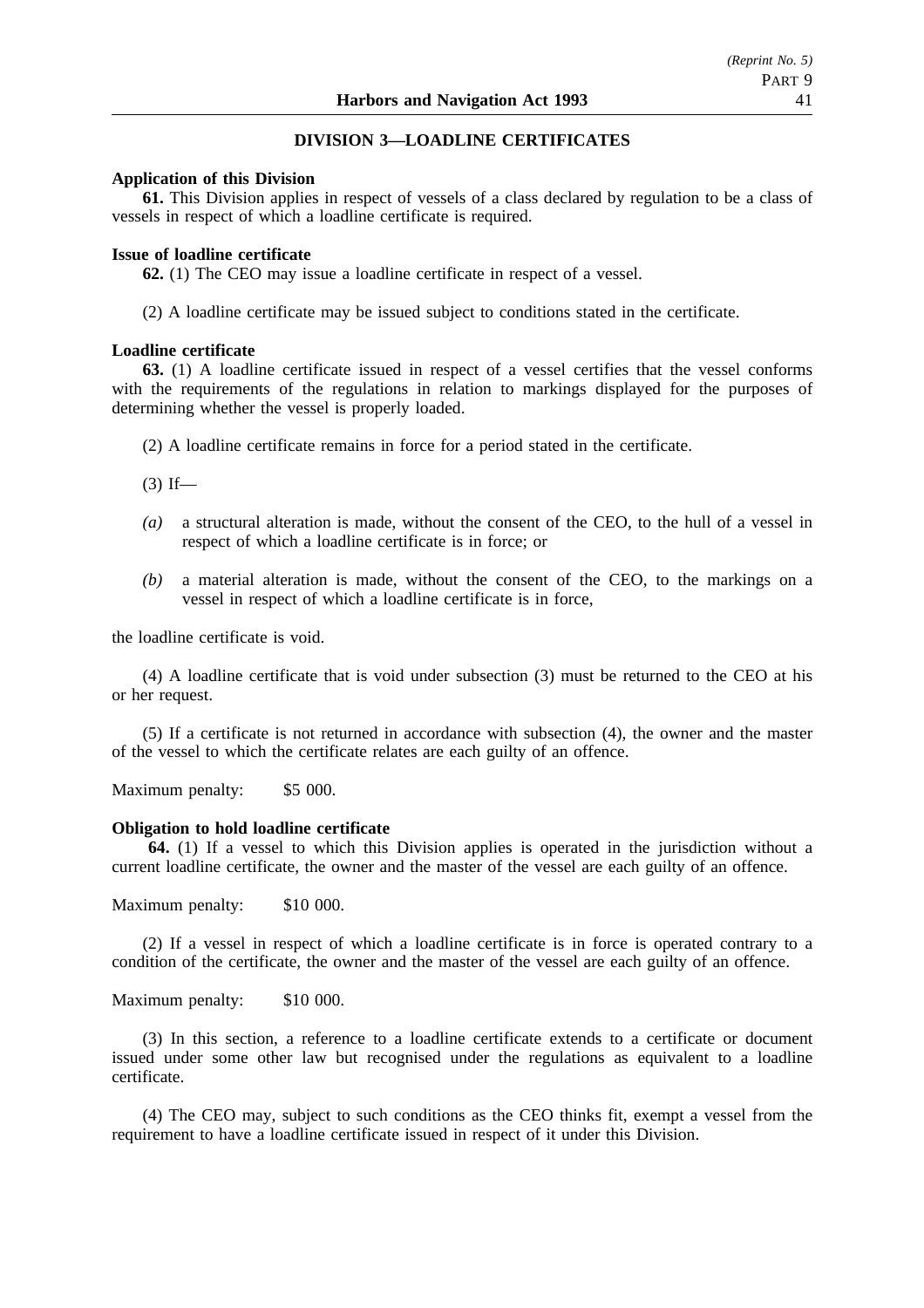# **PART 10 SAFETY**

## **DIVISION 1—SAFETY GENERALLY**

#### **General requirements**

**65.** (1) A vessel must not be operated in the jurisdiction if—

- *(a)* the vessel is unsafe;
- *(b)* the vessel does not have the equipment or markings required by the regulations or the equipment is not in good working order;
- *(c)* the vessel is overloaded or is not properly loaded in accordance with the regulations or the conditions of a certificate of survey or loadline certificate.

(2) If a vessel is operated in the jurisdiction contrary to subsection (1), the owner and the master or operator are each guilty of an offence.

| Maximum penalty: | \$10 000.                                                     |
|------------------|---------------------------------------------------------------|
| Expiation fee:   | ( <i>a</i> ) if 1 or 2 items of equipment are involved—\$105; |
|                  | (b) if 3 or 4 items of equipment are involved—\$160;          |
|                  | (c) if more than 4 items of equipment are involved—\$210.     |

#### **Requirement to have emergency position indicating radio beacon**

**65A.** (1) A vessel of a class specified by the regulations must not be operated in the jurisdiction unless it is carrying an emergency position indicating radio beacon that is in good working order.

(2) If a vessel is operated in the jurisdiction contrary to subsection (1), the owner and the master or operator are each guilty of an offence.

Maximum penalty: \$10 000. Expiation fee: \$400.

### **Power to prohibit use of unsafe vessel**

**66.** (1) If the CEO suspects, on reasonable grounds—

- *(a)* that a vessel is unsafe; or
- *(b)* that a vessel does not have the equipment or markings required by this Act or the regulations or the equipment is not in good working order; or
- *(c)* that a vessel is overloaded or is not properly loaded in accordance with the regulations or the conditions of a certificate of survey or a loadline certificate,

the CEO may, by order, prohibit the use of the vessel.

(2) If an order is made under this section while the vessel is under way, the vessel must be brought as soon as possible to safe anchorage or be taken as soon as possible out of the water.

(3) Except as provided in subsection (2), if a vessel is operated contrary to an order under subsection (1), the owner and the master of the vessel are each guilty of an offence.

Maximum penalty: \$5 000.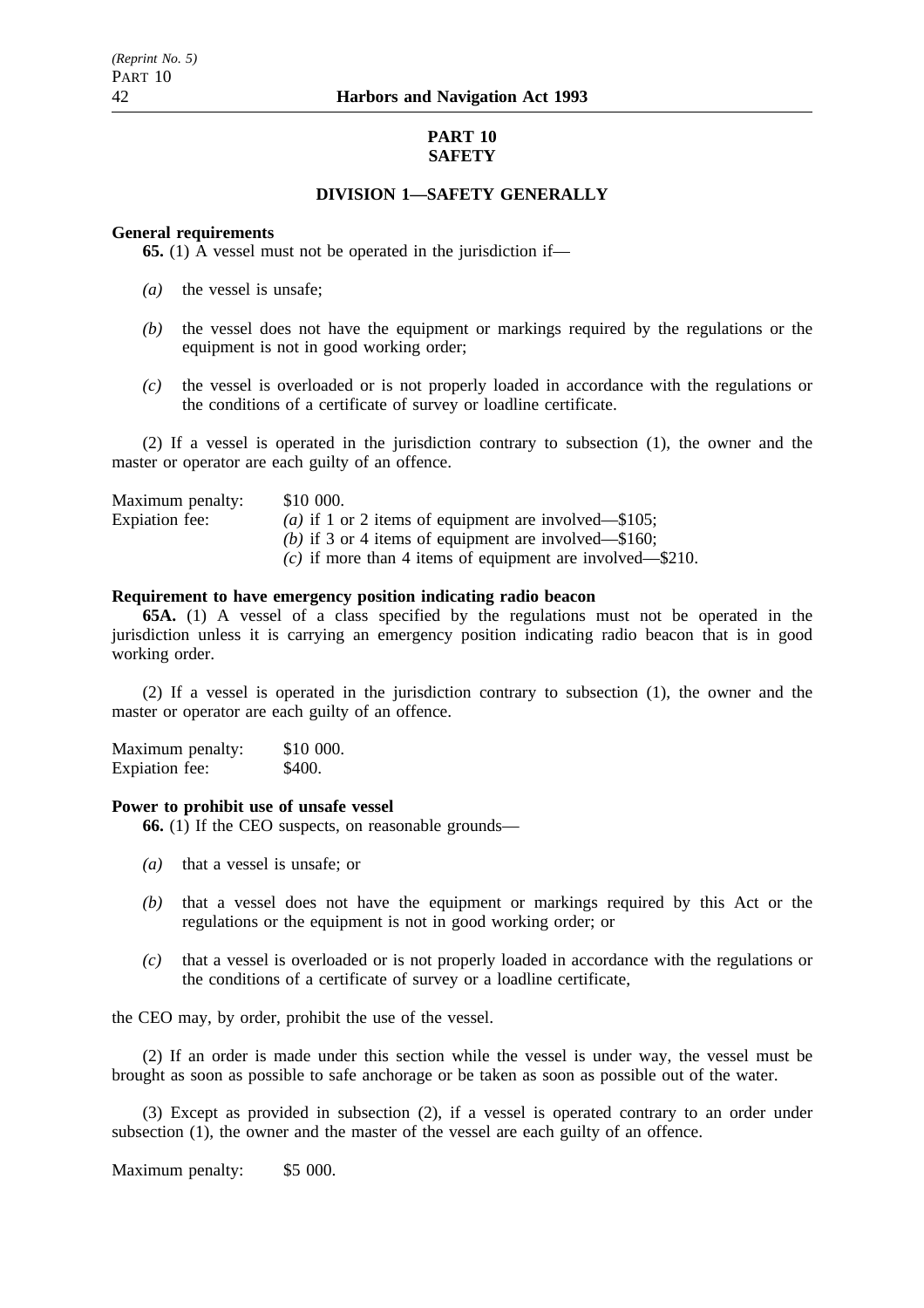### **Minister's power to act in an emergency**

**67.** (1) In an emergency, the Minister may take action for the purpose of avoiding or minimising danger to human life or damage to property.

- (2) The Minister may (for example) exercise one or more of the following powers:
- *(a)* take control of a harbor or harbor facility;
- *(b)* issue directions to the master or owner of a vessel (including a direction to sink or destroy the vessel);
- *(c)* issue any other directions the Minister considers appropriate in the circumstances.
- (3) A person who—
- *(a)* obstructs the Minister in the exercise of powers under this section; or
- *(b)* fails to comply with a direction under this section,

is guilty of an offence.

Maximum penalty: \$10 000.

(4) A port operating agreement may contain provisions governing the exercise of the Minister's powers under this section in relation to the port.

### **DIVISION 2—SURVEY**

#### **Requirement of survey**

**68.** (1) If the CEO is of the opinion that there are reasonable grounds to suspect that a vessel may be unsafe, that a vessel does not have the equipment or markings required by the regulations or that its equipment may not be in good working order, the CEO may, by notice in writing to the owner of the vessel, require the owner to obtain a certificate from a licensed surveyor nominated by the CEO certifying that—

- *(a)* the vessel is safe; and
- *(b)* the vessel has the equipment and markings required by the regulations and the equipment is in good working order.

(2) A notice under this section may prohibit the use of the vessel until the certificate is obtained.

(3) A person who—

- *(a)* fails without reasonable excuse to obtain a certificate of survey within the time allowed by a notice under this section; or
- *(b)* uses a vessel contrary to a notice under this section,

is guilty of an offence.

Maximum penalty: \$5 000.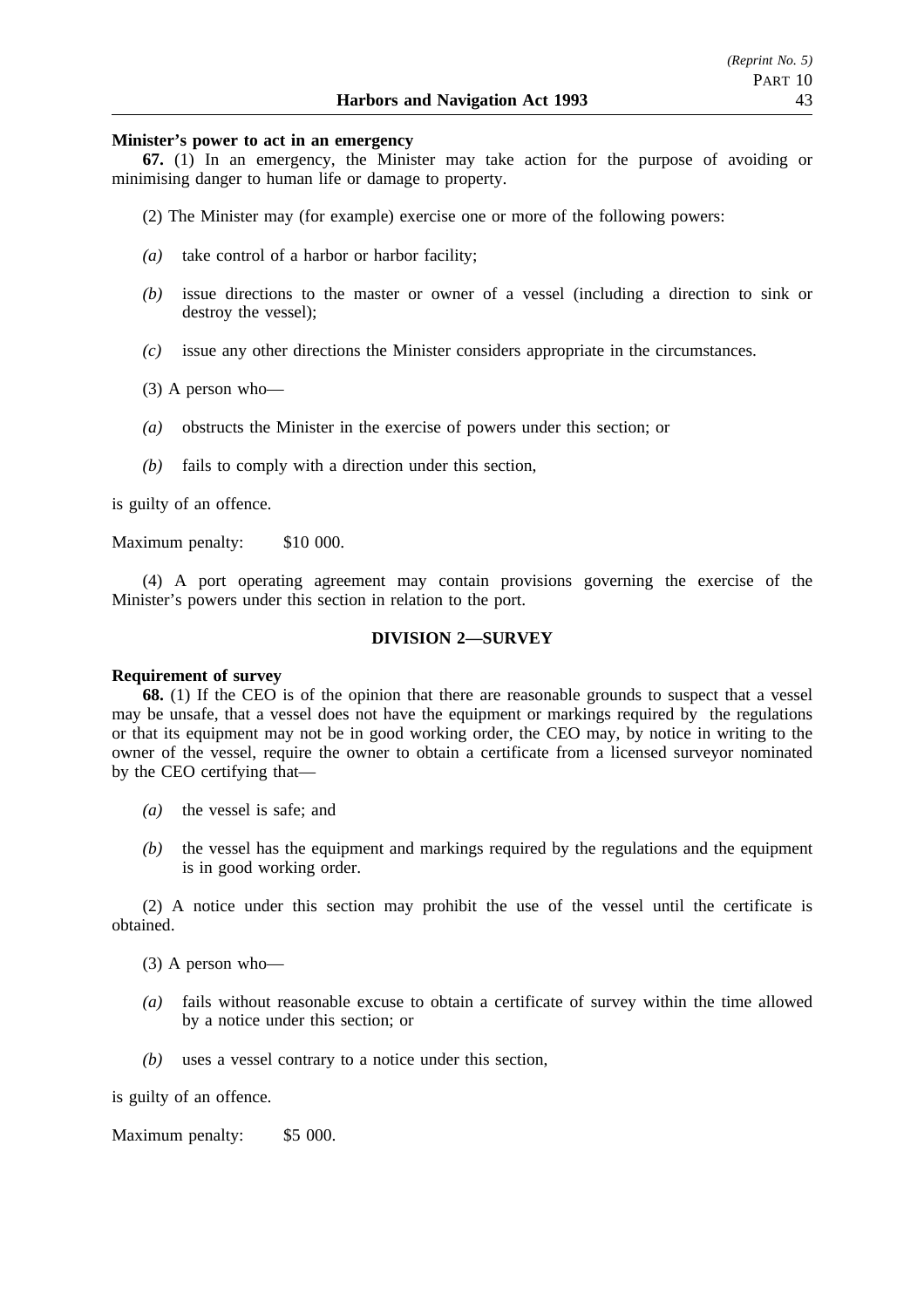# **DIVISION 3—OPERATION OF VESSELS**

#### **Vessels to be operated with due care**

**69.** (1) A person who operates a vessel at a dangerous speed or in a dangerous manner is guilty of an offence.

Maximum penalty: \$5 000.

(2) A person who operates a vessel without due care for the safety of any person or property is guilty of an offence.

Maximum penalty: \$2 500.

# **DIVISION 4—ALCOHOL AND OTHER DRUGS**

### **Alcohol and other drugs**

**70.** (1) If—

- *(a)* a person operates a vessel or is a member of the crew of a vessel who is, or ought to be, engaged in duties affecting the safe navigation or operation of the vessel; and
- *(b)* that person is so much under the influence of intoxicating liquor or a drug as to be incapable of exercising effective control of the vessel or of effectively discharging the duties that he or she is or ought to be performing (as the case requires),

that person is guilty of an offence.

### Penalty—

- *(a)* for a first offence—
	- (i) a fine of not less than \$700 and not more than \$1 200; or
	- (ii) imprisonment for not more than 3 months;
- *(b)* for a subsequent offence—
	- (i) a fine of not less than \$1 500 and not more than \$2 500; or
	- (ii) imprisonment for not more than 6 months.
- $(2)$  If—
- *(a)* a person operates a vessel or is a member of the crew of a vessel who is, or ought to be, engaged in duties affecting the safe navigation, operation or use of the vessel; and
- *(b)* the prescribed concentration of alcohol is present in the blood of that person,

that person is guilty of an offence.

Penalty—

- *(a)* for a first offence—
	- (i) if the offence is a category 1 offence—a fine of \$700;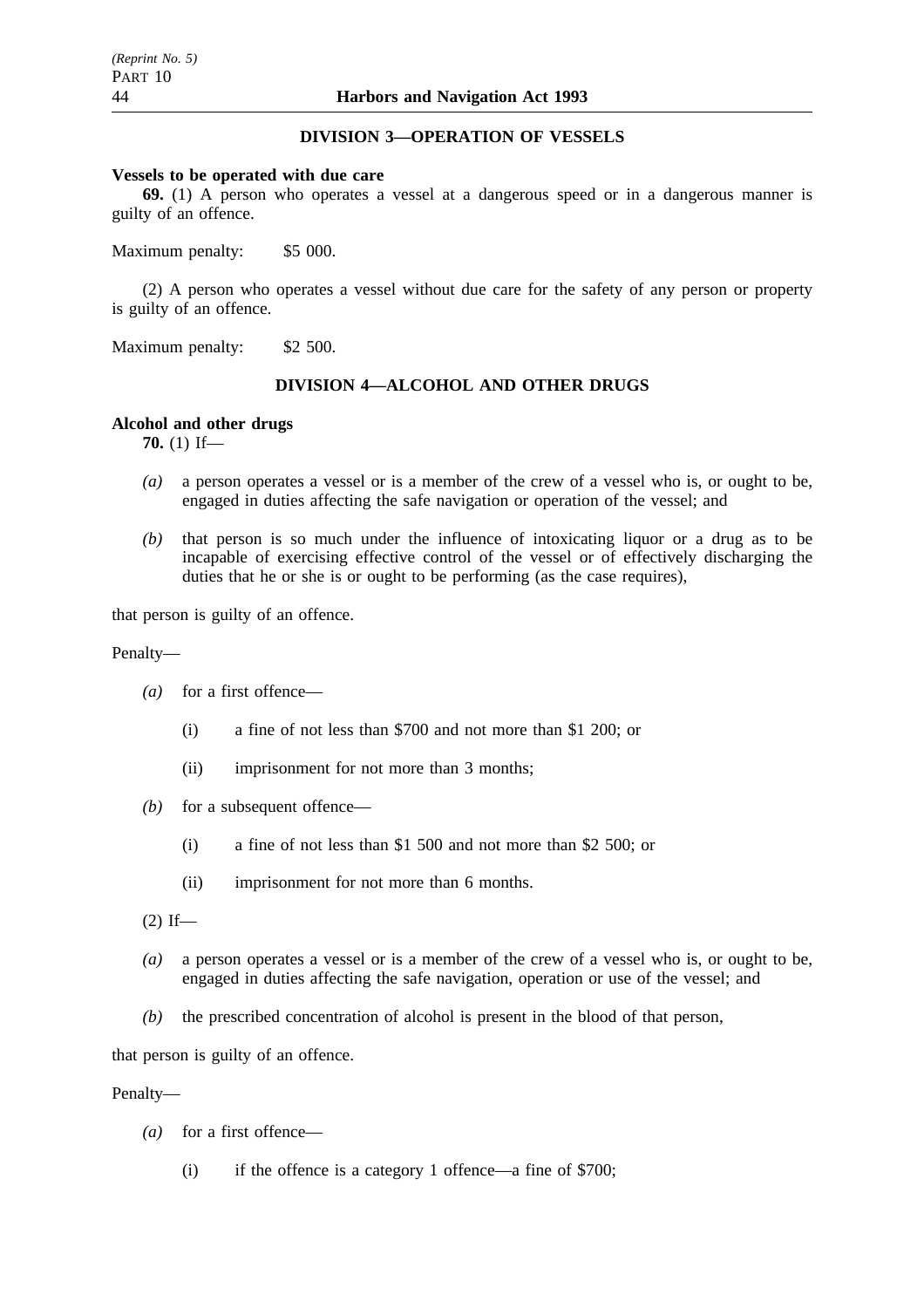- (ii) if the offence is a category 2 offence—a fine of not less than \$500 and not more than \$900;
- (iii) if the offence is a category 3 offence—a fine of not less than \$700 and not more than \$1 200;
- *(b)* for a second offence—
	- (i) if the offence is a category 1 offence—a fine of \$700;
	- (ii) if the offence is a category 2 offence—a fine of not less than \$700 and not more than \$1 200;
	- (iii) if the offence is a category 3 offence—a fine of not less than \$1 200 and not more than \$2 000;
- *(c)* for a subsequent offence—
	- (i) if the offence is a category 1 offence—a fine of \$700;
	- (ii) if the offence is a category 2 offence—a fine of not less than \$1 100 and not more than \$1 800;
	- (iii) if the offence is a category 3 offence—a fine of not less than \$1 500 and not more than \$2,500.

(3) In this section—

"**category 1 offence**" means an offence involving a concentration of alcohol of less than .08 grams in 100 millilitres of blood;

"**category 2 offence**" means an offence involving a concentration of alcohol of not less than .08 grams but less than .15 grams in 100 millilitres of blood;

"**category 3 offence**" means an offence involving a concentration of alcohol of not less than .15 grams in 100 millilitres of blood;

"**prescribed concentration of alcohol**" means a concentration of .05 grams or more in 100 millilitres of blood.

(4) For the purpose of determining whether a particular offence is a first, second or subsequent offence, each offence against this Division for which the defendant has been convicted will be taken into account except any category 1 offence or an offence committed more than 5 years before the date of commission of the offence in question.

### **Requirement to submit to alcotest or breath analysis**

**71.** (1) An authorised person may require any person—

- *(a)* who is operating or has operated a vessel within the preceding period of two hours; or
- *(b)* who is or was a member of the crew of a vessel that is being operated or has been operated within the preceding period of two hours, and who is or was, or ought to be or to have been engaged in duties affecting the safe operation of the vessel,

to submit to an alcotest or a breath analysis.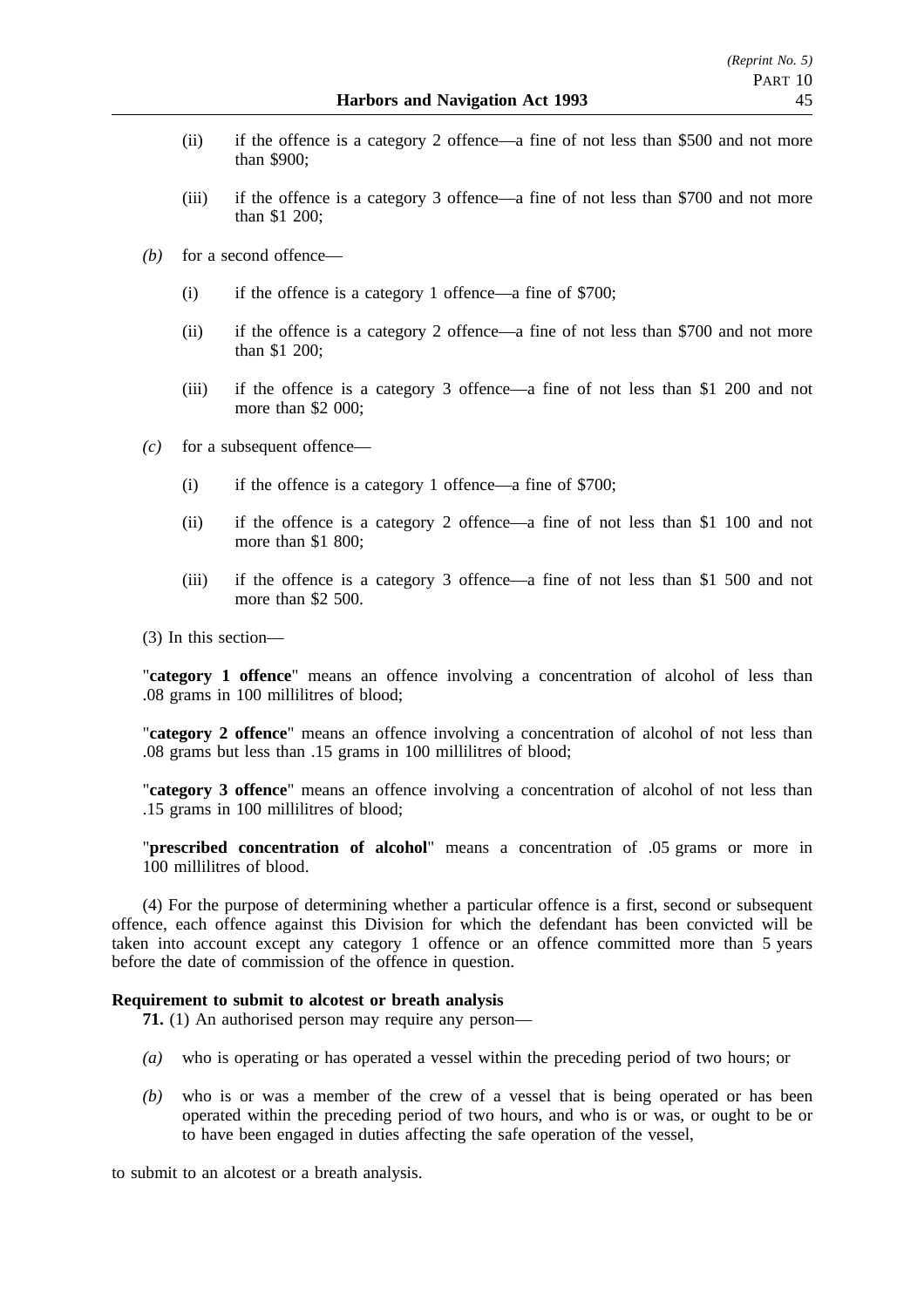(2) A person required to submit to an alcotest or breath analysis must comply with all reasonable directions of the authorised person and, in particular, must exhale into the apparatus by which the alcotest or breath analysis is conducted, in accordance with the directions of the authorised person.

Maximum penalty: \$2 500.

(3) If a person is required to submit to breath analysis, the breath analysis must be conducted by a member of the police force experienced in the operation of breath analysing instruments.

(4) It is a defence to a prosecution under subsection (2) to establish that the requirement or direction to which the prosecution relates was not lawfully made or that there was, in the circumstances of the case, good reason for the defendant to refuse or fail to comply with the requirement or direction.

(5) No person is entitled to refuse or fail to comply with a requirement or direction under this section on the ground that—

- *(a)* the person would, or might, by complying with that requirement or direction, furnish evidence that could be used against himself or herself; or
- *(b)* the person consumed alcohol after the person last operated a vessel or was on duty as a member of the crew of a vessel and before the requirement was made or the direction given.

(6) A person may not raise a defence that the person had good cause for a refusal or failure to comply with a requirement or direction under this section by reason of some physical or medical condition of the person unless—

- *(a)* a sample of the person's blood was taken in accordance with section 72; or
- *(b)* the person made a request as referred to in section 72(2), but—
	- (i) an authorised person failed to facilitate the taking of a sample of the person's blood as required by that section; or
	- (ii) a medical practitioner was not reasonably available for the purpose of taking such a sample; or
- *(c)* the taking of a sample of a person's blood in accordance with section 72 was not possible or reasonably advisable or practicable in the circumstances by reason of some physical or medical condition of the person.

### **Police to facilitate blood test at request of incapacitated person, etc. 72.** \*\*\*\*\*\*\*\*\*\*\*

(2) Where a person of whom a requirement is made or to whom a direction is given under section 71 refuses or fails to comply with the requirement or direction by reason of some physical or medical condition of the person and immediately requests an authorised officer that a sample of his or her blood be taken by a medical practitioner, an authorised person must do all things reasonably necessary to facilitate the taking of a sample of the person's blood—

*(a)* by a medical practitioner nominated by the person; or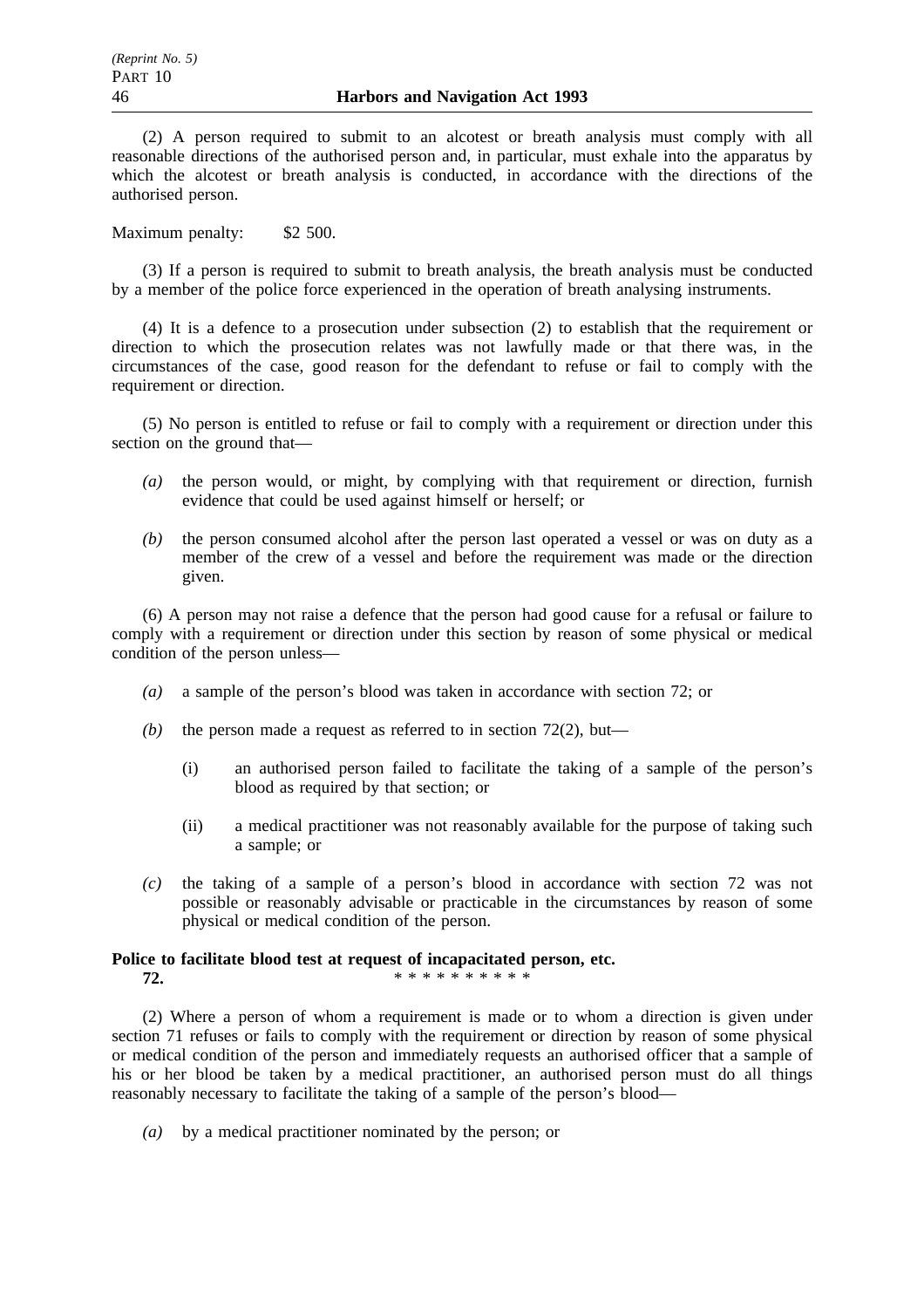- *(b)* if a medical practitioner is not nominated or it appears unlikely to an authorised person that the nominated medical practitioner will be available to take the sample within one hour of the time of the request at some place within ten kilometres of the place of the request—by any medical practitioner who is available to take the sample.
- (3) The taking of a sample of blood under this section—
- *(a)* must be carried out in the presence of an authorised person; and
- *(b)* must be at the expense of the Crown.

(4) The provisions of subsections (7) to (17) (inclusive) of section 74 apply in relation to a sample of blood taken under this section in the same way as to a sample of blood taken under section 74.

\*\*\*\*\*\*\*\*\*\*

# **Authorised person to provide transport assistance for blood tests in certain circumstances outside Metropolitan Adelaide**

**72A.** (1) Where—

- *(a)* a person submits to a breath analysis conducted under this Division at a place outside Metropolitan Adelaide; and
- *(b)* the person requests a blood test kit as referred to in section 73(4); and
- *(c)* it appears to an authorised person that the person has failed or will fail, despite reasonable endeavours, to make safe and appropriate transport arrangements within the period of two hours after the conduct of the breath analysis to attend at a place at which a sample of the person's blood may be taken and dealt with in accordance with the procedures prescribed by regulation for the purposes of section 73(2); and
- *(d)* the person requests of an authorised person that an authorised person transport the person, or arrange for the transport of the person, to such a place,

an authorised person must transport, or arrange for the transport of, the person to such a place.

(2) In subsection  $(1)$ —

"**Metropolitan Adelaide**" has the same meaning as in the *Development Act 1993*.

### **Blood tests by nurses where breath analysis taken outside Metropolitan Adelaide**

**72B.** (1) Where a person submits to a breath analysis conducted under this Division at a place outside Metropolitan Adelaide—

- *(a)* a sample of the person's blood may be taken by a registered nurse instead of a medical practitioner for the purposes of section 72 or the procedures prescribed by regulation for the purposes of section 73(2); and
- *(b)* the provisions of this Division and the regulations under this Division apply in relation to the taking of the sample of the person's blood and the subsequent dealing with the sample as if a reference in those provisions to a medical practitioner included a reference to a registered nurse.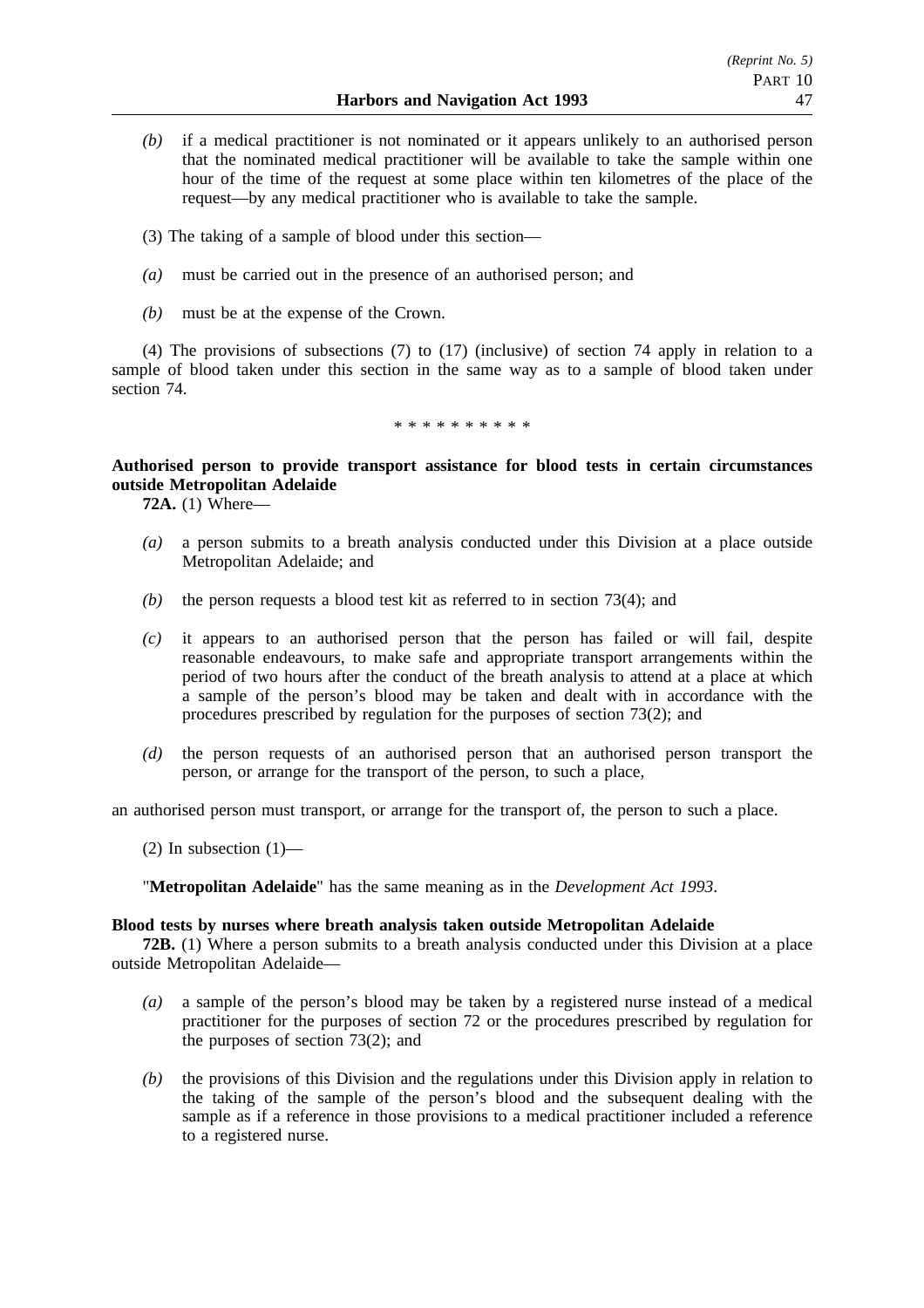$(2)$  In subsection  $(1)$ —

"**Metropolitan Adelaide**" has the same meaning as in the *Development Act 1993*;

"**registered nurse**" means a person registered on the nurses register under the *Nurses Act 1984*.

### **Evidence**

**73.** (1) If the requirements of this Act relating to breath analysing instruments and breath analysis are complied with, it will be presumed in proceedings for an offence against this Division or against any other Act, subject to subsection (2), that a concentration of alcohol indicated as being present in the blood of a person by a breath analysing instrument was present in the blood of the person at the time of analysis.

(2) In proceedings for an offence against this Division, no evidence can be adduced in rebuttal of the presumption created by subsection (1) except—

- *(a)* evidence of the concentration of alcohol in the blood of the defendant as indicated by analysis of a sample of blood taken and dealt with in accordance with section 74 or in accordance with the procedures prescribed by regulation; and
- *(b)* evidence as to whether the results of analysis of the sample of blood demonstrate that the breath analysing instrument gave an exaggerated reading of the concentration of alcohol present in the blood of the defendant.

(2a) In proceedings for an offence against this Division, if it is proved that a concentration of alcohol was present in the defendant's blood at the time of a breath analysis, it will be conclusively presumed that that concentration of alcohol was present in the defendant's blood throughout the period of two hours immediately preceding the analysis.

(3) As soon as practicable after a person has submitted to breath analysis, the person operating the breath analysing instrument must give the person whose breath has been analysed a written statement specifying—

- *(a)* the date and time of the analysis; and
- *(b)* the concentration of alcohol indicated as being present in the blood expressed in grams per 100 millilitres of blood.

(4) If the breath analysis indicates a concentration of alcohol in the blood equal to or exceeding the prescribed concentration, the person operating the breath analysing instrument must immediately—

- *(a)* give the person the prescribed oral advice and deliver to the person the prescribed written notice as to the operation of this Division in relation to the results of the breath analysis and as to the procedures prescribed for the taking and analysis of a sample of the person's blood; and
- *(b)* at the request of the person made in accordance with the regulations, deliver to the person an approved blood test kit.
- (5) In proceedings for an offence against this Division or against any other Act—
- *(a)* a certificate apparently signed by an authorised person certifying that an apparatus referred to in the certificate is of a kind approved by the Governor under the *Road Traffic Act 1961* for the purposes of carrying out alcotests;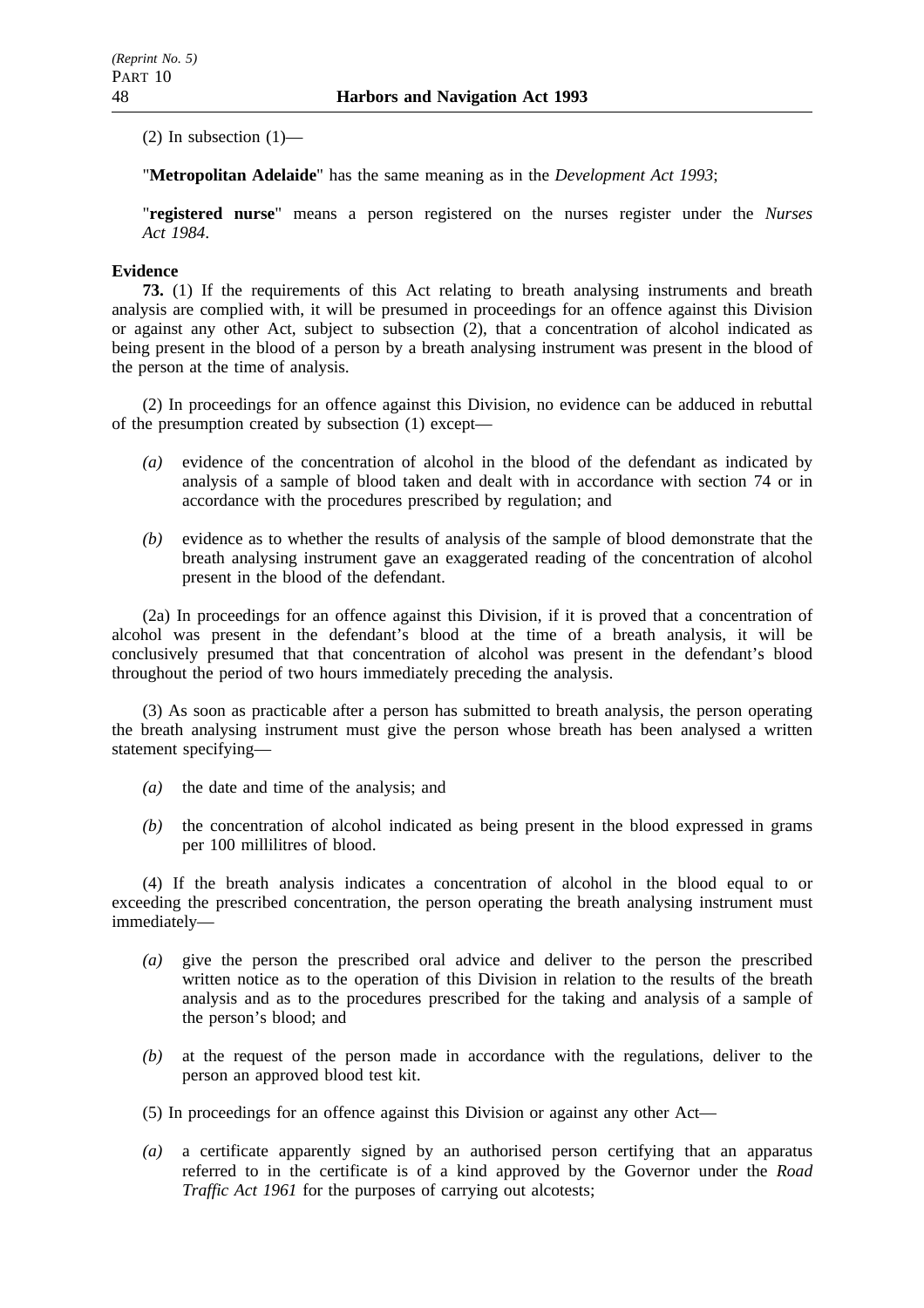- *(b)* a certificate apparently signed by an authorised person certifying that a person named in the certificate submitted to breath analysis on a day and at a time stated in the certificate and that a specified concentration of alcohol was indicated by the breath analysing instrument as being present in the person's blood;
- *(ba)* a certificate apparently signed by an authorised person certifying that a breath analysis carried out in relation to a person named in the certificate on a day and at a time stated in the certificate was carried out in conformity with the requirements of this Act;
- *(bb)* a certificate apparently signed by an authorised person certifying that—
	- (i) on a day and at a time stated in the certificate, a sample of the breath of a person named in the certificate was furnished for analysis in a breath analysing instrument; and
	- (ii) a written statement required by subsection (3) was given to the person in accordance with that subsection;
- *(c)* a certificate apparently signed by a pathologist certifying that a specimen of blood identified in the certificate was analysed and found to contain a specified concentration of alcohol or some other drug referred to in the certificate,

will be accepted, in the absence of proof to the contrary, as proof of the matters stated in the certificate.

(5a) In proceedings for an offence against this Division or against any other Act, a certificate apparently signed by an authorised person certifying—

- *(a)* that, on a day and at a time stated in the certificate, a sample of the breath of a person named in the certificate was furnished for analysis in a breath analysing instrument; and
- *(b)* that the prescribed oral advice and the prescribed written notice were given and delivered to the person in accordance with subsection  $(4)(a)$ ; and
- $(c)$  that—
	- (i) the person did not make a request for an approved blood test kit in accordance with the regulations; or
	- (ii) at the request of the person, a kit that, from an examination of its markings, appeared to the person signing the certificate to be an approved blood test kit was delivered to the person in accordance with subsection (4)*(b)*,

is, in the absence of proof to the contrary, proof that the requirements of subsection (4) were complied with in relation to the person.

(6) A certificate may not be received in evidence in proceedings for an offence unless a copy of the certificate has been given to the defendant not less that seven days before the commencement of the trial and the person by whom the certificate is given must be called as a witness if the defendant, by notice given to the prosecutor not less than two days before the commencement of the trial, so requires, or if the court in its discretion requires the attendance of that person as a witness.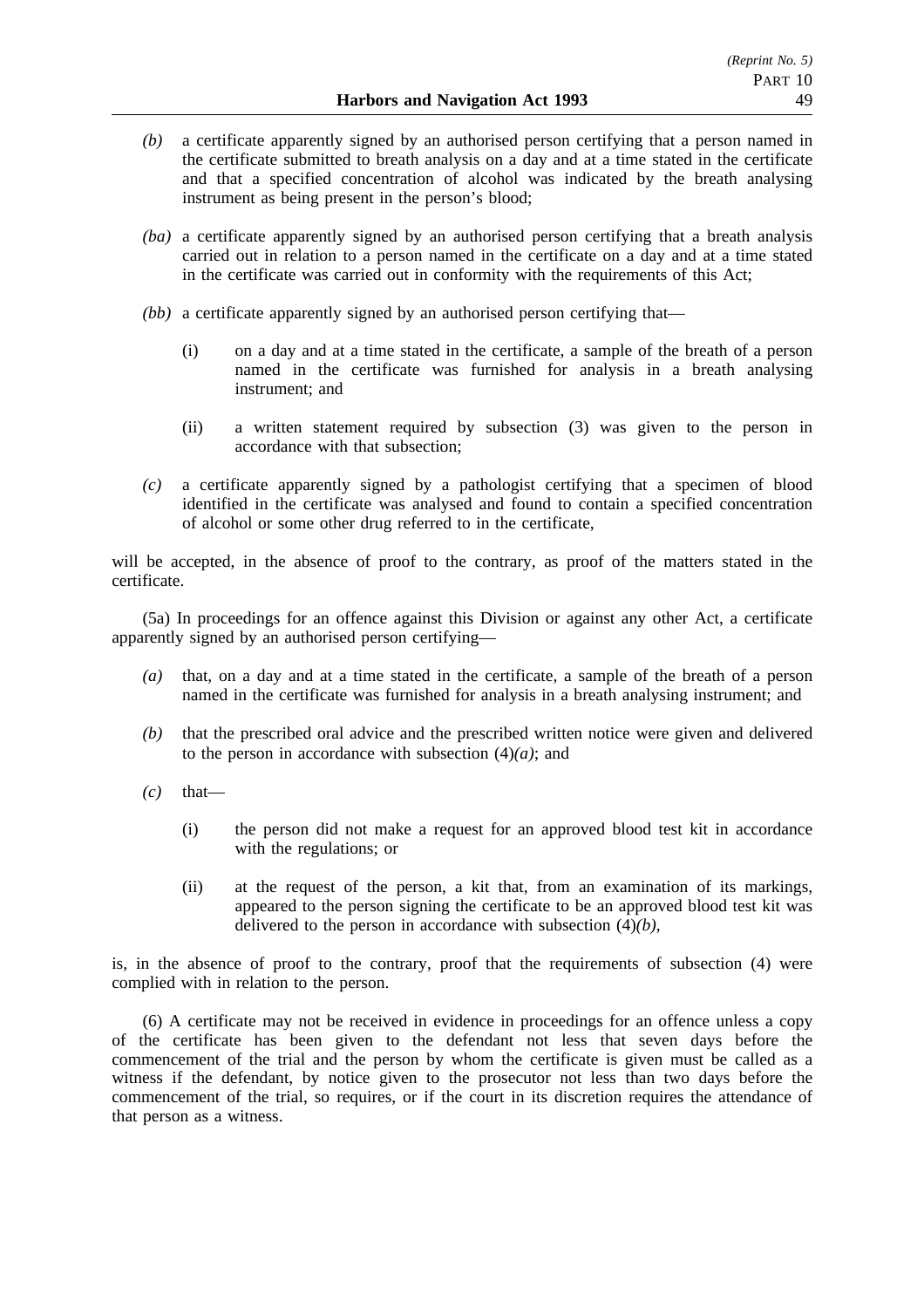(7) A prosecution for an offence against this Division or against any other Act will not fail because of a deficiency of a kit delivered to the defendant in purported compliance with subsection  $(4)(b)$  and the presumption under subsection  $(1)$  will apply despite such a deficiency unless it is proved—

- *(a)* that the defendant delivered the kit unopened to a medical practitioner for use in taking a sample of the defendant's blood; and
- *(b)* by evidence of the medical practitioner, that the medical practitioner was, because of a deficiency of the kit, unable to comply with the prescribed procedures governing the manner in which a sample of a person's blood must be taken and dealt with for the purposes of subsection (2).
- (8) In this section—

"**approved blood test kit**" has the same meaning as is given to the term by section 47A of the *Road Traffic Act 1961*.

### **Breath analysis where drinking occurs after operation of vessel**

**73A.** (1) This section applies to proceedings for an offence against this Division in which the results of a breath analysis under this Division are relied on to establish the commission of the offence.

- (2) If in proceedings to which this section applies the defendant satisfies the court—
- *(a)* that the defendant consumed alcohol during the period ("**the relevant period**") after the defendant last operated a vessel or was on duty as a member of the crew of a vessel and before the performance of the breath analysis; and
- *(b)* in a case where the defendant was required to submit to the breath analysis after involvement of the vessel in an accident—
	- (i) that the requirements of section 76 were complied with in relation to the accident; and
	- (ii) that alcohol was not consumed by the defendant during the relevant period while at the scene of the accident; and
- *(c)* that, after taking into account the quantity of alcohol consumed by the defendant during the relevant period and its likely effect on the concentration of alcohol indicated as being present in the defendant's blood by the breath analysis, the defendant should not be found guilty of the offence charged or, in the case of an offence against section  $70(2)$ , should be found guilty of an offence of a less serious category,

the court may, despite the other provisions of this Division, find the defendant not guilty of the offence charged or guilty of an offence of a less serious category.

# **Compulsory blood tests of injured persons including water skiers**

**74.** (1) If a vessel is involved in an accident and, within eight hours after the accident, a person apparently over the age of 14 years who was injured in the accident is admitted into a hospital for the purpose of receiving treatment for that injury, it is, subject to this section, the duty of the medical practitioner by whom that patient is attended to take, as soon as practicable, a sample of that patient's blood (even though the patient may be unconscious) in accordance with this section.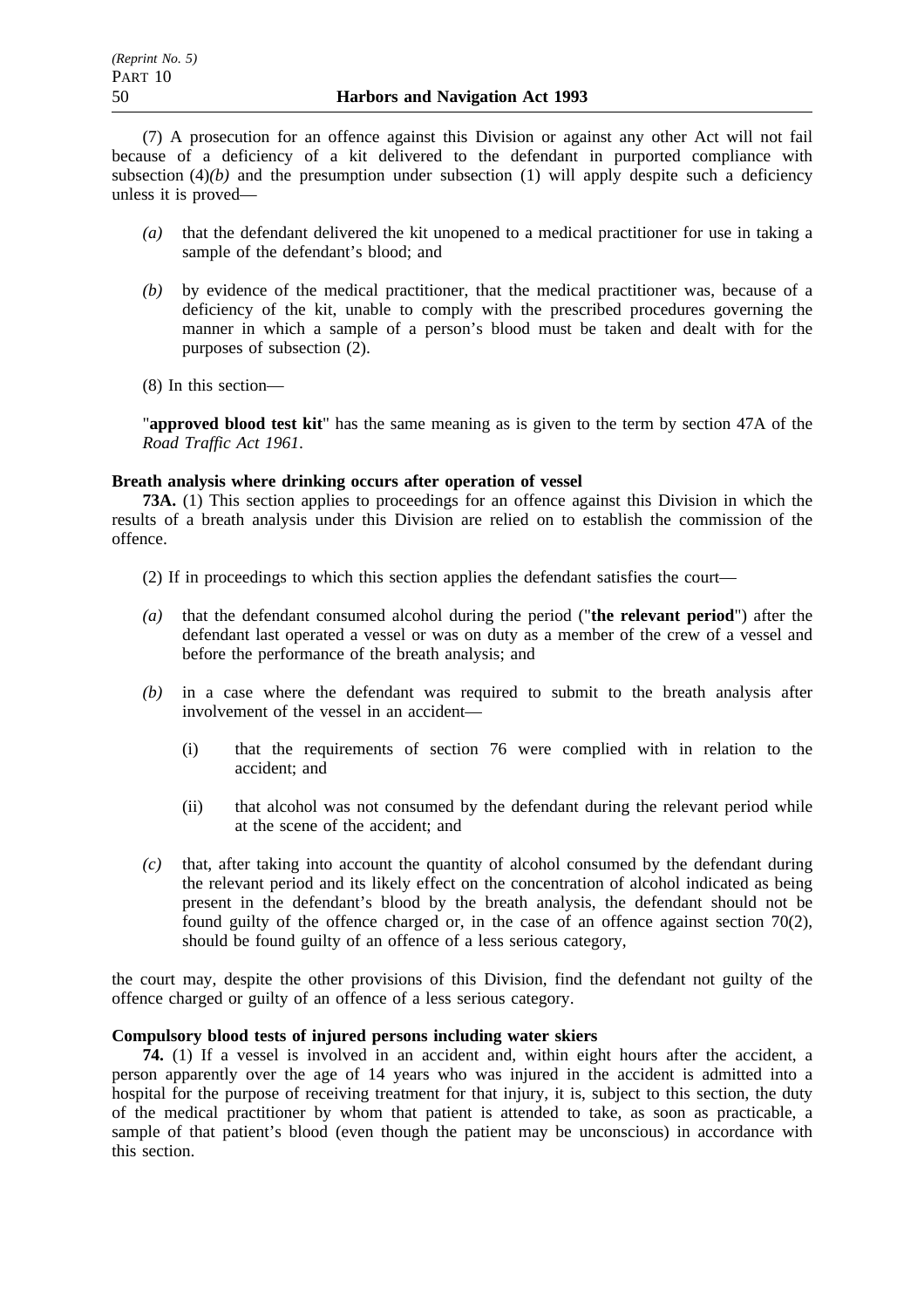(2) A medical practitioner must not take a sample of blood under this section if, in his or her opinion, it would prejudice the patient's medical condition to do so.

(3) A medical practitioner is not obliged to take a sample of blood under this section if the patient objects to the taking of the sample and persists in that objection after the medical practitioner has informed the patient that, unless the objection is made on genuine medical grounds, it may constitute an offence against this section.

(4) If a vessel is involved in an accident and a person apparently over the age of 14 years who was injured in the accident is dead on arrival at the hospital, or dies before a sample of blood has been taken in accordance with this section and within eight hours after admission to the hospital, it is the duty of the medical practitioner who certifies the cause of death, or reports the death to a coroner—

- *(a)* to take a sample of blood from the body of the deceased in accordance with this section; or
- *(b)* to notify a coroner as soon as practicable that, in view of the circumstances in which the death of the deceased occurred, a sample of blood should be taken from the body under this section.

(5) A coroner who receives a notification under subsection (4) may authorise and direct a pathologist to take a sample of blood from the body of the deceased in accordance with this section.

(6) A medical practitioner is not obliged to take a sample of blood under this section if a sample has already been taken by another medical practitioner.

(7) A medical practitioner by whom a sample of blood is taken under this section must—

- *(a)* place the sample of blood, in approximately equal proportions, in two separate containers marked with an identification number distinguishing the sample of blood from other samples of blood taken under this section and seal the containers; and
- *(b)* give to the person from whom the sample was taken, or leave with that person's personal effects at the hospital, a notice in writing advising that—
	- (i) the sample of blood has been taken under this section; and
	- (ii) a container containing part of the sample of blood and marked with the identification number specified in the notice will be available for collection by or on behalf of the person at a specified place; and
- *(c)* complete and sign a certificate containing the information required under subsection (10); and
- *(d)* make the containers and the certificate available to a member of the police force.

(8) Each container must contain a sufficient quantity of blood to enable an accurate evaluation to be made of the concentration of alcohol present in the blood and the sample of blood taken by the medical practitioner must be such as to furnish two such quantities of blood.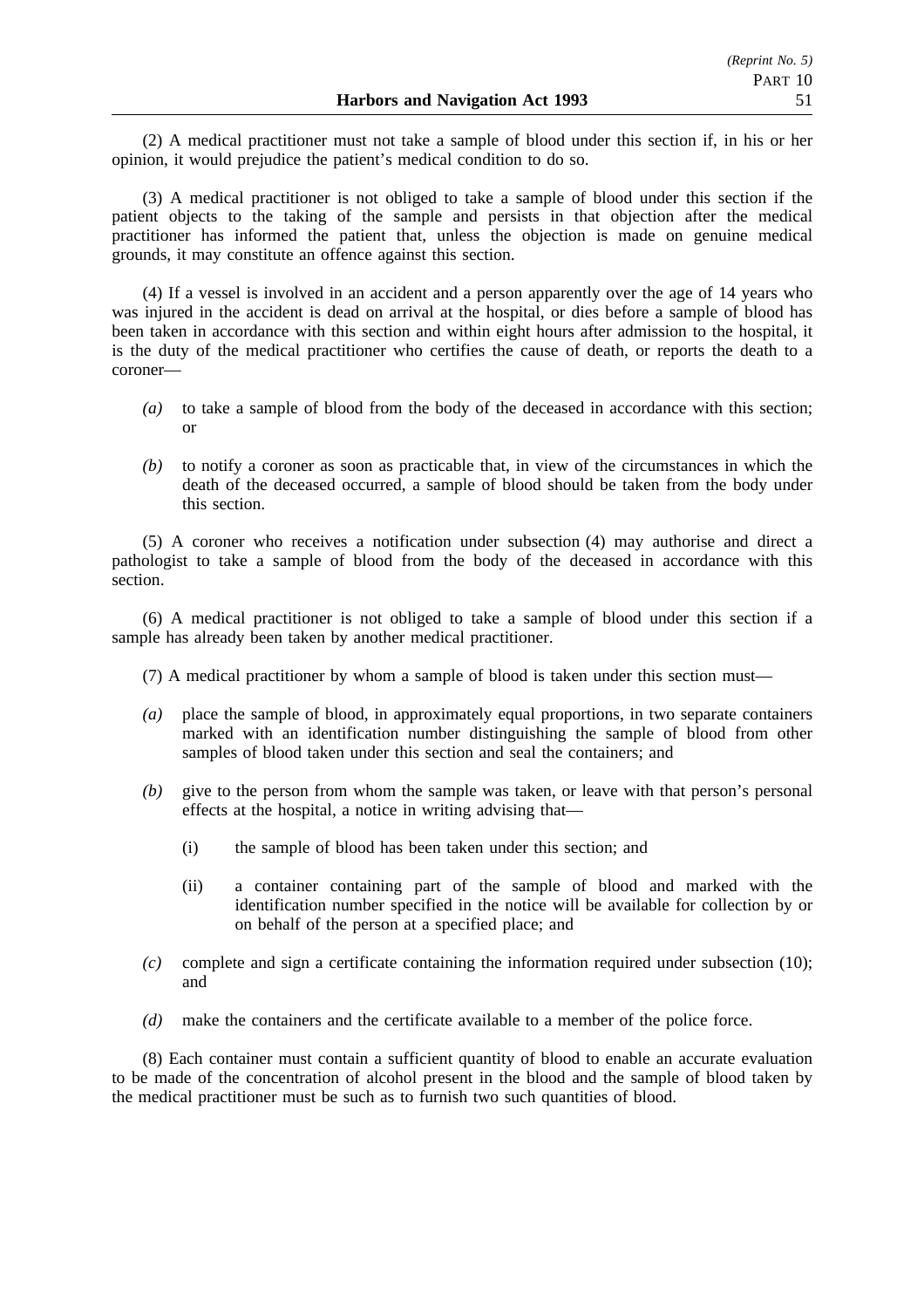(9) It is the duty of the medical practitioner by whom the sample of blood is taken to take such measures as are reasonably practicable in the circumstances to ensure that the blood is not adulterated and does not deteriorate so as to prevent a proper assessment of the concentration of alcohol present in the blood of the person from whom the sample was taken.

- (10) The certificate referred to in subsection (7) must state—
- *(a)* the identification number of the sample of blood marked on the containers referred to in that subsection; and
- *(b)* the name and address of the person from whom the sample of blood was taken; and
- *(c)* the name of the medical practitioner by whom the sample of blood was taken; and
- *(d)* the date, time and hospital at which the sample of blood was taken; and
- *(e)* that the medical practitioner gave the notice referred to in that subsection to the person from whom the sample of blood was taken, or, as the case may be, left the notice with the person's personal effects.

(10a) One of the containers containing the sample of the person's blood must—

- *(a)* as soon as reasonably practicable be collected by a member of the police force and delivered to the place specified in the notice given to the person or left with the person's personal effects under subsection (7); and
- *(b)* be kept available at that place for collection by or on behalf of the person for the prescribed period.

(11) After analysis of the sample of blood, the analyst must sign a certificate containing the following information:

- *(a)* the identification number of the sample of blood marked on the container; and
- *(b)* the name and professional qualifications of the analyst; and
- *(c)* the date the sample of blood was received in the laboratory in which the analysis was performed; and
- *(d)* the concentration of alcohol or other drug found to be present in the sample; and
- *(e)* any factors relating to the blood sample or the analysis that might, in the opinion of the analyst, adversely affect the accuracy or validity of the analysis; and
- *(f)* any other information relating to the blood sample or analysis that the analyst thinks fit to include.

(12) On completion of an analysis of a sample of blood, the certificate of the medical practitioner by whom the sample of blood was taken and the certificate of the analyst who performed or supervised the analysis must be sent to the Minister or retained on behalf of the Minister and, in either event, copies of the certificates must be sent—

- *(a)* to the Commissioner of Police; and
- *(b)* to the medical practitioner by whom the sample of blood was taken; and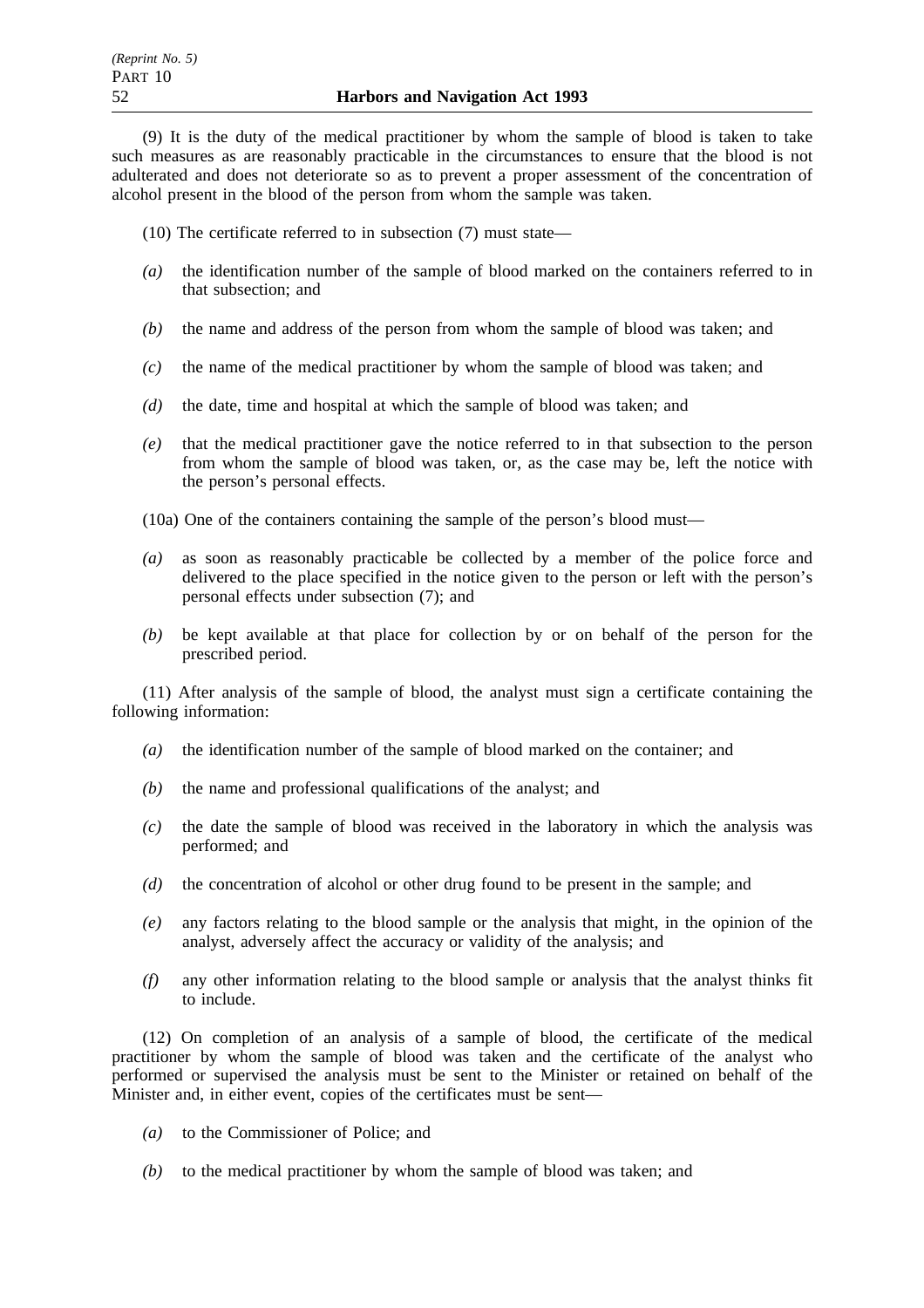*(c)* to the person from whom the sample of blood was taken or, if the person is dead, a relative or personal representative of the deceased.

(13) If a copy cannot be sent under subsection  $(12)(c)$  because the whereabouts of that person are unknown, a copy must be provided on application made within three years of the date of the analysis by the person from whom the sample of blood was taken or a relative or the personal representative of that person.

(14) Subject to subsection (17), an apparently genuine document purporting to be a certificate, or a copy of a certificate, of a medical practitioner or analyst under this section is admissible in proceedings before a court and is, in the absence of proof to the contrary, proof of the matters stated in the certificate.

(15) If certificates of a medical practitioner and analyst are received as evidence in proceedings before a court and contain the same identification number for the samples of blood to which they relate, the certificates will be presumed, in the absence of proof to the contrary, to relate to the same sample of blood.

(16) If a certificate of an analyst is received in proceedings before a court, it will be presumed, in the absence of proof to the contrary, that the concentration of alcohol stated in the certificate as having been found to be present in the sample of blood to which the certificate relates was present in the sample when the sample was taken.

(17) A certificate cannot be received in evidence in proceedings for an offence unless a copy of the certificate proposed to be put in evidence at the trial is, not less than 7 days before the commencement of the trial, served on the defendant and, if the defendant, by written notice given to the complainant or informant at least 2 clear days before the commencement of the trial, requires the attendance of the person as a witness at the trial or the court in its discretion requires the personal attendance of that person, the certificate is not to be tendered.

(18) A person who, on being requested to submit to the taking of a sample of blood under this section, refuses or fails to comply with that request and who—

- *(a)* fails to assign a reason based on genuine medical grounds for that refusal or failure; or
- *(b)* assigns a reason for that refusal or failure that is false or misleading; or
- *(c)* makes any other false or misleading statement in response to the request,

is guilty of an offence.

### Penalty—

- *(a)* for a first offence—a fine of not less than \$700 and not more than \$1 200;
- *(b)* for a subsequent offence—a fine of not less than \$1 500 and not more than \$2 500.

(19) For the purpose of determining whether a particular offence is a first, second or subsequent offence, each offence against this Division for which the defendant has been convicted will be taken into account except any category 1 offence within the meaning of section 61 or an offence committed more than 5 years before the date of commission of the offence in question.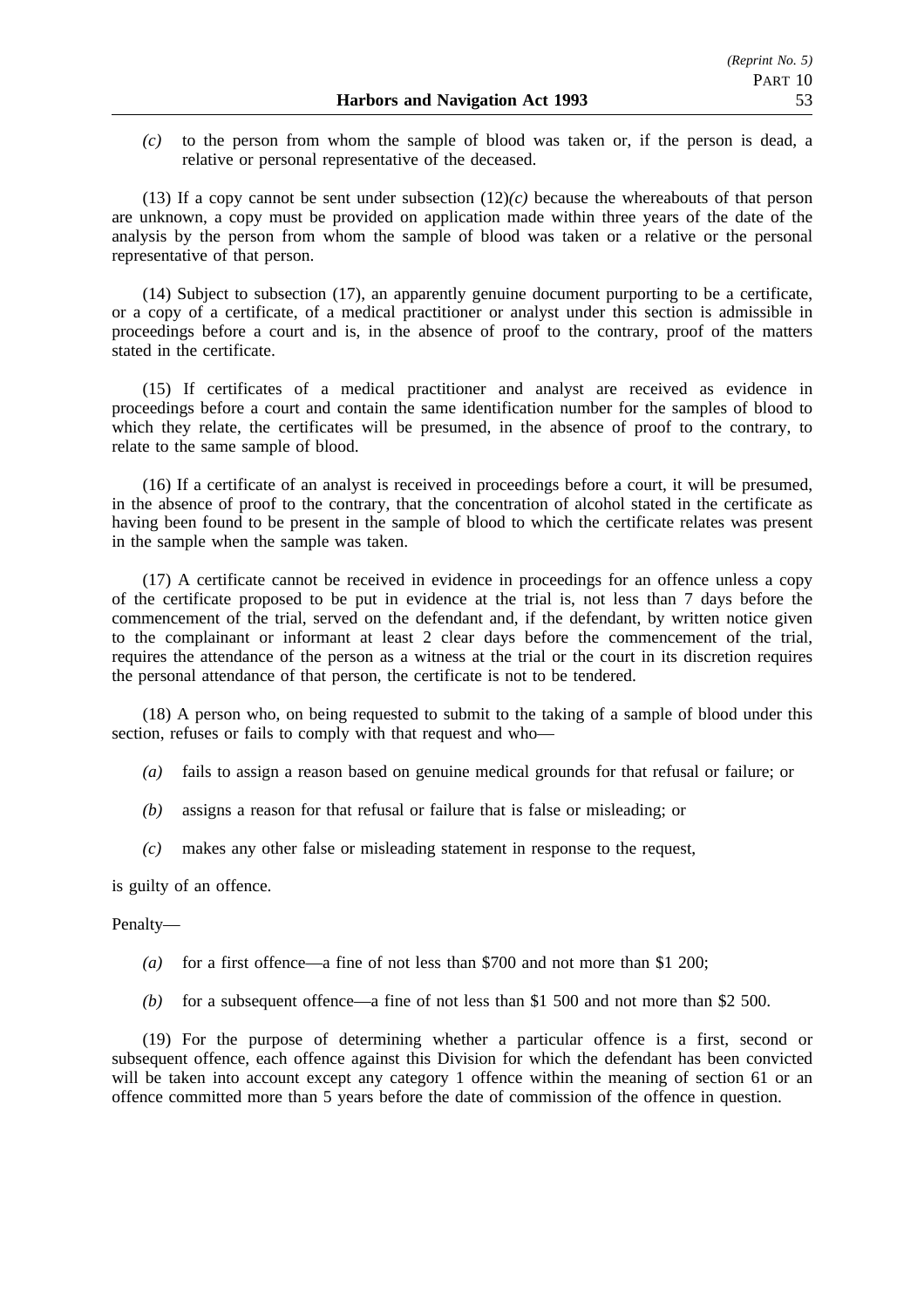# **PART 11 ACCIDENTS**

### **Casualties to be reported**

**75.** (1) If an accident involving a vessel occurs in the jurisdiction and the accident results in loss of life or personal injury or in damage to property (except minor injury or damage excluded by regulation from the ambit of this section), the accident must be reported to the CEO or an authorised person as soon as reasonably practicable but in any event within 48 hours.

(2) A report under subsection (1) must include such particulars as may be required by the regulations, the CEO or the authorised person.

(3) If a report is not made as required by this section, the owner and the master or operator of the vessel are each guilty of an offence.

| Maximum penalty: | \$750. |
|------------------|--------|
| Expiation fee:   | \$55.  |

### **Duty to render assistance and provide particulars**

**76.** (1) If an accident involving a vessel occurs in the jurisdiction resulting in—

- *(a)* loss of life or personal injury or possible loss of life or personal injury; or
- *(b)* damage to a vessel or possible damage to a vessel,

it is the duty of a person who is in a position to do so to take any action that is reasonably practicable in the circumstances to prevent or minimise the loss, injury or damage.

(2) If an accident occurs involving a vessel, it is the duty of the person who was in charge of the vessel at the time of the accident to inform any person injured in the accident and the owner of any property damaged in the accident of his or her name and address and of the registration number of the vessel.

(3) A person who fails to discharge a duty imposed by this section is guilty of an offence.

Maximum penalty: \$1 250.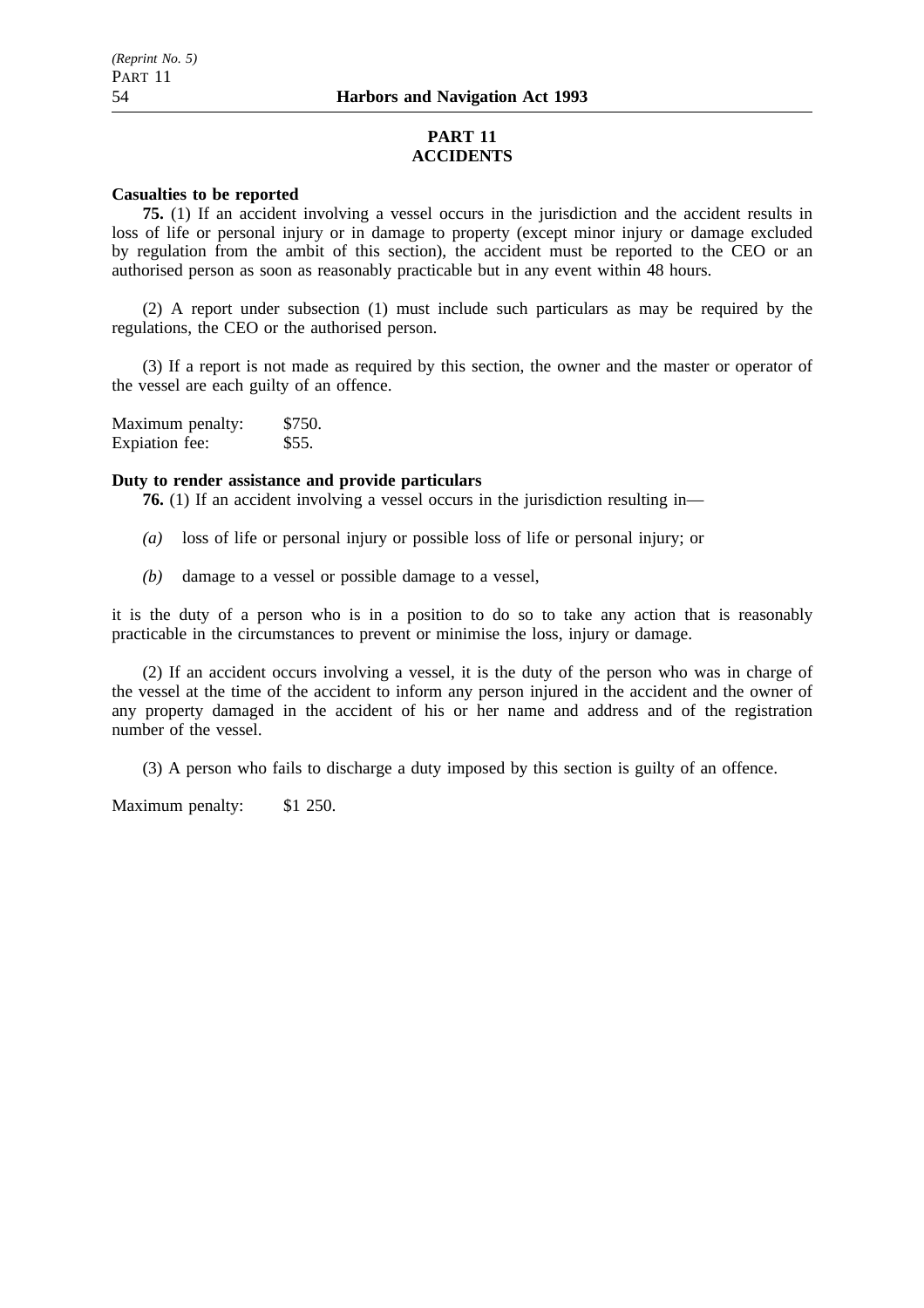# **PART 12 COURT OF MARINE ENQUIRY**

## **DIVISION 1—CONSTITUTION OF COURT**

#### **Constitution of Court**

**77.** (1) The Magistrates Court is constituted the Court of Marine Enquiry for the purposes of this Act.

(2) The Magistrates Court, when sitting as the Court of Marine Enquiry, will sit with assessors.

(3) The Minister will establish a panel of expert assessors for the purposes of constituting the Court as a Court of Marine Enquiry.

(4) Whenever the Magistrates Court is to sit as the Court of Marine Enquiry, two assessors will be chosen in accordance with the regulations to sit with the Court.

(5) The function of the assessors is to assist the Court, but they do not take part in the decision of the Court.

## **DIVISION 2—ENQUIRIES INTO CASUALTIES**

#### **Enquiries into casualties**

**78.** (1) If an accident involving a vessel occurs in the jurisdiction and the accident results in loss of life or injury or in damage to property, the Minister may refer the matter to the Court of Marine Enquiry for investigation and report.

(2) If such a reference is made to the Court of Marine Enquiry, the Court must enquire into the matter and report to the Minister on the cause of the accident.

(3) If, on such an enquiry, the Court finds that a person who holds a certificate of competency under this Act is guilty of misconduct or incompetence, the Court may cancel or suspend the certificate of competency.

### **DIVISION 3—ENQUIRIES INTO MISCONDUCT OR INCOMPETENCE**

### **Enquiries into misconduct or incompetence**

**79.** (1) If there is reasonable cause to believe that a particular incident involving a vessel in the jurisdiction shows a member of the crew of the vessel to have been guilty of misconduct or incompetence, the Minister may refer the matter to the Court of Marine Enquiry for investigation and report.

(2) If such a reference is made to the Court of Marine Enquiry, the Court must enquire into the matter and report to the Minister on the matter.

(3) If, on such an enquiry, the Court finds that a person who holds a certificate of competency under this Act is guilty of misconduct or incompetence, the Court may cancel or suspend the certificate of competency.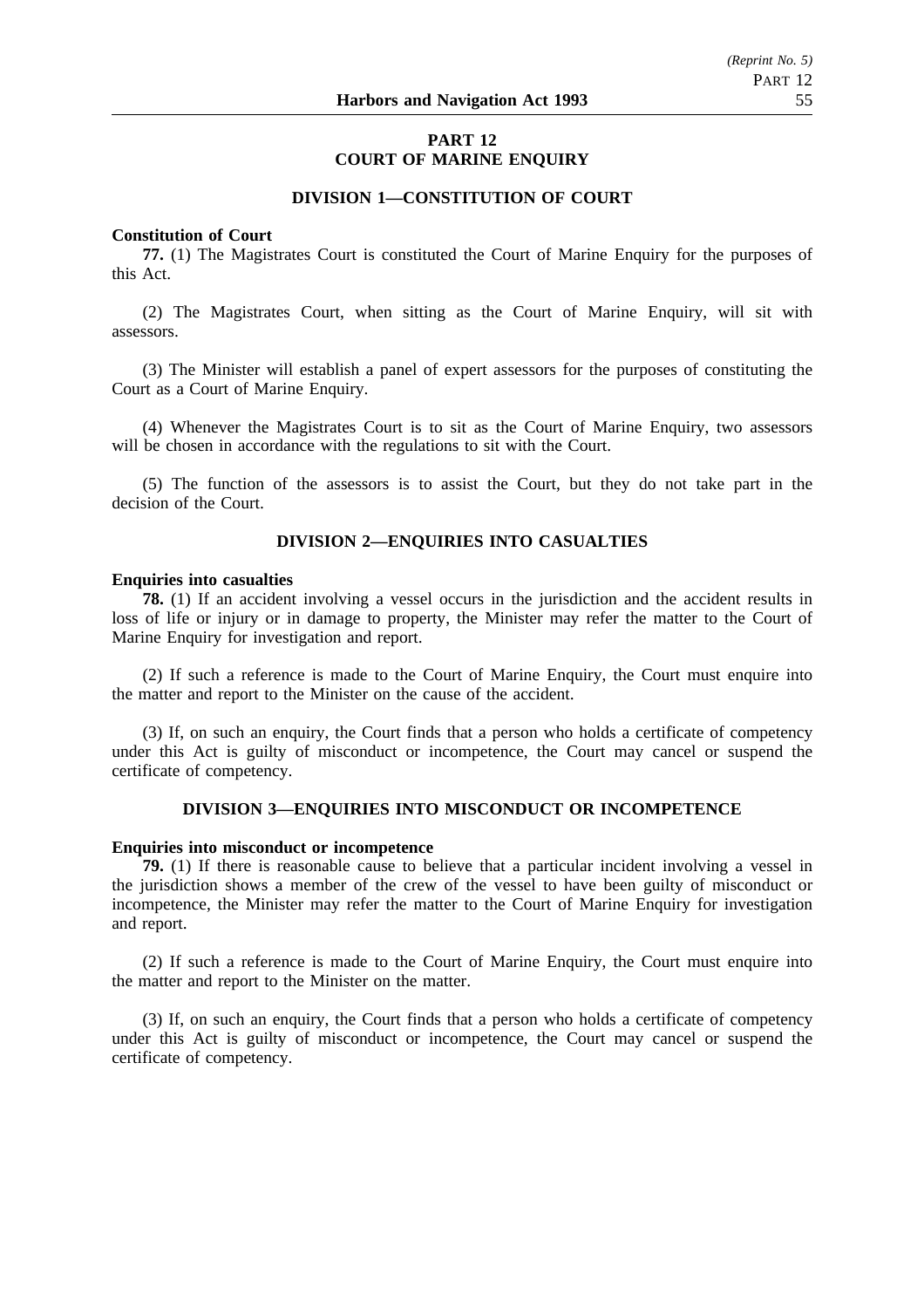# **DIVISION 4—ADMINISTRATIVE REVIEW**

### **Review of administrative decisions**

**80.** (1) A person who is dissatisfied with a reviewable decision or determination under this Act may, within 30 days after receiving notice of the decision or determination, apply to the person by whom the decision was made for a review of the decision.

- (2) The following decisions and determinations are reviewable:
- *(a)* a decision by the Minister—
	- (i) to insist on the inclusion of a particular provision or particular provisions in a port operating agreement; or
	- (ii) not to renew a port operating agreement;
- *(b)* a decision by the CEO to refuse or cancel a pilot's licence or a pilotage exemption certificate, or to impose conditions on such a licence or certificate;
- *(c)* a decision by the CEO to refuse a certificate of competency;
- *(d)* a decision by the Minister to cancel a certificate of competency or to disqualify a person from holding a certificate of competency;
- *(e)* a decision by the Minister to declare a qualification that is under the regulations equivalent to a certificate of competency to be inoperative in the jurisdiction;
- *(f)* a decision by the CEO to refuse or cancel a licence permitting the hiring out of vessels or to impose conditions on such a licence;
- *(g)* a decision by the CEO to refuse a certificate of survey or to impose conditions on a certificate of survey or to refuse consent to a structural alteration to the hull of a vessel, or material alteration to the equipment of a vessel, in respect of which a certificate of survey is in force;
- *(h)* a decision by the CEO to refuse a loadline certificate or to impose conditions on a loadline certificate or to refuse to consent to a structural alteration to the hull of a vessel, or a material alteration to the markings on a vessel, in respect of which a loadline certificate is in force;
- *(i)* a decision by the CEO to prohibit use of a vessel;
- *(j)* a determination by the State Crewing Committee.

(3) If the applicant is dissatisfied with the decision made on the review, the applicant may apply to the Court of Marine Enquiry for a further review of the decision and, on such a review, the Court may—

- *(a)* confirm, vary or reverse that decision or determination; and
- *(b)* make such consequential or ancillary orders as the Court thinks fit.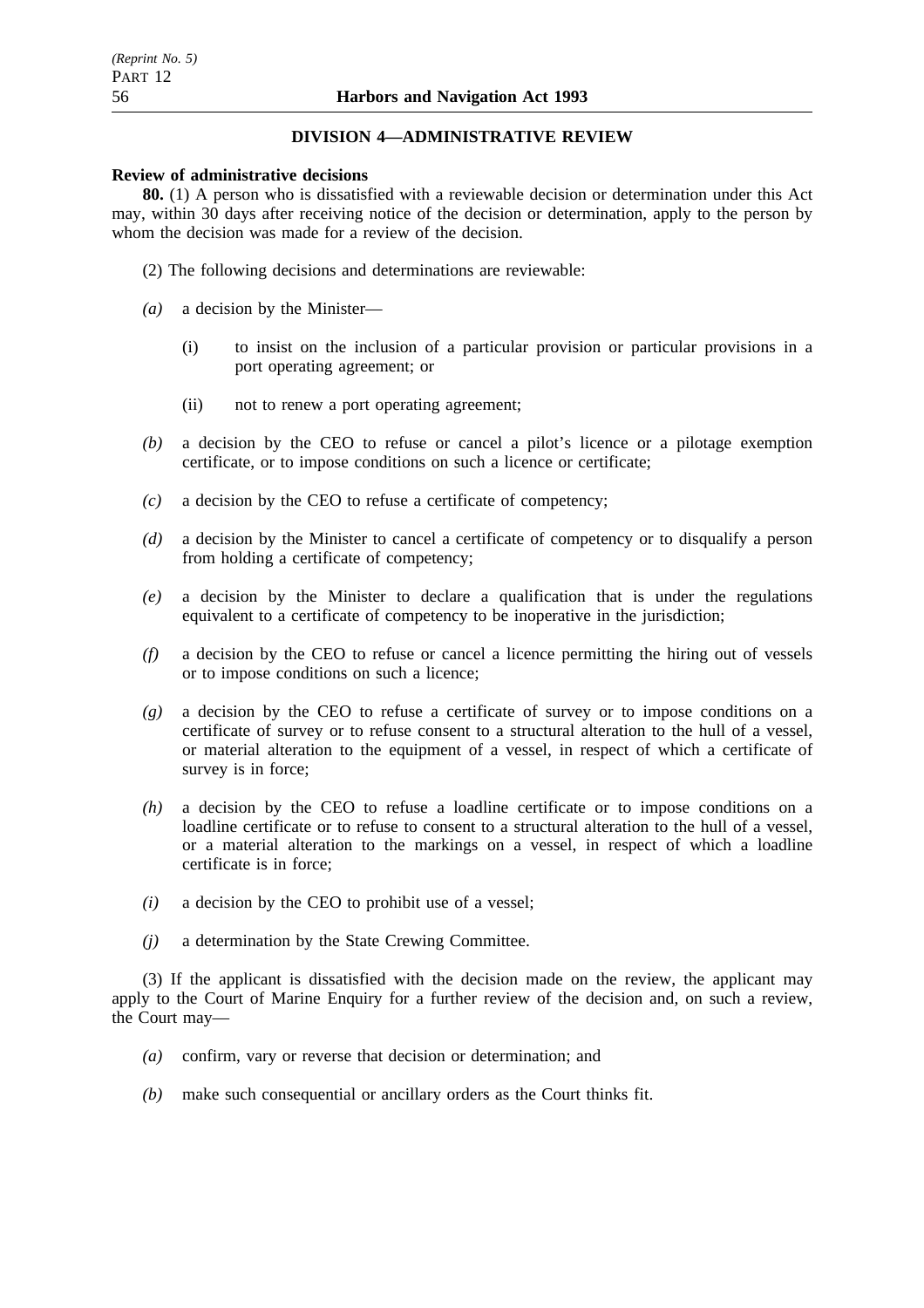# **PART 13**

### **APPLICATION OF COMMONWEALTH ACT AND INTERNATIONAL CONVENTIONS**

## **Application of Commonwealth Act**

**81.** The regulations may apply the Commonwealth Act or specified provisions of the Commonwealth Act (subject to exclusions, adaptations and modifications set out in the regulations) to vessels in the jurisdiction or to the owners and crews of such vessels.

### **Agreement between the Commonwealth and the State**

**82.** The Governor may arrange with the Governor-General of the Commonwealth—

- *(a)* for the carrying out on behalf of the State of functions under this Act by officers of the Commonwealth; or
- *(b)* for the carrying out on behalf of the Commonwealth of functions under the Commonwealth Act by officers of the State.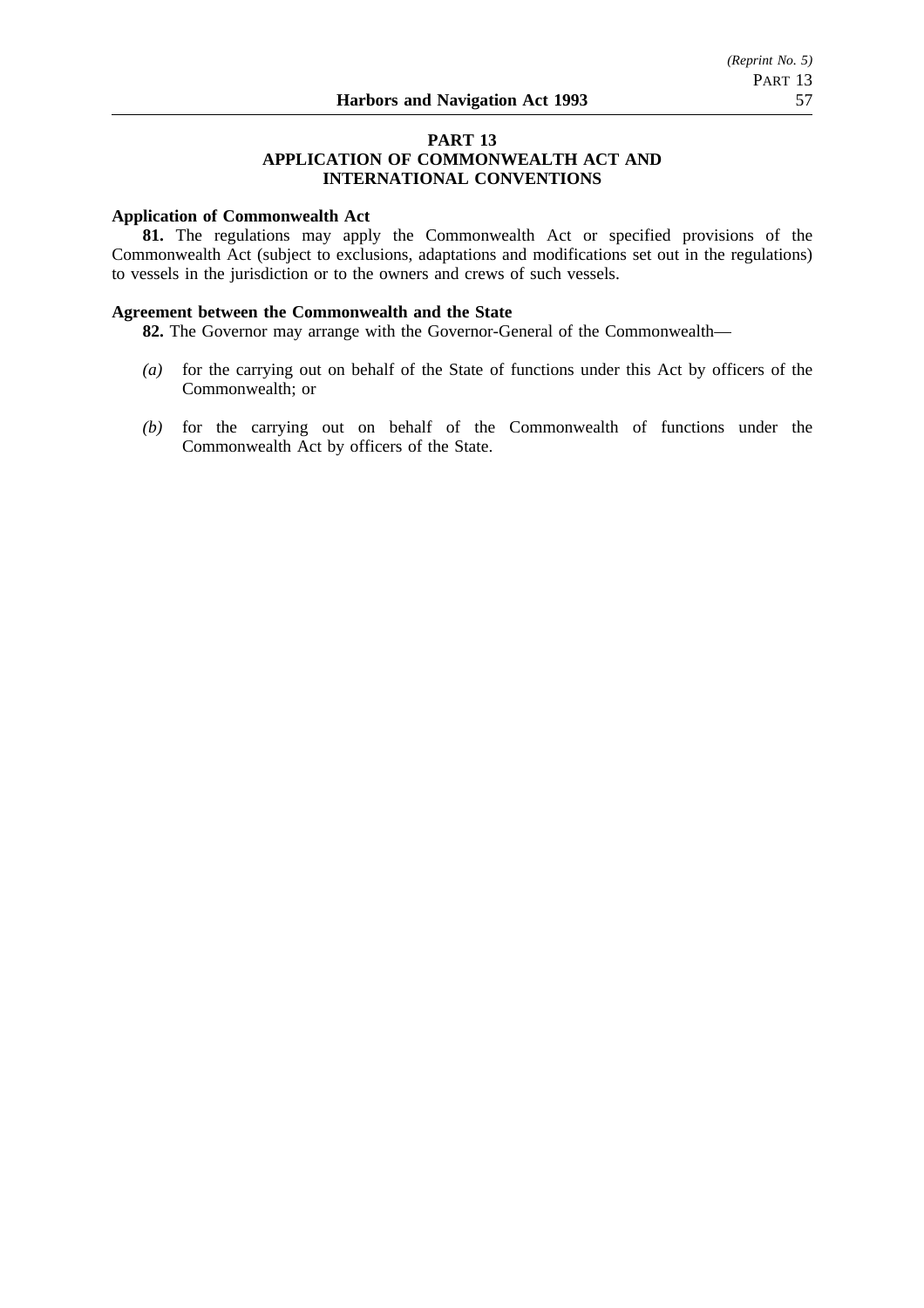# **PART 14 MISCELLANEOUS**

### **Regattas, etc.**

**83.** (1) The CEO may, by instrument in writing, exempt the participants, and any person or class of persons performing incidental or ancillary functions, in any regatta, race, contest or other activity likely to involve the operation of vessels in contravention of this Act from specified provisions of this Act.

(2) An exemption under this section—

- *(a)* may be granted or refused at the discretion of the CEO (but an exemption cannot be granted in respect of an activity that is to take place within a Corporation port unless the Corporation concurs); and
- *(b)* operates for a period specified in the instrument of exemption; and
- *(c)* is subject to conditions specified in the instrument of exemption.
- (3) The CEO has an absolute discretion to cancel an exemption granted under this section.

### **Conduct on board vessels**

**84.** (1) A person who behaves in an offensive or disorderly manner while on board a vessel is guilty of an offence.

Maximum penalty: \$1 250.

(2) A person who molests a passenger or a member of the crew of a vessel is guilty of an offence.

Maximum penalty: \$1 250.

(3) If the conduct of a person on board a vessel threatens the safety of the vessel or disrupts good order on the vessel, the person in charge of the vessel, or a person acting on his or her authority, may exercise reasonable force to restrain that person.

## **Unlawful use of vessels**

**85.** A person who operates or interferes with a vessel without the owner's consent and without any other lawful authority or excuse is guilty of an offence.

Maximum penalty: \$1 250.

\*\*\*\*\*\*\*\*\*\*

# **Evidentiary provision**

**87.** (1) In any legal proceedings—

- *(a)* a certificate apparently signed by the Minister or the CEO as to a delegation of powers under this Act is, in the absence of proof to the contrary, proof of the matter certified;
- *(b)* a certificate apparently signed by an authorised person that a place referred to in the certificate is within the jurisdiction is, in the absence of proof to the contrary, proof of the fact so certified;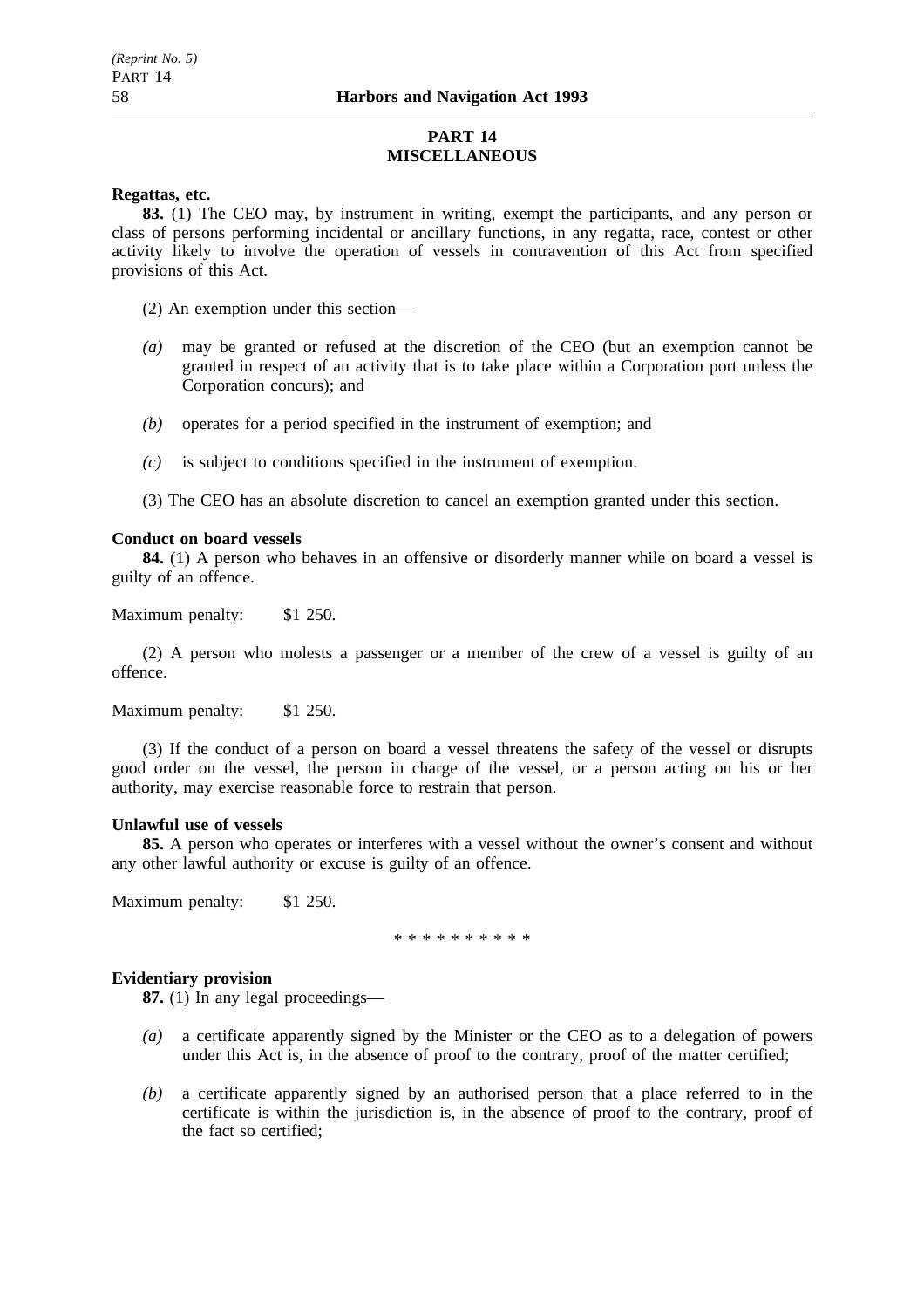- *(c)* a certificate apparently signed by the CEO or a delegate of the CEO certifying that, as at a date specified in the certificate, a person named in the certificate held or did not hold a licence, certificate, or exemption under this Act of a kind referred to in the certificate is, in the absence of proof to the contrary, proof of the matter so certified;
- *(d)* a certificate apparently signed by the CEO or a delegate of the CEO certifying that, as at a date specified in the certificate, a vessel referred to in the certificate was or was not registered under this Act is, in the absence of proof to the contrary, proof of the matter so certified;
- *(e)* a certificate apparently signed by the CEO or a delegate of the CEO certifying that, as at a date specified in the certificate, a certificate of survey or loadline certificate was or was not in force in respect of a vessel is, in the absence of proof to the contrary, proof of the matter so certified;
- *(f)* a certificate apparently signed by the CEO or a delegate of the CEO, as to the engine capacity or power of a specified vessel is, in the absence of proof to the contrary, proof of the matter so specified;
- *(g)* a certificate apparently signed by the CEO or a delegate of the CEO to the effect that a specified document had not been received by the CEO or the department on or before a specified date is, in the absence of proof to the contrary, proof that the document had not been lodged or given on or before that day.

(2) In proceedings for an offence against this Act, an allegation in a complaint that a specified person is or was the owner, the master or the operator of a vessel will be accepted, in the absence of proof to the contrary, as proof of the matter so alleged.

### **Time within which prosecution must be commenced**

**88.** A prosecution for an offence against this Act must be commenced within 12 months after the date on which the offence is alleged to have been committed.

# **Officers' liability**

**89.** (1) The Crown, the Minister or the CEO incurs no civil liability in consequence of—

- *(a)* the issue of any licence, certificate, exemption or consent under this Act; or
- *(b)* any act or omission with regard to the establishment, positioning or operation of navigational aids.

(2) An authorised person incurs no civil liability under this Act for an honest act or omission in the exercise or purported exercise of powers under this Act.

(3) A liability that would, but for subsection (2), attach to an authorised person attaches instead—

- *(a)* if the authorised person is an officer or employee of a port operator—to the port operator; or
- *(b)* in any other case—to the Minister.

(4) A port management officer (other than an authorised person) incurs no civil liability for an honest act or omission in the exercise or purported exercise of powers under this Act.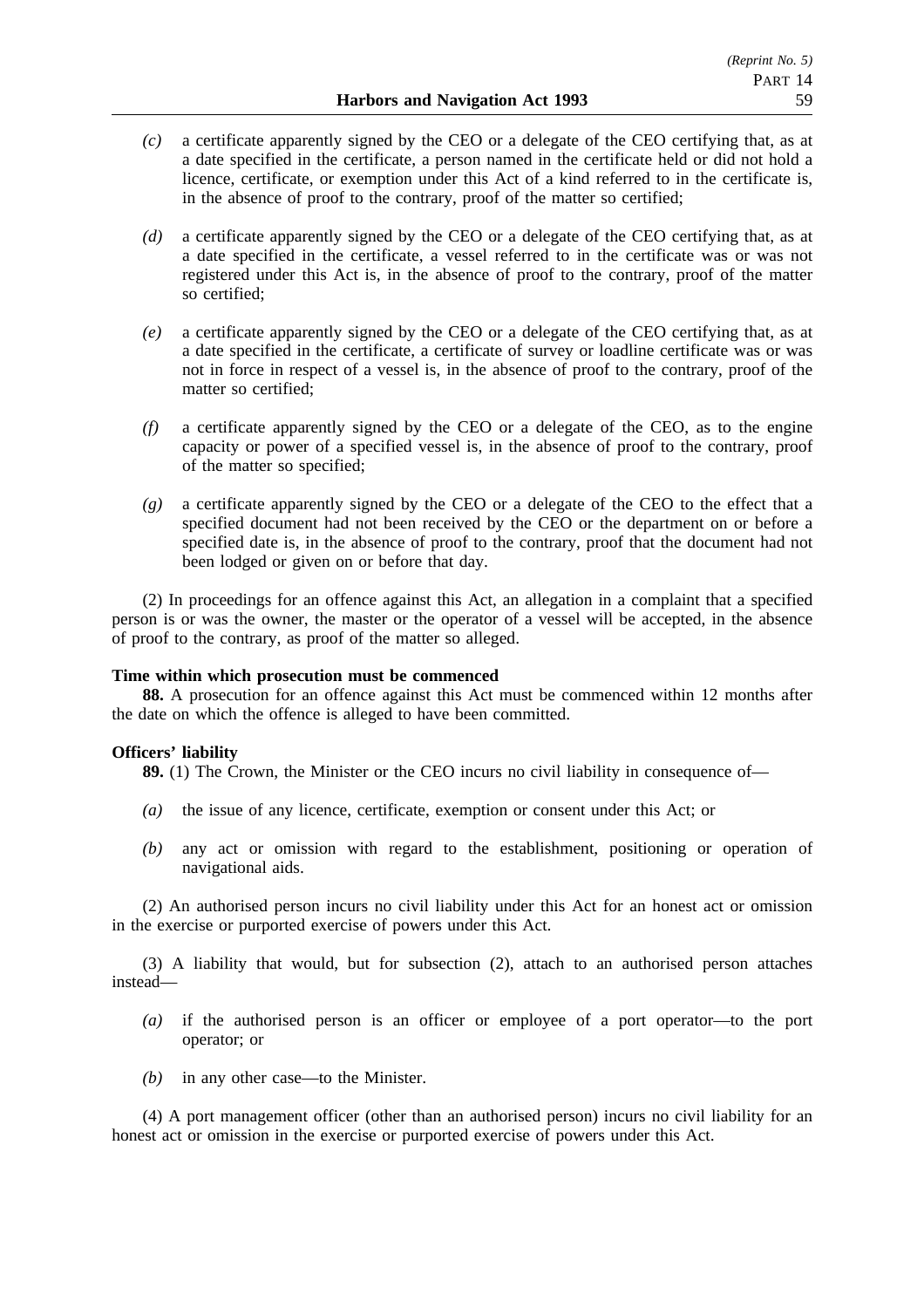(5) Any liability that would, but for subsection (4), attach to a port management officer attaches instead to the port operator that appointed the officer.

### **Recreational boating fund**

**90.** (1) All fees and charges recovered under this Act in relation to recreational vessels (other than fees and charges recovered under Part 5) must be paid into a separate fund.

(2) That fund is to be applied to defray the costs of administering this Act insofar as it relates to recreational vessels and may only be applied for that purpose.

### **Regulations**

**91.** (1) The Governor may make regulations for the purposes of this Act.

- (2) The regulations may, for example—
- *(a)* provide for the management of harbors and the admission and removal of vessels from them;
- *(b)* regulate the mooring or anchorage of vessels;
- *(c)* empower an authorised person to take action to move and secure any vessel that has not been anchored or moored in accordance with the regulations;
- *(d)* regulate the loading, unloading, carriage or handling of goods, making any special provision that may be necessary or desirable in relation to dangerous goods or any other particular class of goods;
- *(e)* regulate the storage of goods, making any special provision that may be necessary or desirable for the storage of dangerous goods or any other particular class of goods;
- *(f)* require the use of lights or signals to minimise the risk of collisions in harbors;
- *(g)* make any provision necessary or desirable to secure safety and good order in harbors or on harbor facilities or otherwise within the jurisdiction;
- *(h)* regulate the navigation of vessels within the jurisdiction;
- *(i)* impose rules to regulate navigation within the jurisdiction, to prevent collisions and to improve safety;
- *(j)* regulate the use of hire-and-drive vessels;
- *(k)* require the lighting and marking of vessels and of structures situated in or in the vicinity of navigable waters;
- *(l)* require the master or agent of every vessel or of every vessel of a specified class to announce the arrival of the vessel in a harbor;
- *(m)* require information as to goods to be loaded or unloaded to be kept and provided by the master or owner of a vessel or shipping agents, regulate the form in which the information is to be provided, and fix civil or criminal penalties for failing to provide the required information within the time allowed by the regulations;
- *(n)* require information as to pilotage to be kept and provided by the master or pilot of a vessel;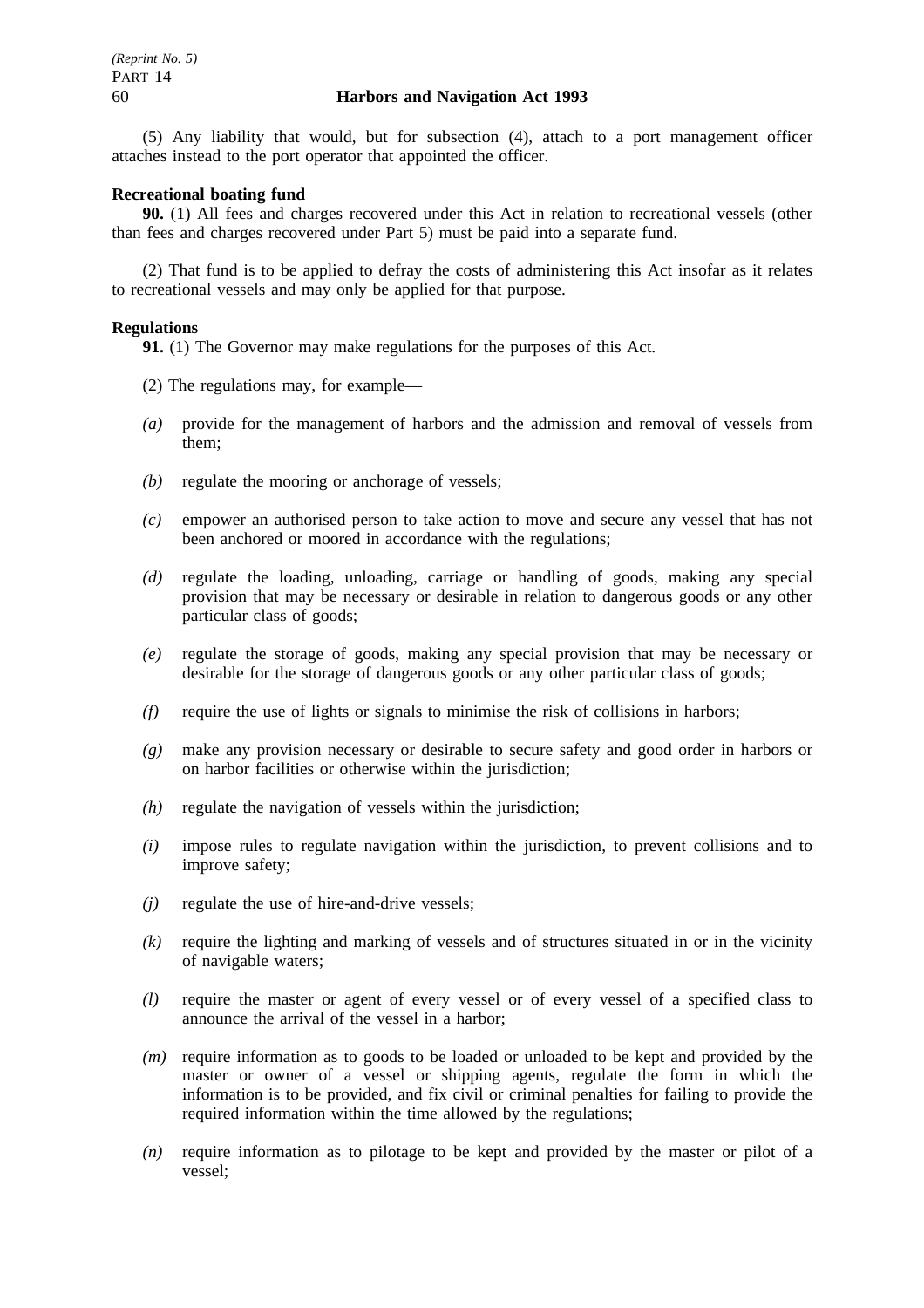- *(o)* limiting the Minister's liability for loss of, or damage to, goods occurring while the goods are in the Minister's custody or the Minister is otherwise responsible for the goods;
- *(p)* regulate, restrict or prohibit parking, or otherwise control traffic, on or in the vicinity of land or any structure under the care, control and management of the Minister;
- *(q)* require that specified equipment be carried by, or fitted to, vessels of a specified class;
- *(r)* declare any part of the jurisdiction to be a speed zone and impose a speed limit for that zone or otherwise impose speed limits in any part of the jurisdiction;
- *(s)* regulate, restrict or prohibit the discharge of pollutants into waters within the jurisdiction or make any other provision to prevent or reduce pollution;
- *(t)* place limits on the mass or volume of cargo that may be carried by a vessel or the number of passengers and crew or otherwise regulate the loading of vessels;
- *(u)* provide for the designation of parts of wharfs or harbor facilities as restricted areas, and empower authorised persons to direct persons not to enter, or to leave, a restricted area;
- *(v)* place limits on the mass of vehicles on or in the vicinity of land, or any structure, under the care, control and management of the Minister;
- *(w)* require and regulate the reporting of accidents on or in the vicinity of land or any structure under the care, control and management of the Minister;
- *(x)* regulate, restrict or prohibit the deposit of waste on or in the vicinity of land or any structure under the care, control or management of the Minister;
- *(y)* regulate trade, advertisement or other commercial or recreational activity on or in the vicinity of land or any structure under the care, control and management of the Minister;
- *(z)* regulate, restrict or prohibit the carriage of dangerous cargoes;
- *(aa)* regulate the form or manner of any application under this Act and require documents or information to accompany such application;
- *(ab)* regulate the transfer of registration of a vessel or the transfer of a licence to carry on a business of hiring out vessels under this Act;
- *(ac)* fix fees to be paid in respect of any matter under this Act and regulate the recovery, waiving or reduction of such fees;
- *(ad)* fix and impose a levy to be paid (in addition to the registration fee) on the registration or renewal of the registration of a power-driven recreational vessel and provide for the revenue derived from the levy to be paid into a special fund to be used for the purpose of establishing, maintaining and improving recreational boating facilities;
- *(ae)* fix and impose a levy in respect of commercial fishing vessels, provide for the payment and recovery of the levy, and provide for the revenue derived from the levy to be paid into a special fund to be used for the purpose of establishing, maintaining and improving facilities for commercial fishing vessels;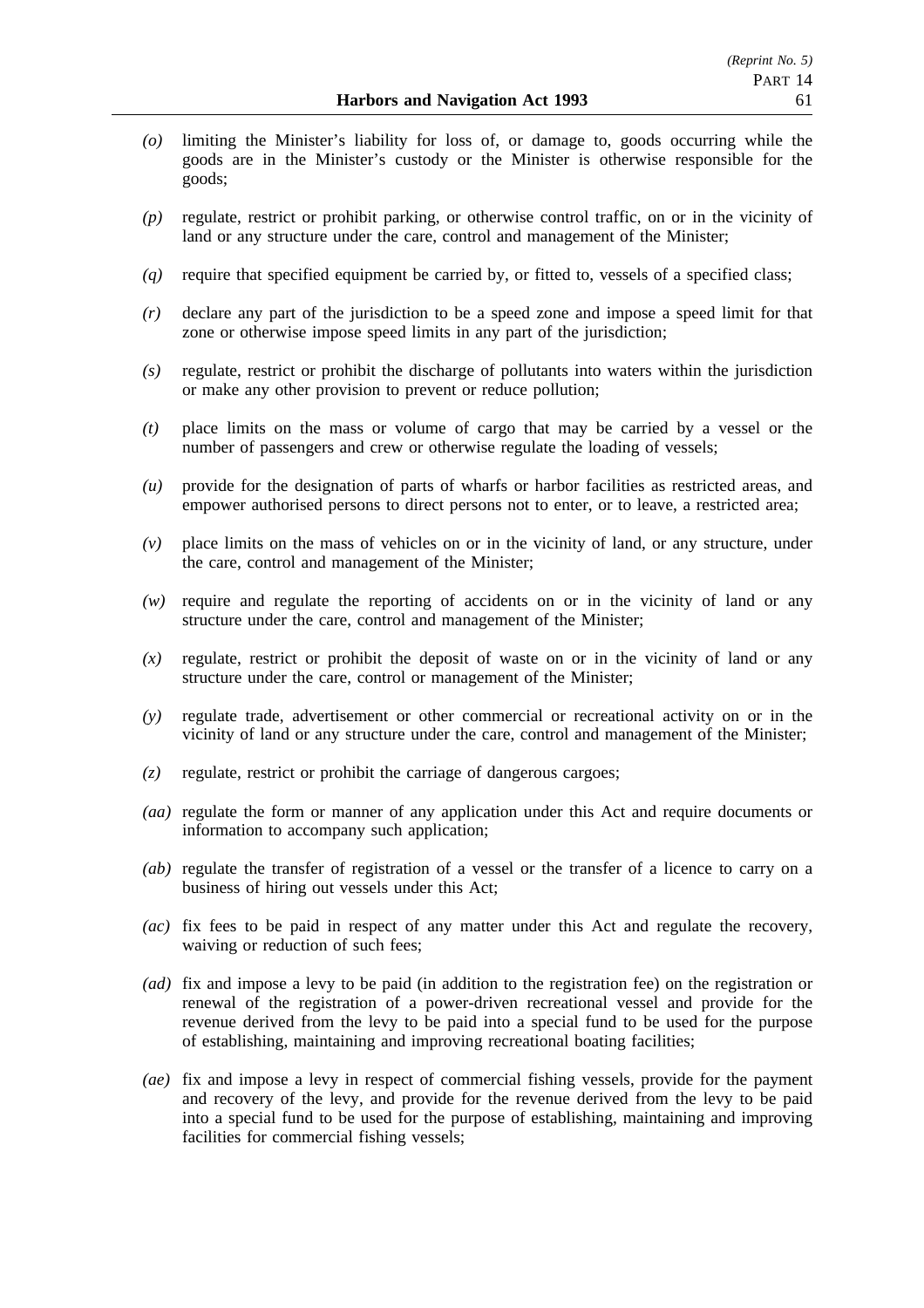- *(af)* provide for a committee (with a majority of members nominated by relevant interest groups) to advise the Minister on the amounts of the levies imposed under paragraphs *(ad)* and *(ae)* and the application of the special funds established under those paragraphs;
- *(ag)* fix default charges to be paid if an amount payable under this Act is not paid within a time allowed by the regulations for payment;
- *(ah)* make provisions in relation to evidence in proceedings for an offence against the regulations;
- *(ai)* exempt (conditionally or unconditionally) specified persons or vessels or persons or vessels of a specified class, from the provisions, or any specified provisions, of this Act.

(3) A regulation may be of general or limited application according to the class of vessels to which it applies, the area in which it applies, the circumstances of its application, or any other specified factor.

(4) A regulation may confer discretionary powers on the Minister, the CEO or an authorised person.

(5) The regulations may incorporate or operate by reference to a code or standard published by a specified authority as in force at a specified time or as in force from time to time.

- (6) If a code or standard is referred to or incorporated in the regulations—
- *(a)* a copy of the code or standard must be kept available for inspection by members of the public, without charge and during normal office hours, at an office or offices specified in the regulations; and
- *(b)* evidence of the contents of the code or standard may be given in any legal proceedings by production of a document apparently certified by the Minister to be a true copy of the code or standard.

(7) The regulations may impose fines, not exceeding \$5 000, for offences against the regulations.

(8) The regulations may fix expiation fees for alleged offences against the regulations.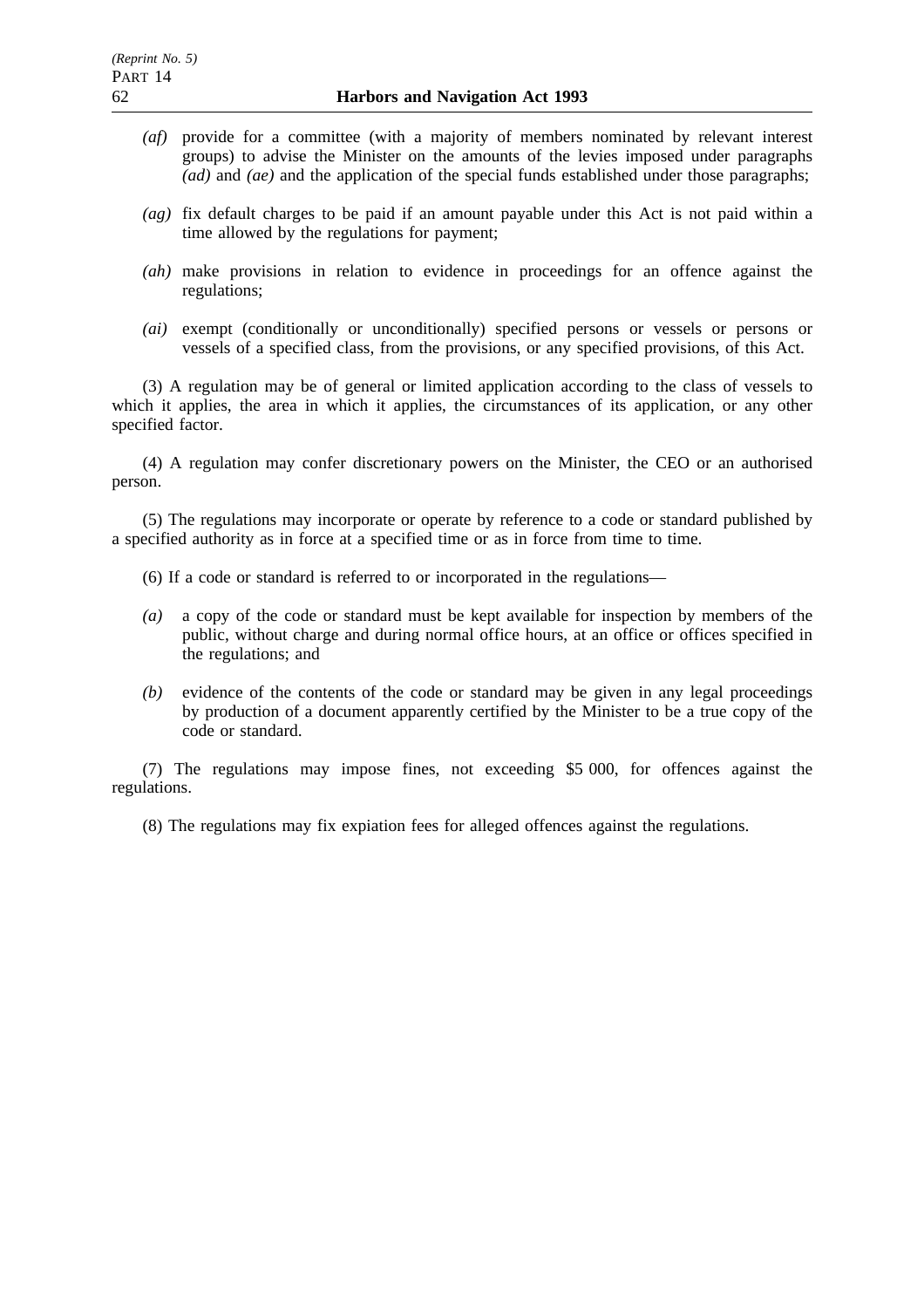# **SCHEDULE 1** *Harbors*

### **Harbors to which this Act applies**

**1.** (1) This Act applies to the following harbors:

| American River           | Point Turton    | Rapid Bay          |
|--------------------------|-----------------|--------------------|
| Ardrossan                | Port Adelaide   | Robe               |
| Beachport and Southend   | Port Augusta    | <b>Streaky Bay</b> |
| Cape Jaffa               | Port Bonython   | Thevenard          |
| Cape Jervis              | Port Broughton  | Venus Bay          |
| Coffin Bay               | Port Giles      | Victor Harbor      |
| Cowell (Franklin Harbor) | Port MacDonnell | Vivonne Bay        |
| Kingscote                | Port Pirie      | Wallaroo           |
| Kingston SE              | Port Lincoln    | Whyalla            |
| Klein Point              | Port Stanvac    |                    |
| Penneshaw                | Port Wakefield  |                    |

(2) Regulations may be made under this Act defining the boundaries to any of the harbors referred to above.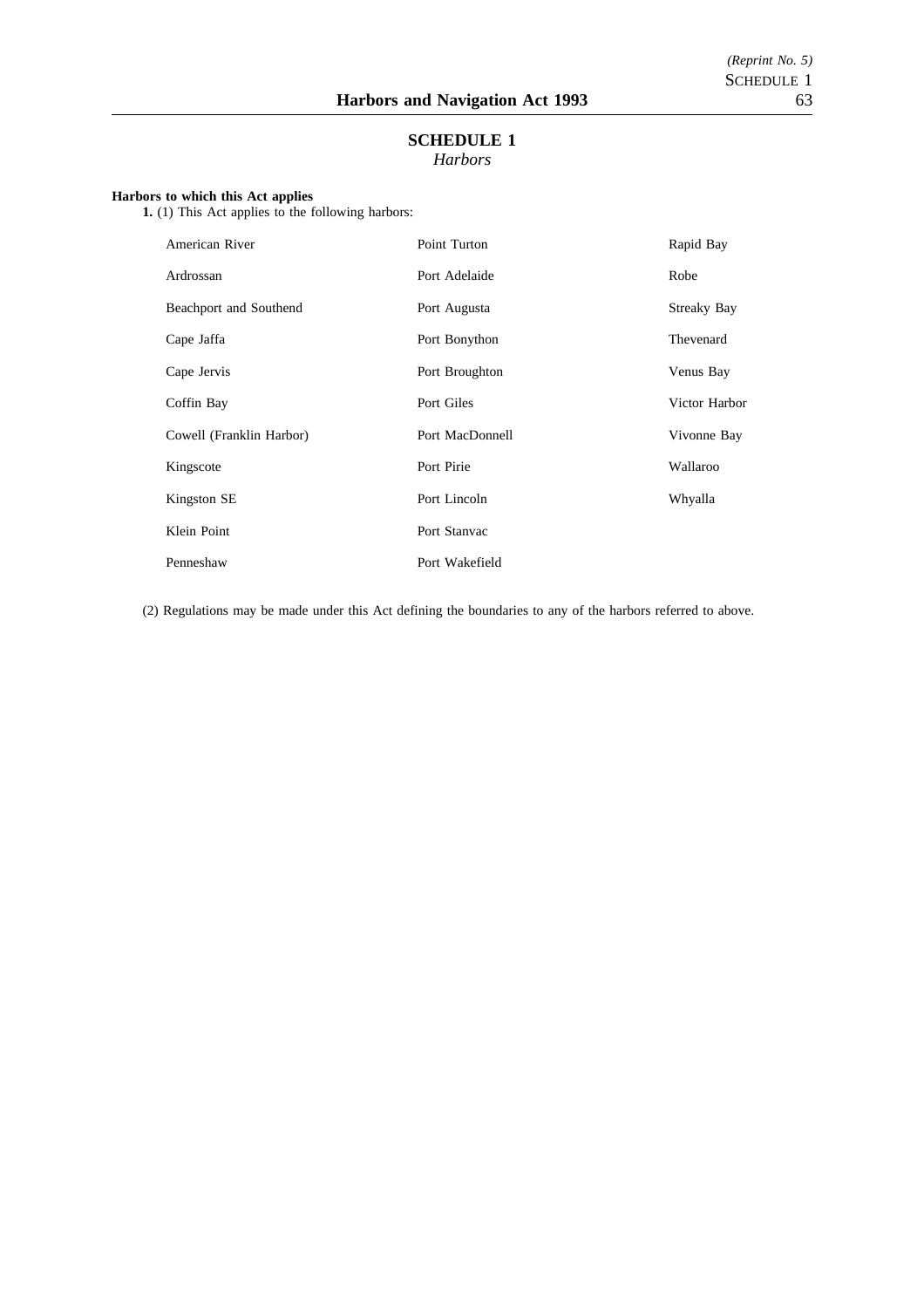# **SCHEDULE 2**

*Repeal and Transitional Provisions*

#### **Repeal**

**1.** The following Acts are repealed:

- *(a)* the *Boating Act 1974*;
- *(b)* the *Harbors Act 1936*;
- *(c)* the *Marine Act 1936*.

#### **Transitional provisions**

**2.** (1) A certificate of survey in force under the *Marine Act 1936* immediately before the commencement of this Act continues in force subject to this Act as if it were a certificate of survey issued under this Act.

(2) A certificate of competency in force under the *Marine Act 1936*, or a boat operator's licence in force under the *Boating Act 1974*, immediately before the commencement of this Act, continues in force subject to this Act as if it were a certificate of competency issued under this Act.

(3) If the Governor had withdrawn land from the Minister under section 64(4) of the *Harbors Act 1936*, the withdrawal remains in effect for the purposes of this Act unless revoked by the Governor.

(4) A loadline certificate in force under the *Marine Act 1936* immediately before the commencement of this Act continues in force subject to this Act as if it were a loadline certificate issued under this Act.

(5) A special permit to operate a vessel in force under the *Boating Act 1974* immediately before the commencement of this Act continues in force subject to this Act as if it were a special permit issued under this Act.

(6) A licence in force under Part 3A of the *Boating Act 1974* immediately before the commencement of this Act continues in force subject to this Act as if it were a licence issued under Part 8 and as if the conditions of the licence had been imposed under Part 8.

(7) The registration of a vessel in force under the *Boating Act 1974* immediately before the commencement of this Act continues in force subject to this Act as if it were registration of the vessel under this Act.

(8) By-laws in force under the *Harbors Act 1936* immediately before the commencement of this Act continue in force subject to this Act as if they were made under this Act.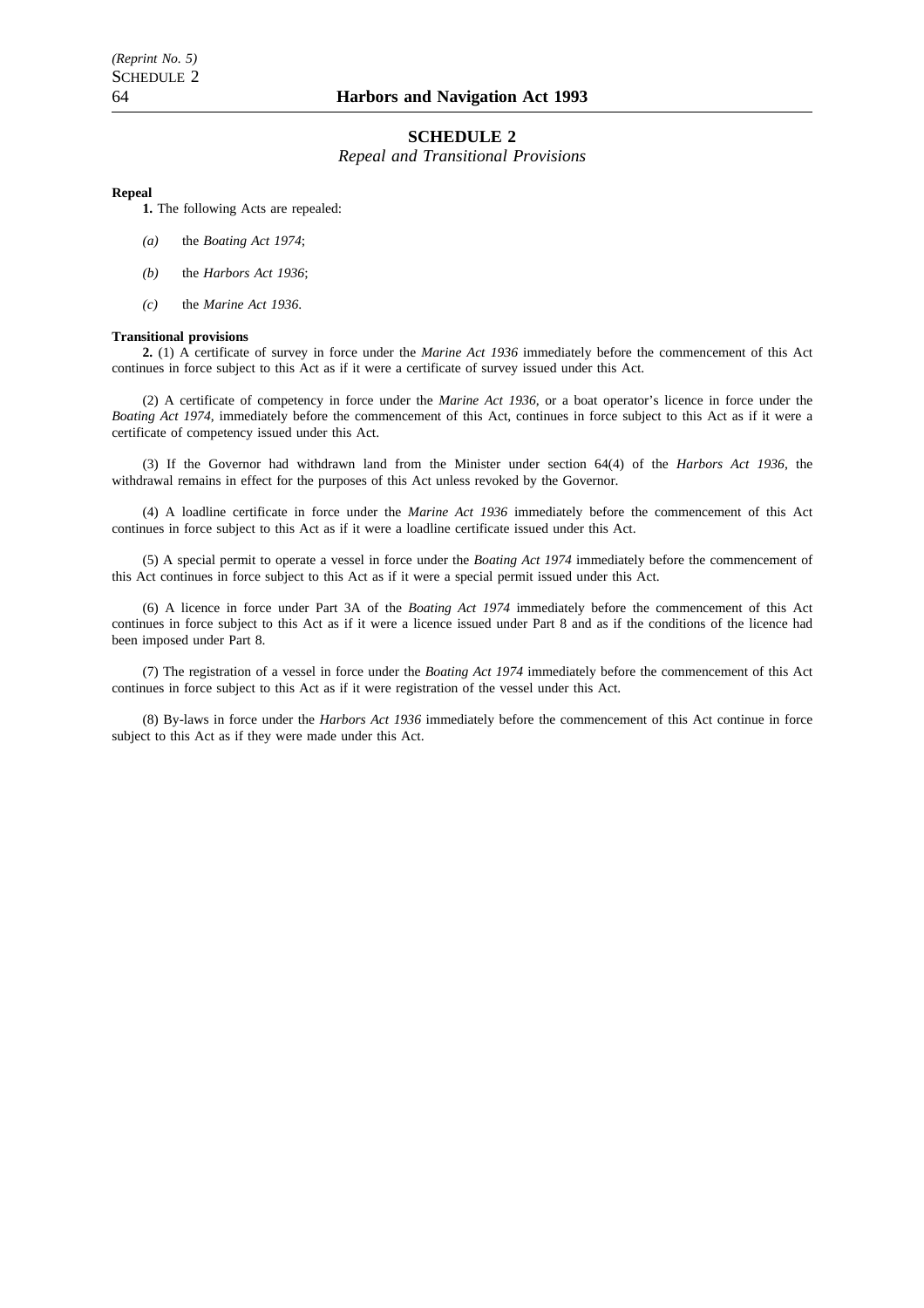# **APPENDIX 1**

#### **LEGISLATIVE HISTORY**

#### **Transitional Provisions**

(*Transitional provision from Statutes Amendment and Repeal (Common Expiation Scheme) Act 1996, s. 5*)

5. An Act repealed or amended by this Act will continue to apply (as in force immediately prior to the repeal or amendment coming into operation) to an expiation notice issued under the repealed or amended Act.

(*Transitional provision from Harbors and Navigation (Miscellaneous) Amendment Act 2000, s. 14*)

14. (1) On the commencement of section 7 of this Act, the appointed members of the State Crewing Committee who held office immediately prior to that commencement vacate their offices so that appointments may be made to the Committee under the principal Act as amended by this Act.

(2) Subsection (1) does not derogate from section 16 of the *Acts Interpretation Act 1915*.

#### **Legislative History**

(*entries in bold type indicate amendments incorporated since the last reprint*)

**Section 4(1):** definition of "the Corporation" inserted by 45, 1994, s. 2 definition of "a Corporation port" inserted by 45, 1994, s. 2 definition of "fishing vessel" substituted by 45, 1994, s. 11 **definitions of "port", "port management officer" and "port operator" inserted by 81, 2000, s. 3(b)** Section 6: substituted by 79, 2000, s. 3 Section 12(1a): inserted by 45, 1994, s. 3 Section 12(1b): inserted by 79, 2000, s.  $4(a)$ Section 12(2):  $\qquad \qquad \text{amended by 79, 2000, s. } 4(b)$ **Section 12(3):** substituted by 81, 2000, s. 4(b) Section 14(1): amended by 79, 2000, s. 5 Section 14(2): amended by 79, 2000, Sched. cl. (b) **Section 15(3): amended by** 45, 1994, s. 4; **81, 2000, s. 5(a)** Section 18A: inserted by 45, 1994, s. 12 Section 18A(1): substituted by 81, 2000, s. 6 **Section 18A(1a):** inserted by 81, 2000, s. 6 **Section 20(2):** amended by 81, 2000, s. 7 Section 21(1): amended by 45, 1994, s. 5 **Section 22: amended by 45, 1994, s. 6; <b>redesignated as s. 22(1) by 81, 2000, s. 9(b) Section 22(2) - (4):** inserted by 81, 2000, s. 9(b) Section 23(3): amended by 79, 2000, Sched. cl. (b) Section 24(1) and (5): amended by 79, 2000, Sched. cl. (b)<br>Section 25(1a): inserted by 81, 2000, s. 10(a) **Section 25(1a): inserted by 81, 2000, s. 10(a)** Section 25(2): amended by 45, 1994, s. 13 **Section 25(2a):** inserted by 81, 2000, s. 10(b)<br>Section 25(3): substituted by 81, 2000, s. 10 **Section 25(3): substituted by 81, 2000, s. 10(c)** Section 25(4): amended by 79, 2000, Sched. cl. (b) **Section 25(5): inserted by 81, 2000, s. 10(d)**<br>Section 26(1): **impared by 45, 1994, s. 7** amended by 45, 1994, s. 7 Section 27(1a): inserted by 45, 1994, s. 8 **Section 27(3):** substituted by 81, 2000, s. 12(b) **Part 5 heading:** substituted by 81, 2000, s. 13

> **Division 1 of Part 5** comprising s. 28 and heading amended by 45, 1994, s. 9; **repealed and ss. 28 - 28H and heading inserted in its place by 81, 2000, s. 13**

> **Division 2 of Part 5** comprising ss. 29, 30 and heading **repealed and s. 29 and heading inserted in its place by 81, 2000, s. 13**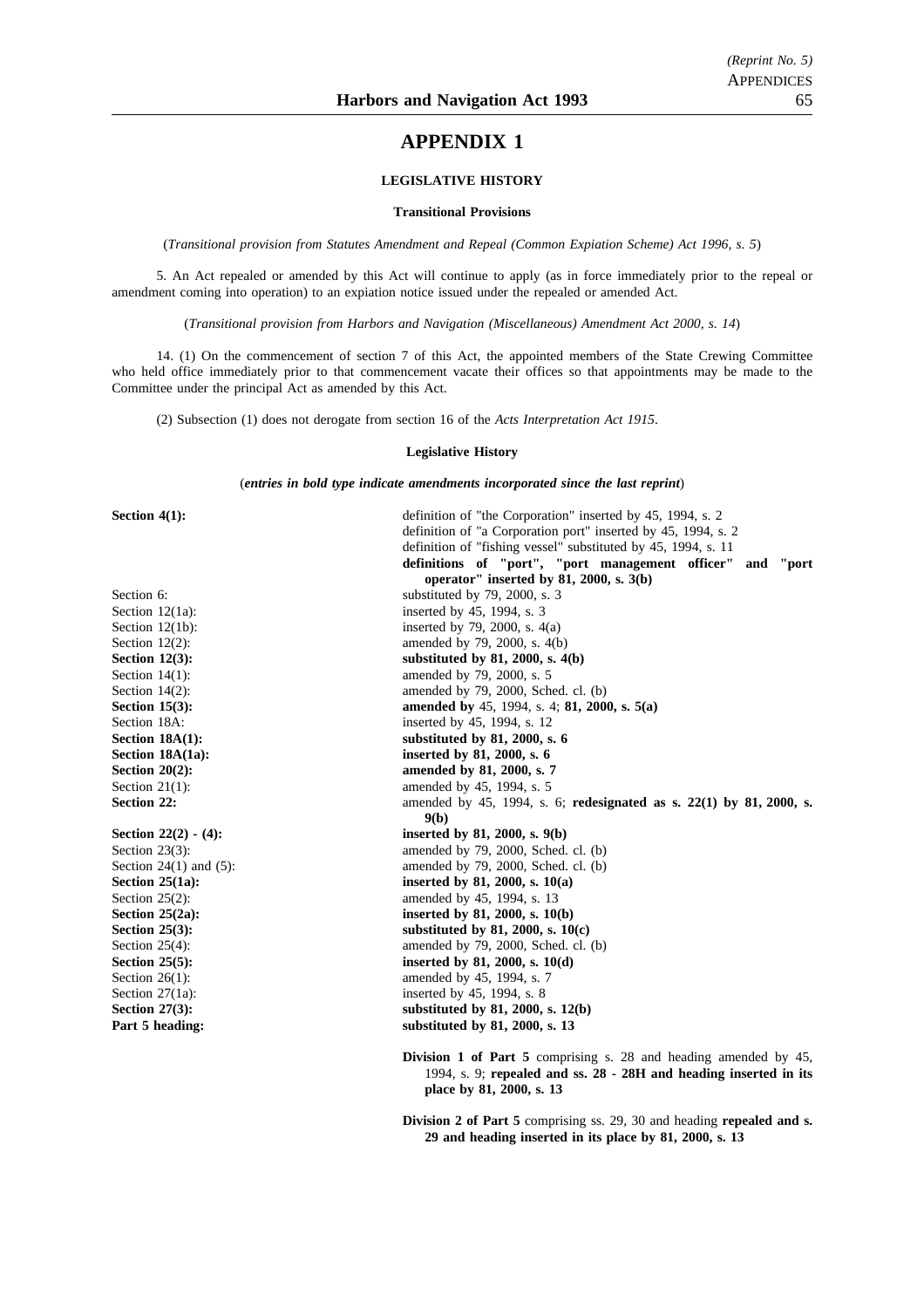**Part 5 Division 5 heading:** repealed by 81, 2000, s. 14 **Part 5A heading: inserted by 81, 2000, s. 14** Section  $35(4)$ : inserted by 45, 1994, s. 16 Section 42A: inserted by 79, 2000, s. 9 Section 46: **amended** by 45, 1994, s. 17 Section 52A: inserted by 45, 1994, s. 20<br>Section 53(3) and (5): amended by 79, 2000, Sch Section 54: **amended** by 45, 1994, s. 21 Section 66(1): amended by 79, 2000, s. 12 Section 71(6): inserted by 95, 1995, s. 4 Sections 72A and 72B: inserted by 95, 1995, s. 6

**Division 2A of Part 5 comprising ss. 29A - 29C and heading inserted by 81, 2000, s. 13**

**Division 3 of Part 5** comprising s. 31 and heading **repealed and ss. 30 - 30B and heading inserted in its place by 81, 2000, s. 13**

**Division 4 of Part 5** comprising s. 32 and heading **repealed and ss. 31 - 31D and heading inserted in its place by 81, 2000, s. 13**

Section 33(1a): inserted by 45, 1994, s. 14(a) **Section 33(3):** amended by 81, 2000, s. 15 **Section 33(4): amended by** 79, 2000, Sched. cl. (b); **81, 2000, s. 15** Section  $33(5)$ : substituted by 45, 1994, s. 14(b) Section 33(6): amended by 79, 2000, Sched. cl. (b) Section 34(1a): inserted by 45, 1994, s. 15(a) **Section 34(3): amended by 81, 2000, s. 16 Section 34(4): amended by** 79, 2000, Sched. cl. (b); **81, 2000, s. 16** Section 34(4a): inserted by 45, 1994, s. 15(b) Section 34(6): amended by 79, 2000, Sched. cl. (b) **Section 35(1):** amended by 81, 2000, s. 17 Section 35(2): amended by 79, 2000, Sched. cl. (b) Section 38(1) and (2): amended by 79, 2000, Sched. cl. (b)<br>Section 41(3): amended by 79, 2000, s. 8 amended by 79, 2000, s. 8 Section 44(2): amended by 79, 2000, Sched. cl. (b) Section 47(1): amended by 45, 1994, s. 18(a); 79, 2000, Sched. cl. (b) Section 47(2): amended by 45, 1994, s. 18(b); 79, 2000, Sched. cl. (b) Section 47(3) and (4): amended by 34, 1996, s. 4 (Sched. cl. 18); 79, 2000, Sched. cl. (b) Section 50(1): amended by 45, 1994, s. 19(a) Section 50(2): amended by 45, 1994, s. 19(b) Section 50(3): amended by 79, 2000, Sched. cl. (b) Section 52: amended by 79, 2000, Sched. cl. (b) amended by  $79, 2000,$  Sched. cl. (b) Section 55(2): amended by 34, 1996, s. 4 (Sched. cl. 18); 79, 2000, Sched. cl. (b) Section  $57(3)$ : amended by 79, 2000, Sched. cl. (b)<br>Section  $57(4)$ : inserted by 45, 1994, s. 22 inserted by 45, 1994, s. 22 Section 57(5): inserted by 45, 1994, s. 22; amended by 79, 2000, Sched. cl. (b) Section 59(5): amended by 79, 2000, Sched. cl. (b) Section  $60(1)$  and  $(2)$ : amended by 79, 2000, Sched. cl. (b) Section 63(5): amended by 79, 2000, Sched. cl. (b)<br>Section 64(1) and (2): amended by 79, 2000, Sched. cl. (b) amended by  $79, 2000,$  Sched. cl. (b) Section 65(2): amended by 34, 1996, s. 4 (Sched. cl. 18); 79, 2000, s. 10<br>Section 65A: inserted by 79, 2000, s. 11 inserted by 79, 2000, s. 11 Section 66(3): amended by 79, 2000, Sched. cl. (b) **Section 67: amended by 79, 2000, Sched. cl. (b); <b>substituted by 81, 2000, s. 18** Section 68(3): amended by 79, 2000, Sched. cl. (b) Section 69(1) and (2): amended by 79, 2000, Sched. cl. (b) Section 71(2): amended by 79, 2000, Sched. cl. (b) Section 71(5): substituted by 95, 1995, s. 4 Section 72(1): repealed by 95, 1995, s.  $5(a)$ Section  $72(2)$ : amended by 95, 1995, s. 5(b) Section 72(3): amended by 95, 1995, s. 5(c) Section  $72(4)$ : substituted by 95, 1995, s. 5(d) Section  $72(5)$ : repealed by 95, 1995, s. 5(d) Section 73(1): amended by 95, 1995, s. 7(a), (b) Section 73(2): substituted by 95, 1995, s.  $7(c)$ Section 73(2a): inserted by 95, 1995, s. 7(c)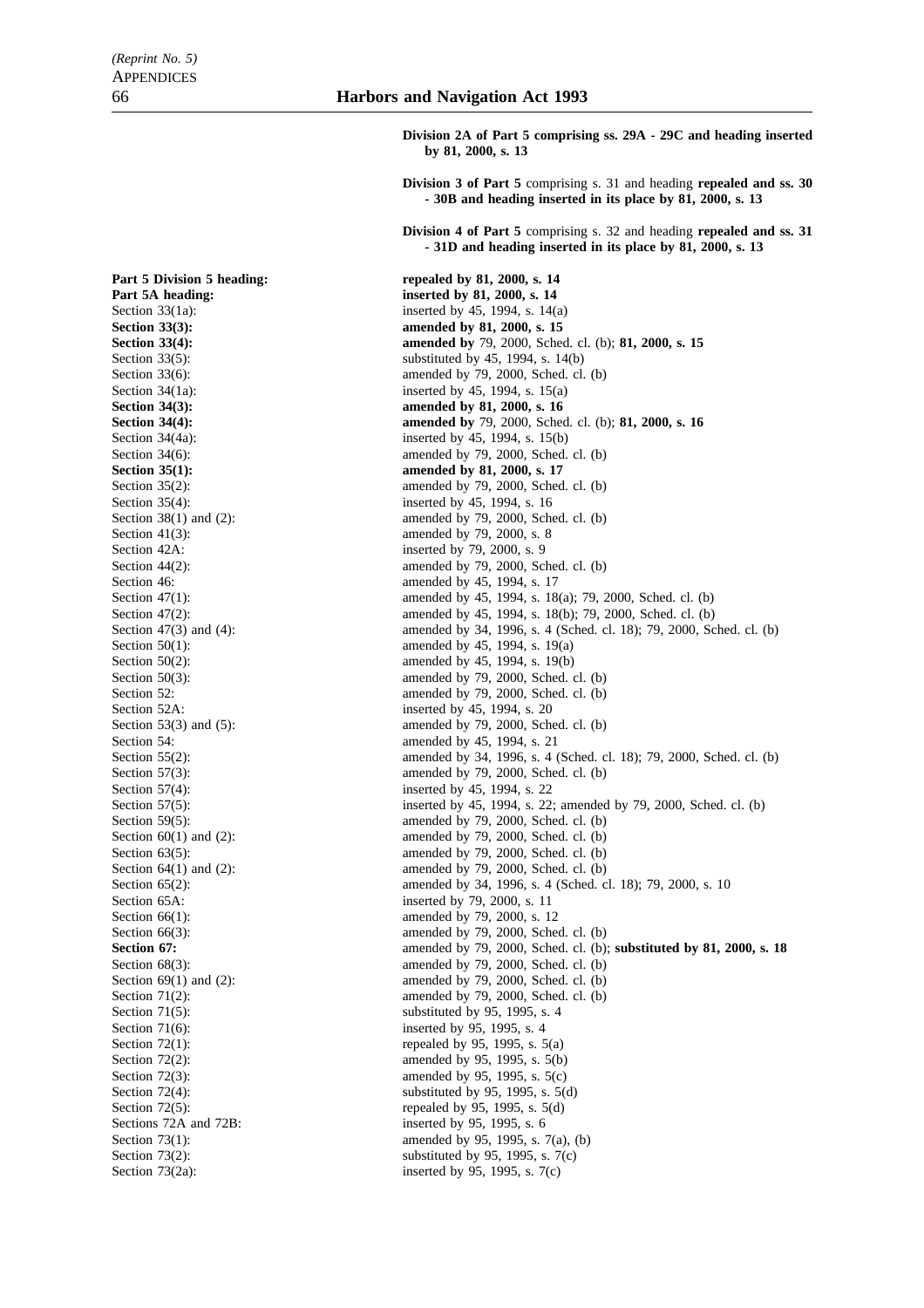Section 73(4): amended by 95, 1995, s. 7(d) Section 73A: inserted by 95, 1995, s. 8 Schedule 1 Clause 1(1): amended by 45, 1994, s. 24 Schedule 2

Section 73(5): amended by 95, 1995, s. 7(e), (f)<br>Section 73(5a): inserted by 95, 1995, s. 7(g) inserted by 95, 1995, s.  $7(g)$ Section 73(6): amended by 95, 1995, s. 7(h) Section 73(7) and (8): inserted by 95, 1995, s. 7(i) Section 74(7):<br>Section 74(10):<br>Section 74(10):<br>Section 74(10):<br>Section 74(10): Section 74(10):<br>Section 74(10a):<br>Section 74(10a):<br>Section 74(10a):<br>Section 74(10a): Section 74(10a): inserted by 95, 1995, s. 9(b)<br>Section 74(17): inserted by 95, 1995, s. 9(c) Section 74(17): amended by 95, 1995, s. 9(c), (d)<br>Section 75(3): amended by 34, 1996, s. 4 (Sched Section 75(3): amended by 34, 1996, s. 4 (Sched. cl. 18); 79, 2000, Sched. cl. (b)<br>Section 76(1): amended by 95, 1995, s. 10(a) Section 76(1): amended by 95, 1995, s. 10(a)<br>Section 76(3): amended by 95, 1995, s. 10(b) amended by 95, 1995, s. 10(b); 79, 2000, Sched. cl. (b) **Section 80(2):** substituted by 81, 2000, s. 19 Section 81: substituted by 45, 1994, s. 23 Section 83(2): amended by 45, 1994, s. 10<br>Section 84(1) and (2): amended by 79, 2000, Schec amended by  $79$ ,  $2000$ , Sched. cl. (b) Section 85: amended by 79, 2000, Sched. cl. (b) Section 86: repealed by 34, 1996, s. 4 (Sched. cl. 18)<br>Section 89(3): substituted by 81, 2000, s. 21 **Section 89(3): substituted by 81, 2000, s. 21 Section 89(4) and (5):** inserted by 81, 2000, s. 21 Section 91(7):<br>Section 91(8):<br>Section 91(8):<br>Section 91(8):<br>Section 91(8):<br>Section 91(8): inserted by 34, 1996, s. 4 (Sched. cl. 18)

Clause 2(4) - (8): inserted by 45, 1994, s. 25